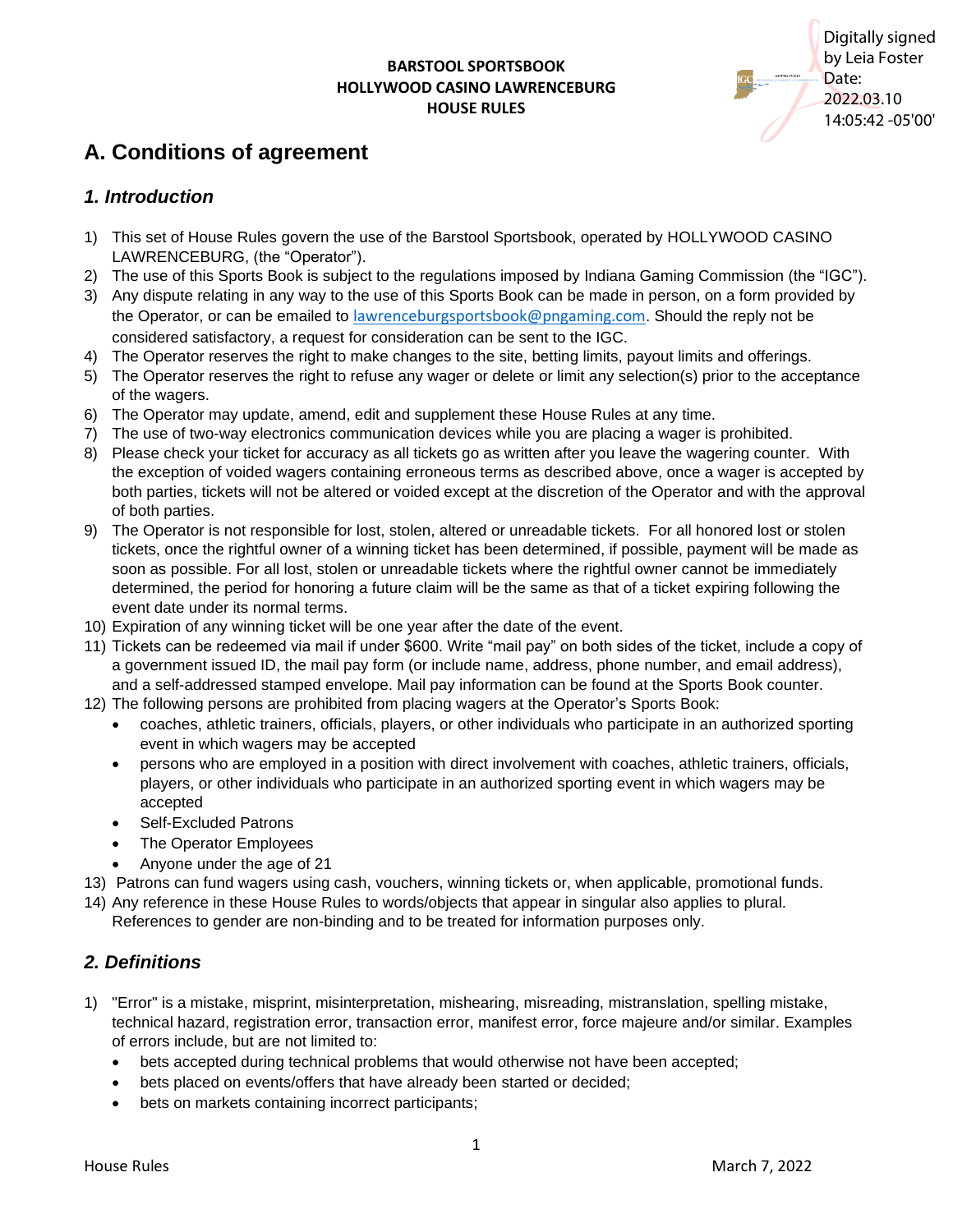- bets placed at odds that are materially different from those available in the general market at the time the bet was placed;
- bets offered at odds which reflect an incorrect score situation; or else,
- odds being clearly incorrect given the chance of the event occurring at the time the bet was placed.
- 2) "Influence Betting" is an act, prohibited by the Operator, where a Customer, or parties acting in association with a Customer, can influence the outcome of a match or an event - directly or indirectly.
- 3) "Syndicate Betting" is an act, prohibited by the Operator, where Customers act together to place a series of bets on the same event or competition. Where there is evidence of Customers acting together in this manner the Operator reserves the right to make the relevant bets void and/or withhold payment of returns pending the outcome of subsequent investigations.

## *3. Bet Acceptance*

- 1) Unless accepted in Error, once accepted, a bet will remain valid and cannot be withdrawn. It is the responsibility of the Customer to ensure details of the bets placed are correct. Under no circumstance the Operator will accept any responsibility for any mistakes (perceived and actual), deriving from either Errors or any other reason, such as but not limited to, incorrect listing of the odds/betting objects.
- 2) Should a dispute arise about the acceptance (or lack thereof) of any transaction, the transaction log database will be the ultimate authority in deciding such matters.

# *4. Betting and Payout Limitations*

- 1) The Operator reserves the right to limit the net payout (the payout after the stake has been deducted) on any bet or combination of bets by one Customer by reducing the amount the Customer is permitted to place on the wager. This limit may be lower depending on the specific sport, league and type of bet offer. For further information it is recommended to consult the Sport Specific Limits in the House Rules.
- 2) All bet selections are subject to pre-imposed limits set solely at the Operator's discretion which may be lower than the limits mentioned in these House Rules. Should this limit be reached, the Customer has the right to ask for it to be exceeded by means of a request effected through the Operator's Sports Book. The Operator reserves the right to accept (fully or partially) or reject the said request without any prior notice and further explanation.
- 3) The Operator reserves the right to decline, solely at its own discretion, all, or part of, any bet requested. This includes the possibility that a "System bet" as defined herein is not accepted in full, either in terms of stakes or combinations included in said "System bet".
- 4) All bets placed through any the Operator's Sports Book, also including bets requesting manual approval, may be subject to a time delay prior to acceptance, the length of which may vary. Such delay is to be determined by the Operator at its sole discretion.
- 5) The Operator reserves the right to withhold payment and/or to declare bets void on an event (or series of events), if there is sufficient evidence that any of the following has occurred:
	- a. the integrity of the event has been called into question;
	- b. the price(s) or pool has been manipulated;
	- c. Match-rigging has taken place, or the match is under investigation for such.

Evidence of the above may be based on the size, volume or pattern of bets placed with the Operator across any or all of its betting channels, as well as information received from other betting providers or officially recognized organizations.

6) All odds offered are subject to variation. Such fluctuation is determined solely at the Operator's discretion. Bets are accepted only at the odds available in the betting grid at the time the bet was accepted by the Operator, irrespective of any other claim or previous publication present on the website or any other media detailing otherwise.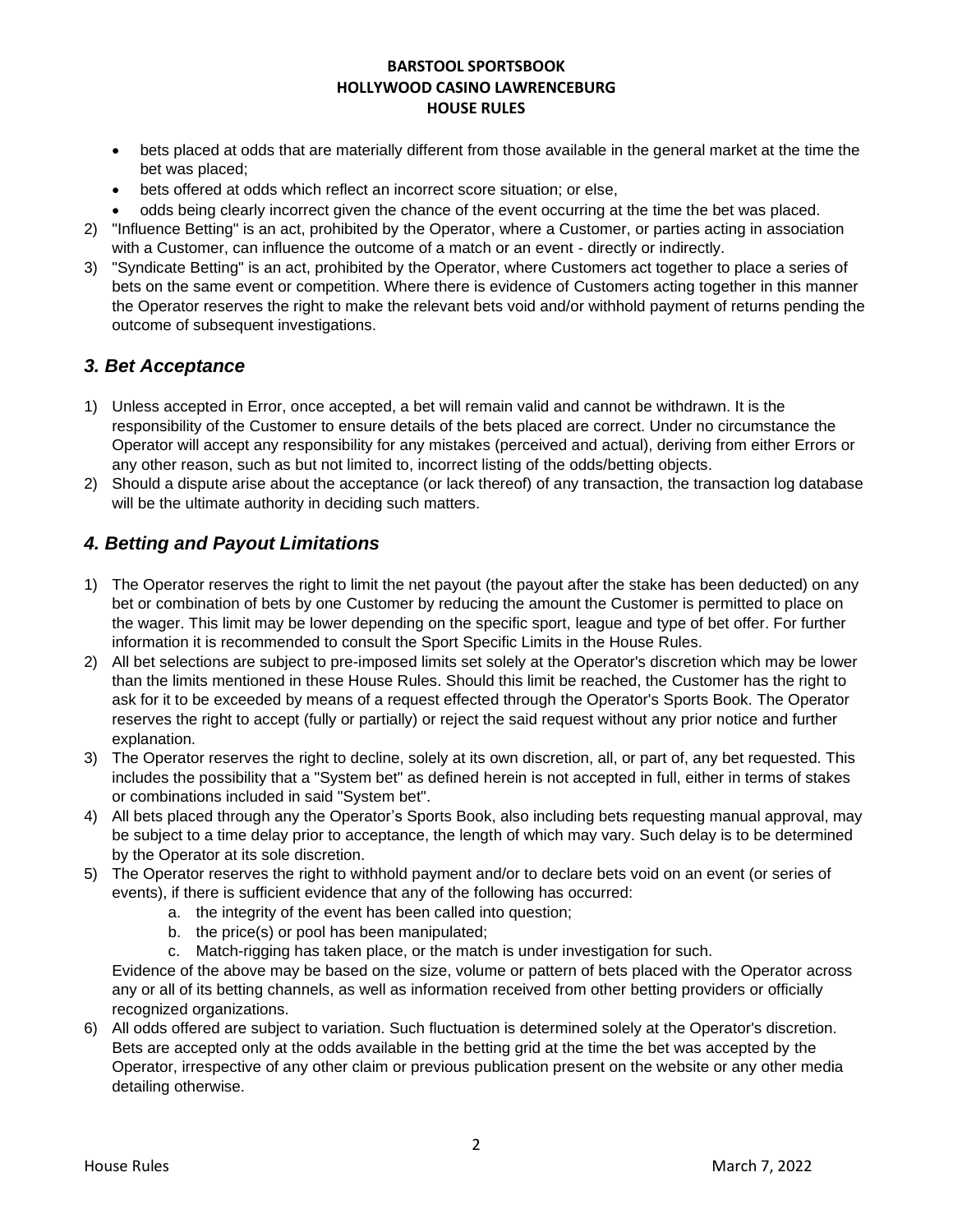7) All payout calculations when settling bets will be done based on Decimal odds, irrespective of any other format displayed/chosen at time of bet placement.

# *5. Cancellation (Voiding) of Bets*

- 1) A bet can be declared void, and will be, in that event, settled with the odds of 1.00.
- 2) A bet made as an accumulative bet shall remain valid with recalculated odds notwithstanding a match or an event which is part of the accumulative bet being void.
- 3) The Operator reserves the right, at its own discretion, to declare a bet void, totally or partly, if it is obvious that any of the following circumstances have occurred:
	- a. Bets have been offered, placed and/or accepted due to an Error;
	- b. Bets placed while the website was encountering technical problems, that would otherwise not have been accepted;
	- c. Influence Betting;
	- d. Syndicate Betting;
	- e. A result has been affected by criminal actions directly or indirectly;
	- f. A public announcement has occurred in relation to the bet which significantly alters the odds.
- 4) A bet made as an accumulative bet shall never include two or more offers the outcomes of which might turn out to be related (e.g. Team X to become champions and Player Y to be Top Goal Scorer in the same league). Although the Operator takes all necessary steps to prevent such possibilities, in the eventuality that this would happen, the Operator reserves the right, solely at its own discretion, to declare void all parts of the accumulative bet which include the correlated outcomes.
- 5) Bets can be voided regardless of whether the event has been settled or not.
- 6) Furthermore, all bets placed (and/or accepted) in the following circumstances will be declared void:
	- a. Pre-match betting
		- i. Betting effected after the event has started;
		- ii. Betting effected after a related event was underway and where conditions could have been altered in a direct and indisputable way.
	- b. Live Betting
		- i. Betting effected at incorrect price due to delayed or failing 'Live' coverage;
		- ii. Betting effected on particular offers after these have occurred, or else after an event which could normally be deemed as leading to the outcome has happened or is happening (e.g. bets placed on offers such as Total Goals Scored or Next Goal while a penalty is being taken, or has been awarded);
		- iii. Betting effected on odds which represented a different score than the actual;

### *6. Disclaimer and Priority*

- 1) The Operator reserves the right, at its own discretion, to attempt to recoup money paid out to a Customer if it is obvious that a Payout has been made in Error.
- 2) Any complaints/disagreements towards settlement of any bet offer, should reach the Operator within 7 days of the initial settlement to require a full investigation. All other complaints will only be considered if indisputable evidence of an inaccurate settlement is presented by the Customer.
- 3) the Operator reserves the right to suspend access to the Sports Book until it completes any investigations it deems necessary.
- 4) These rules are applicable to all transactions with the Operator's Sports Book, and may be supplemented with other Rules. In the event of ambiguity, priority should be considered in the following order:
	- a) Rules and conditions published in conjunction with an offer and/or campaign;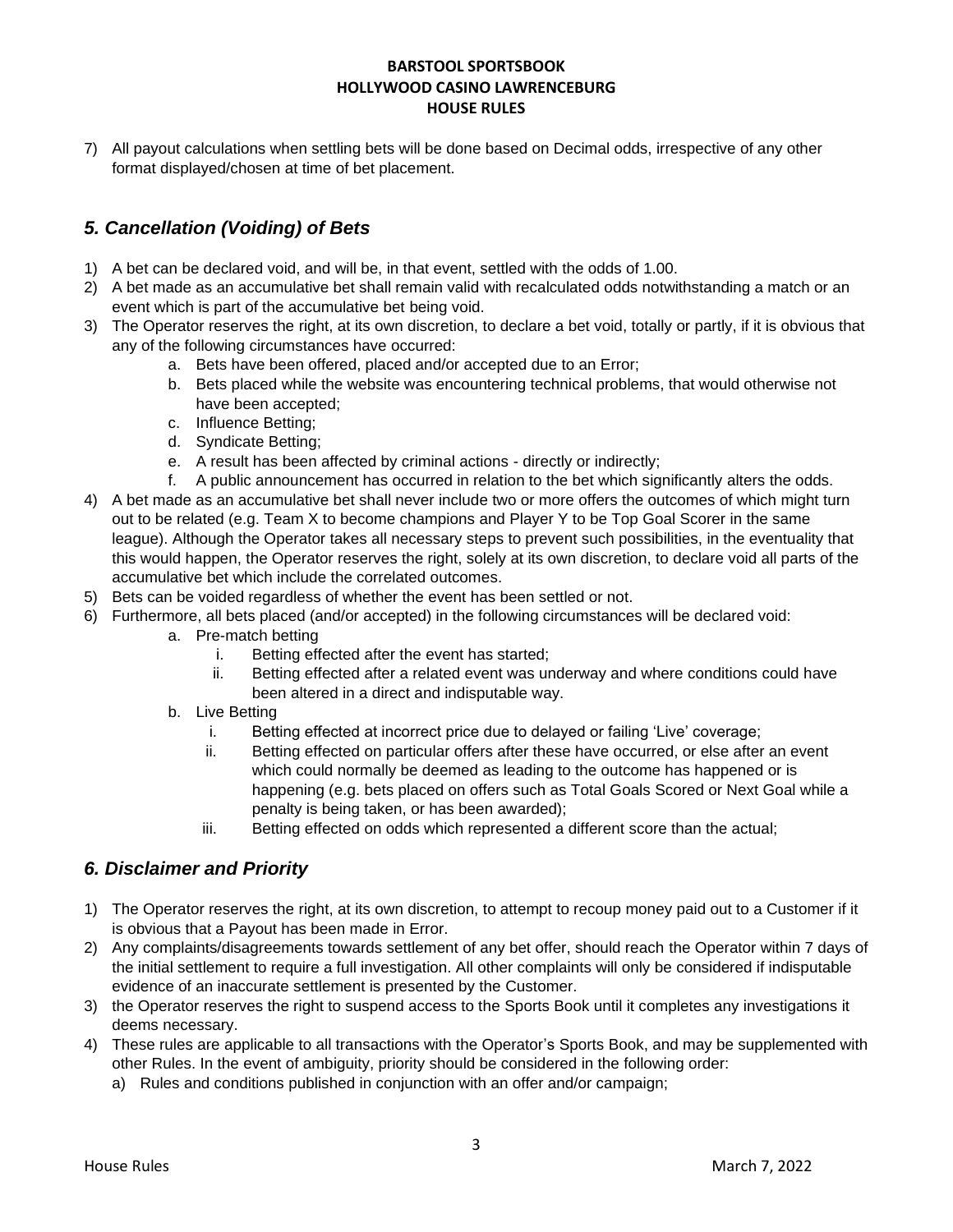- b) Should these be inconclusive, reference will be made to the General Sports Book Rules, unless Sport-Specific Rules declare otherwise.
- 5) In cases where it deems that these Rules are inconclusive, the Operator reserves the right, according to its own discretion, to settle offers on an individual basis on the basis of equity, attaining itself to generally accepted betting norms, customs and definitions.
- 6) Adaptations into other languages of these House Rules, or any other text which can be associated with bet offers, are done for purely informative purposes. Although all necessary precautions have been taken to assure the most faithful rendition of these terms in the specific language, the Operator will not accept any liability for any incompatibility between the English version and any other language. Thus, in case of discrepancy between the English edition and the respective translation, the former will be deemed as binding and will be the basis upon which the offers will be settled.
- 7) Any data provided or accessible in, from or related to the Sports Book may be used by the Customer for private, non-commercial use only and any use or attempted use of such data for commercial purposes is strictly prohibited.
- 8) The Operator has the right to enforce a term of the contract relating to the Sports Book against any Customer.

# **B. General Betting Rules**

### *1. Common Terms of Reference*

- 1) Unless listed either in conjunction with the bet offer, or else in the Sport Specific rules (full copy available upon request), all bets should be considered valid for the result at the end of the "Regular Time" or "Full Time" only. "Regular Time" or "Full time" is defined as interpreted by the official rules published by the respective governing association. For example, in football, full time is stipulated to be 90 minutes including injury time, and in ice hockey it is stipulated as the 3 x 20 minute periods. Should the governing association decide to stipulate, before the start of the event, that the said event is to be played over a different duration, this will be treated as being the official rules for the event (for example, soccer played with 2 x 40 minutes). Nonetheless, such occurrence is limited to the "regular" playing time and does not include any prolongation such as extra time or overtime, unless explicitly stated.
- 2) "Live Betting" is where it is possible to bet during an ongoing match or event. the Operator does not acknowledge or accept any liability whatsoever if it not possible to place a bet or the live score update is not correct. At all times it is the Customer's responsibility to be aware of the match and the events surrounding it such as the current score, its progression and how much time remains before the match is completed. the Operator does not accept any liability for changes to the Live Betting schedule or interruption of the Live Betting service.
- 3) The "Participant" is an object constituting part of an event. In "Head-to-Head" and "Triple-Head" the Participant only refers to objects that are subject to the "Head-to-Head" or "Triple-Head" event in question.
- 4) The deadline (cut-off time) shown on any Sports Book displays is to be treated for information purposes only. the Operator reserves the right, at its own discretion, to suspend, partially or completely, the betting activity at any time where it deems necessary.
- 5) Statistics or editorial text published at the Operator's site are to be considered as added information, but the Operator does not acknowledge or accept any liability whatsoever if the information is not correct. At all times it is the Customer's responsibility to be aware about circumstances relating to an event.
- 6) Theoretical return in fixed odds betting to the player is given by the odds from all possible outcomes in the offer. The theoretical payback to a player on a bet offer with 3 outcomes a, b and c can be calculated as follows.
- 7) Theoretical % = 1 / (1 / "odds outcome  $a'' + 1$  / "odds outcome b" + 1/ "odds outcome c") x 100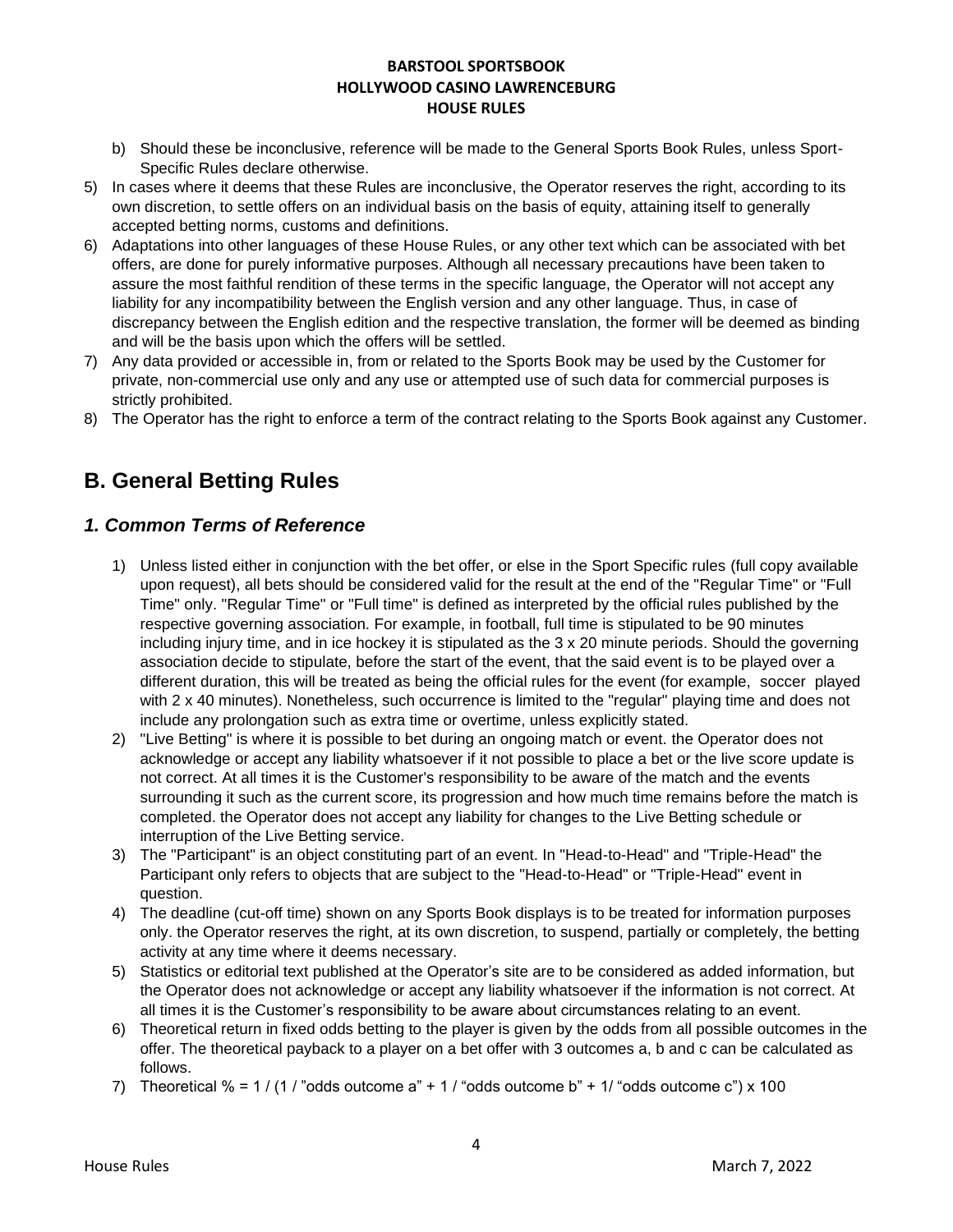# *2. Bet Types*

- 1) "Game" (aka Moneyline) is where it is possible to bet on the (partial or definite) outcome of a game or event. The options are: "1" = Home team/Player 1, or the participant listed to the left side of the offer; "X" = Draw/Tie, or the selection in the middle; "2" = Away team/Player 2, or the participant listed to the right side of the offer. In particular instances or specific competitions, the Operator might display an offer in the so-called "American" format (ie: Away Team @ Home Team), where the host team is listed following the visiting team. Irrespective of the positioning of the teams on the board/betslip, the references to "Home" and "Away" teams will always refer to the actual teams playing at home (host) and away (visitor) respectively, as determined by the official organization.
- 2) "Correct Score" (aka Result Betting) is where it is possible to bet on the (partial or definite) exact score of a match or event.
- 3) "Over/Under" (aka Totals) is where it is possible to bet on the (partial or definite) amount of a predefined occurrence (e.g. goals, points, corners, rebounds, penalty minutes, etc.). Should the total amount of the listed occurrences be exactly equal to the betting line, then all bets on this offer will be declared void. Example: an offer where the betting line is 128.0 points and the match ends with the result 64-64 will be declared void.
- 4) "Odd/Even" is where it is possible to bet on the (partial or definite) amount of a predefined occurrence (e.g. goals, points, corners, rebounds, penalty minutes, etc.)."Odd" is 1,3,5 etc.; "Even" is 0,2,4 etc.
- 5) A "Head-to-Head" and/or "Triple-Head" is a competition between two or three participants/outcomes, originating from either an officially organized event, or else, as virtually defined by the Operator.
- 6) "Half time/Full time" is where it is possible to bet on the result in half time and the final outcome of the match. E.g. if at Half time the score is 1-0 and the match ends 1-1, the winning outcome is 1/X. The bet is void if the regular time of the match is played in a different time format than those listed in the bet (i.e. other than two halves).
- 7) "Period betting" is where it is possible to bet on the outcome of each separate period within a match/event. E.g. If the period scores in an ice hockey match are 2-0 / 0-1 / 1-1, the winning outcome is 1/2/X. The bet is void if the regular time of the match is played in a different time format than those listed in the bet (i.e. other than three periods).
- 8) "Draw No Bet" is where it is possible to bet on either "1" or "2" as defined in <Section B, Para 2.1>. It is also common practice to refer to "Draw No Bet" in cases where no draw odds are offered. Should the specific match contain no winner (E.g. match ends as a draw), or the particular occurrence not happen (E.g. First Goal, Draw No Bet and match ends 0-0) the stakes will be refunded.
- 9) "Handicap" (aka Spread) is where it is possible to bet on whether the chosen outcome will be victorious once the listed handicap is added/subtracted (as applicable) to the match/period/total score to which the bet refers to. In those circumstances where the result after the adjustment of the handicap line is exactly equal to the betting line, then all bets on this offer will be declared void. Example: a bet on -3.0 goals will be declared void if the team chosen wins the match by exactly 3 goals difference (3-0,4-1, 5-2, etc). Any reference in this section to the term "margin" is intended to be understood as the outcome emerging from the subtraction of the goals/points scored by the 2 teams/participants.

Unless otherwise stated all handicaps listed on the Operator site are to be calculated based on the result from the start of the listed match/period to the end of the specified match/period. It is however customary that for certain handicap bet offers in specific sports (Asian Handicap in Football), only the outcomes obtained from the time of bet placement until the end of the listed timeframe will be taken into consideration, thus disregarding any goals/points scored before the time the bet was placed and accepted. Any bet offer with these characteristics will be clearly displayed on site and highlighted in the punter's Bet History with the score at the time of bet placement. There are 3 different "handicap betting" formats:

2-way Handicap: Team A (-1.5) vs Team B (+1.5)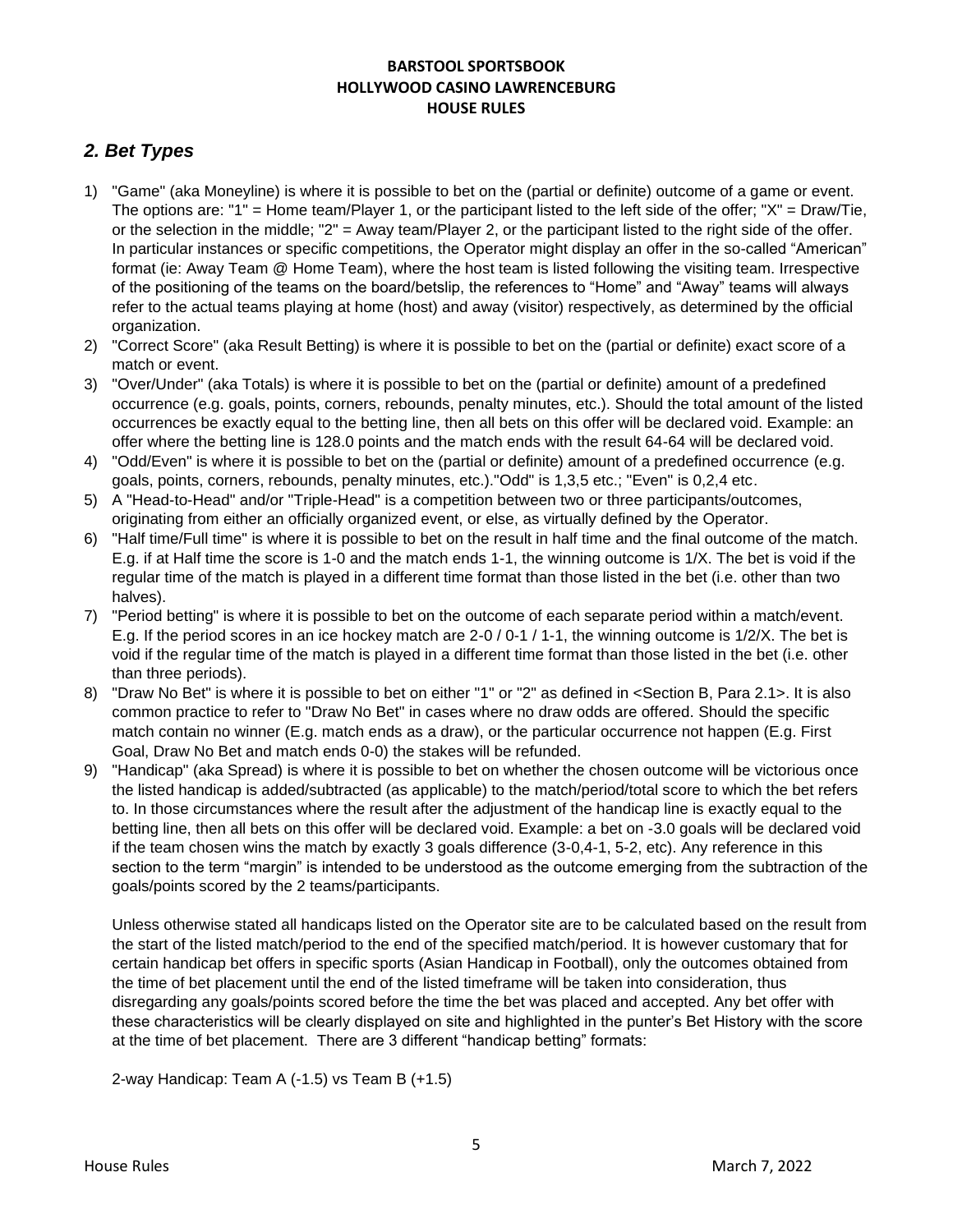#### Example:

- Team A is given a -1.5 goal handicap in the match. For the bet to be won, Team A must win the match with a margin equal or bigger than the listed handicap (ie. 2 goals or more).
- Team B is given a +1.5 goal advantage in the match. For the bet to be won, Team B must either win the match, match finish in a draw or not lose with a margin equal or bigger than their listed advantage (ie. lose with a 1 goal margin).

3-way Handicap: Team A (-2) Draw (Exactly 2) Team B (+2) Example:

- Team A is given a 2 goal handicap in the match. For the bet to be won, Team A must win the match with a bigger margin than the listed handicap (ie. 3 goals or more).
- Draw would be the victorious outcome should the match end up with exactly the listed margin (ie. match ends with results such as 2-0, 3-1 and 4-2).
- Team B is given a 2 goal advantage in the match. For the bet to be won, Team B must either win the match, match finish in a draw or not lose with a margin equal or bigger than their listed advantage (ie. lose with only a 1 goal margin).

Asian Handicap: Team A (-1.75) vs Team B (+1.75) Example:

- Team A is given a -1.75 goal handicap in the match. This means that the stake is divided into 2 equal bets and placed on the outcomes -1.5 and -2.0. For the bet to be fully paid out at the listed odds, Team A must win the match with a bigger margin than both of their listed handicaps (ie. 3 goals or more margin). In the eventuality that Team A wins with only a 2 goal margin, the bet will be considered as partially won with a full payout on the -1.5 part of the bet and a refund on the -2.0 side since the outcome on that part of the bet would be considered a "tie". Should the match produce any other outcome, including a Team A victory with only 1 goal of margin, the whole stake would be lost.
- Team B is given a +1.75 goal advantage in the match. This means that the stake is divided into 2 equal bets and placed on the outcomes +1.5 and +2.0. For the bet to be fully paid out at the listed odds, Team B must either win the match, match finish in a draw or not lose with a margin equal or bigger than any of their listed advantages (ie. lose with only a 1 goal margin). In the eventuality that Team B loses with exactly a 2 goal margin, the bet will be considered as partially lost with a refund on the -2.0 part of the bet and a loss on the - 1.5 part of the bet. Should the match produce any other outcome which results in a defeat of Team B with a margin of 3 or more goals, the whole stake would be lost.
- 10) "Double Chance" is where it is possible to bet simultaneously on two (partial or definite) outcomes of a match or event. The options are: 1X, 12 and X2 with "1", "X" and "2" as defined in <Section B, Para 2.1>.
- 11) "Outright" or "Place" betting is where it is possible to choose from a list of alternatives and bet on the eventuality that a participant wins or places within a specified position in the classification of the listed event/competition. Should two or more participants share finishing positions, the settlement will based as per the definition in <Section B, Para 5.14>.
- 12) An "Each Way" bet (aka EW) refers to a bet where the chosen selection must either Win or else Place within the payout terms. The bet is divided in two parts (the "Win" part and the "Place" part) of an equal stake. Settlement of such bets will take into account the applicable rules governing the "Win" and "Place" bets, namely the Sport-specific (available upon request) rules as well as <Section B, Para 5, Clause 11>.
- 13) "Goal minutes" is where it is possible to bet on the sum of the minutes when the goals have been scored. When settling such bets, goals scored in injury time of both halves are to be considered as having been scored in the 45th minute in case the goal was scored in the first half injury time and the 90th minute in case the goal was scored in the second half injury time. Own goals will not count towards the settlement of individual player's 'goal minutes'.
- 14) From time to time the Operator might decide to publish offerings referring either to the single performance of a participant/team; or offerings which combine the potential outcomes of 2 or more teams/participants (aka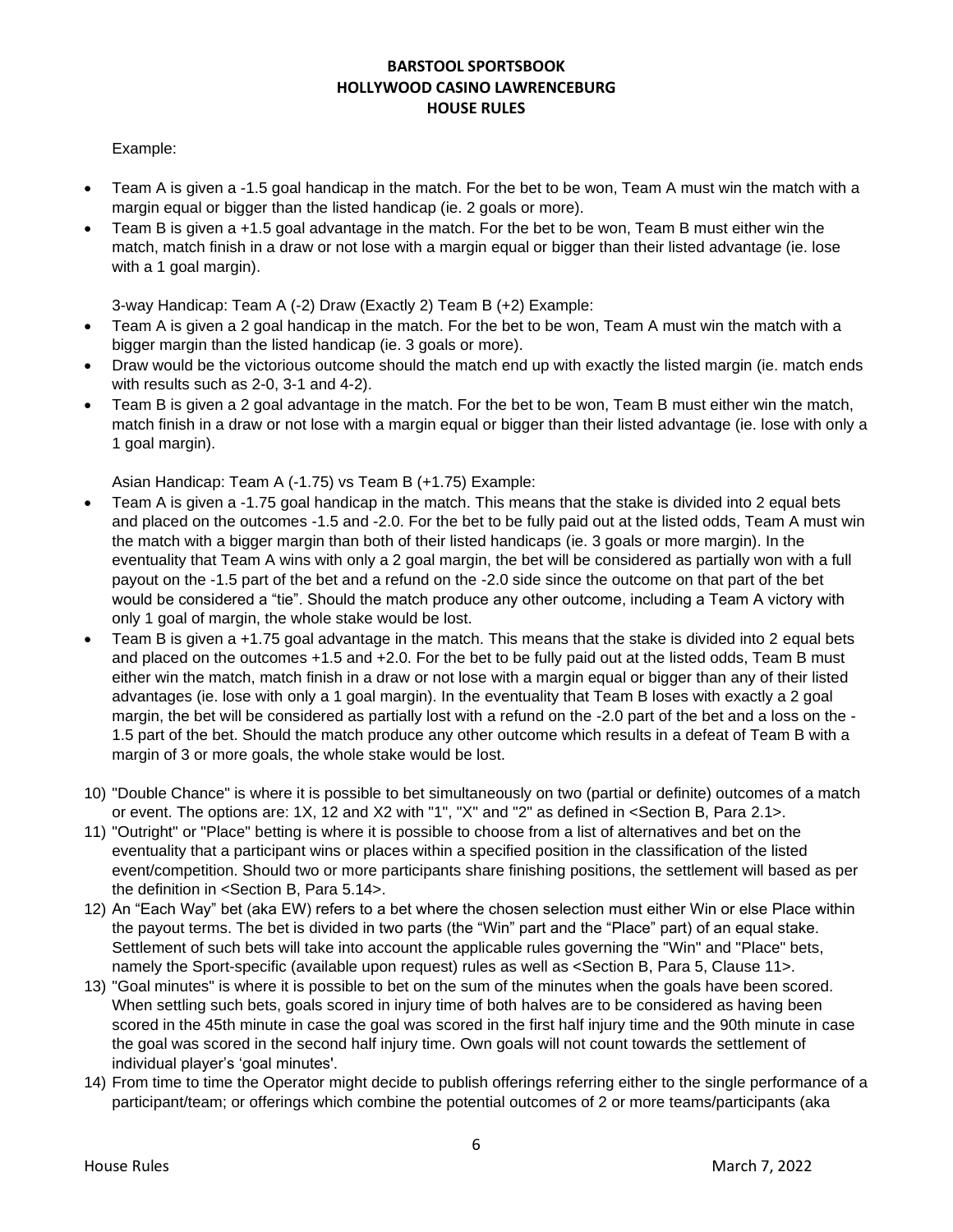Parlays) (ex. Enhanced multiples), at higher odds than those normally available. the Operator reserves the right to withdraw such offers, edit the respective odds and effect any further changes the Operator might deem necessary at its sole discretion.

Settlement of these offers will be based on the following criteria:

- 1. Unless specifically stated the bets refer to the next official match/event/round (as applicable) that the listed participants/teams are scheduled to take part in.
- 2. All relative events must be completed within the same day/session (as applicable) as listed in conjunction with the offer. Should this not be the case, stakes placed on the offer will be fully refunded except for those offers the outcomes of which has been decided prior to the abandonment and could not possibly be changed regardless of future events, which will be settled according to the decided outcome.
- 3. Results for these offers will only take into account occurrences deriving from the actual play. Results attributable to walk-overs as well as other decisions as specified in clauses 2, 3 and 4 of <Section B, Para 5> will not be taken into consideration.
- 4. All connotations related to the bet must be fully and unquestionably complied with for the bet to be deemed as winning, regardless of any possible conflict with the Sport-Specific rules (available upon request) or with any potential interpretation based on previous or current presentation of offers related to events in that particular sport and the way these are normally presented in the Operator Sports Book. Bets will be settled as void should it still be impossible to determine a winning outcome.

While all necessary precaution has been taken by the Operator to ensure a superior user experience, it is to be understood that markets might fluctuate in such a way that at any given point in time these do not present an enhanced value comparable to related bet offers currently present on site.

15) "Teaser+" allows the user the possibility to allocate the same pre-set amount of points to all outcomes present in a parlay (combination) containing Spreads (Handicaps), Totals (Over/Unders) or a combination of both. Example: User combines NFL Team X +6.5 points in a parlay with Over 41 points in the NFL game between Team Y and Team Z. By choosing the "Teaser+ Football 6 points" option, the lines and odds get recalculated into a parlay featuring Team X +12.5 points (previously +6.5), combined with Over 35 points (previously Over 41). Should any part of a "Teaser+" bet be settled as void (push), that particular selection will be excluded from the parlay and the computation of odds/payout will be re-adjusted accordingly.

# *3. Betting Props*

- 1) Fantasy/Virtual "Matches" or "Head to Heads" are implicit match-ups where the performances of two or more participants/teams which are not directly confronting each other in the same match/event/round are compared. Settlement will be based on the number of times each participant records a predefined occurrence (e.g. goals) in the respective match. The following criteria will be used to determine the settlement of these type of offerings:
	- a. Unless specifically stated the bets refer to the next official match/event/round (as applicable) that the listed participants/teams are scheduled to take part in.
	- b. All relative matches/events must be completed on the same day/session which the match/event/round is scheduled to be completed for bets to stand, except for those offers the outcomes of which has been decided prior to the abandonment and could not possibly be changed regardless of future events, which will be settled according to the decided outcome.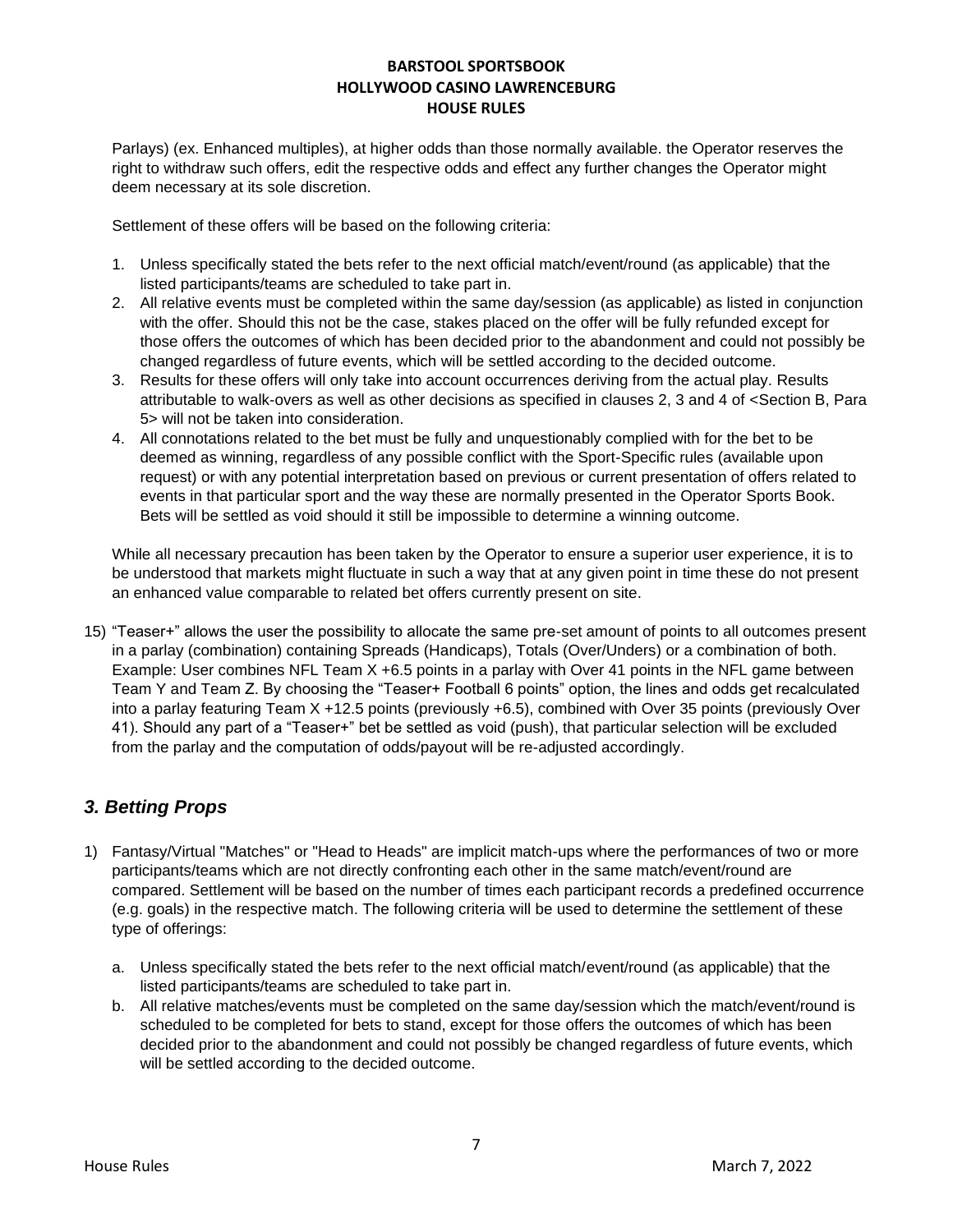- c. Results for these offers will only take into account occurrences deriving from the actual play. Results attributable to walk-overs as well as other decisions as specified in clauses 2, 3 and 4 of <Section B, Para 5> will not be taken into consideration.
- d. Should the aforementioned criteria be inconclusive in determining the outcome for these offers, the following criteria will be progressively referenced to in order to settle the offering:
	- (i) the applicable Sport-specific rules available at the ticket counter.
	- (ii) Result Settlement rules as listed in <Section B, Para 5>.

Bets will be settled as void should it still be impossible to determine a winning outcome.

- 2) "Grand Salami" is where it is possible to bet on the total number of listed occurrences (Example: Total Goals, Total Runs) happening in a collection of matches/events on a specified round/day/match day. All relative matches/events must be completed for bets to stand except for those the outcomes of which have been decided prior to the abandonment and could not possibly be changed regardless of future events, which will be settled according to the decided outcome.
- 3) Over/Under bets on classification of participants in performances/events must be interpreted as follows: "Over" means a worse or lower position while "Under" means a better or higher position. Example: A bet on a player's classification in a tournament with an Over/Under line 2.5 will be settled as Under if the player classifies first or second. All other placements will be settled as Over.
- 4) Bets on "Quarter / Half / Period X" refer to the result/score achieved in the relevant timeframe and does not include any other points/goals/events tallied from other parts of the event/match. Bets will be voided if the match is played in any other format but the one stipulated in the offer.
- 5) Bets on "Result at end of Quarter / Half / Period X" refer to the result of the match/event after termination of the stipulated timeframe and will take into account all other points/goals/events tallied from previous parts of the event/match.
- 6) Bets on "Race to X Points / Race to X Goals..." and similar offers refer to the team/participant reaching the earliest the particular tally of points/goals/events. If the offer lists a timeframe (or any other period restriction) it will not include any other points/goals/events tallied from other parts of the event/match which are not related to the mentioned timeframe. Should the listed score not be reached within the stipulated timeframe (if any), all bets will be declared void, unless otherwise stated.
- 7) Bets on "Winner of Point X / Scorer of Goal X" and similar offers refer to the team/participant scoring/winning the listed occurrence. For the settlement of these offers, no reference to events happening prior to the listed occurrence will be taken into consideration. Should the listed event not be scored/won within the stipulated timeframe (if any), all bets will be declared void, unless otherwise stated.
- 8) Bets referring to the happening of a particular occurrence in a pre-defined time order, such as "First Card", or "Next Team to receive penalty minutes" will be settled as void should it not be possible, without any reasonable doubt, to decide the winning outcome, for example in case of players from different teams which are shown a card in the same interruption of play.
- 9) "Team to score first and win" refer to the listed team scoring the first goal in the match and going on to win the match. Should there be no goals in the match all bets will be settled as void.
- 10) Any reference to "clean sheet" indicates that the listed team must not concede any goal during the match.
- 11) "Team to win from behind" refers to the listed team winning the match after having been at least 1 goal down at any point in the match.
- 12) Any reference for a team to win all halves/periods (e.g. Team to win both halves) means that the listed team must score more goals than its opponent during all the stipulated halves/periods of the match.
- 13) Any reference to "Injury Time" refers to the amount displayed by the designated official and not to the actual amount played.
- 14) Settlement of bets on offers such as "Man of the Match", "Most Valuable Player" etc. will be based on the competition's organizers' decision, unless otherwise stated.
- 15) Settlement of bets which make reference to terms such as "decisive goal" will be settled based on the scorer of the goal that at the end of the match/tie (as applicable) proves to be the one that has produced an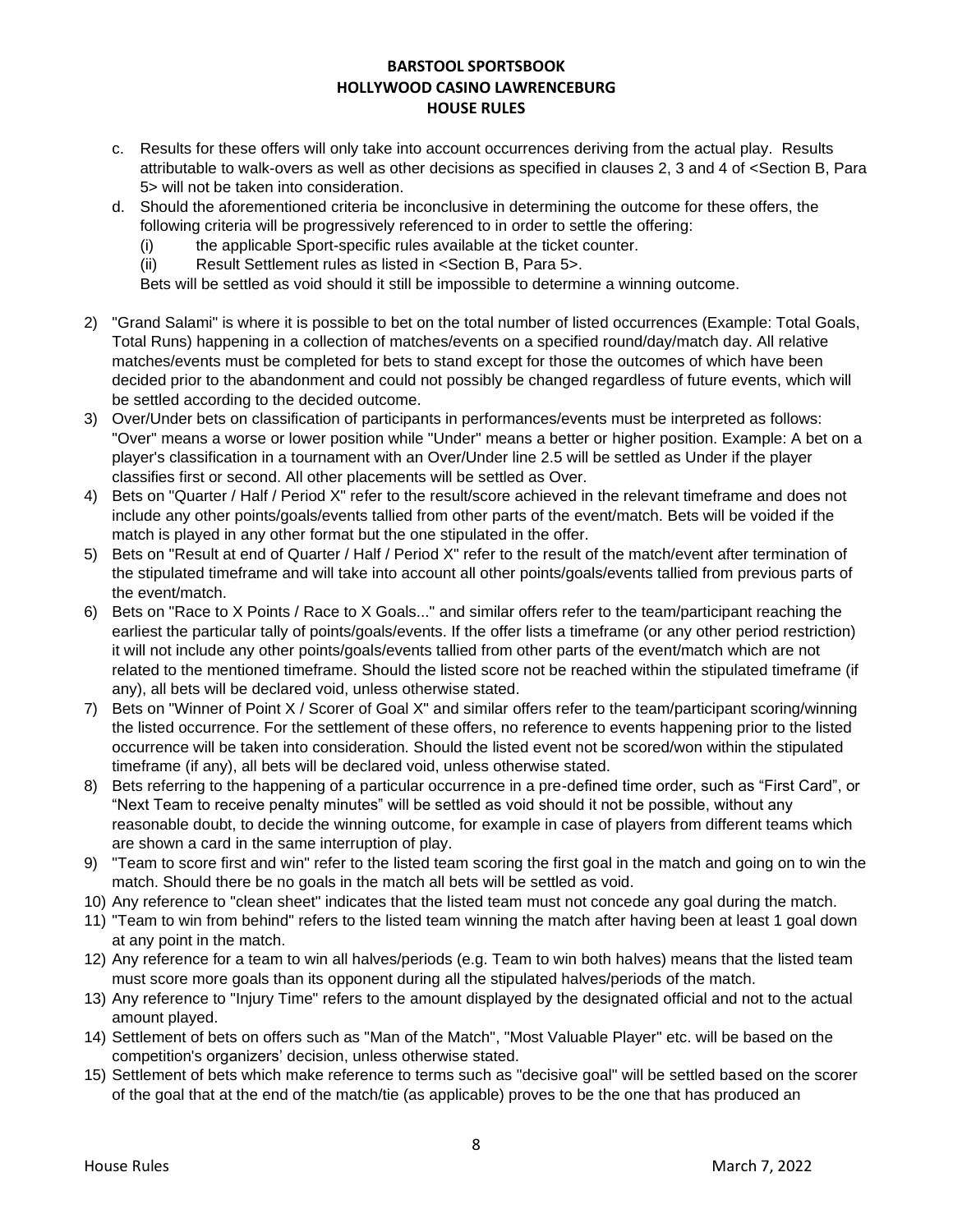unassailable lead, following which any further goals would prove to be irrelevant towards the final outcome. For a bet to be settled as "YES" the listed player's team must be declared winner of that particular match (in case of one match) or progressing to the next round/winning the competition. Goals scored in Regular Time and Extra Time count but not Penalty Shoot outs.

- 16) Bets on events which feature a selection of episodes that could happen in a match (E.g. "What will happen first to the player? with options "Score a goal, Get a Yellow/Red Card, Be Substituted) will be settled as void should none of the listed events/outcomes occur.
- 17) Settlement of Transfer bets will also take into account players signed by the club on loan deals.
- 18) Bets referring to Managerial changes refer to the individual in the Head Coach/Manager role (as applicable) who steps down/is removed from the position for any reason. Bets are valid even in cases where a joint responsible (if any) leaves their position and will be settled accordingly. In case that no more changes are happening between the time the bet is placed and the last league fixture (excluding play-offs, play-outs, post season, etc.) the bets placed after the last Managerial change (if any) will be void, unless a suitable option has been offered for betting.
- 19) Offers referring to which team/participant will achieve a particular accomplishment against another team/participant (E.g. Next team to beat Team X) as well as offers which refer to the classification on a certain date, will stand and be settled regardless of any eventual fixture changes and number of games/rounds played.
- 20) Settlement of offers referring to which team/participant will be the first to achieve a particular accomplishment against other team(s)/participant(s) (E.g. Team to score first in Matchday X) will be based upon the timeframe in the respective match in which the feat has been accomplished. Example: Team A plays on Saturday and score their first goal in the 43rd minute while Team B plays on Sunday and score their first goal after 5 minutes, then Team B will be settled as winner.
- 21) Bets referring to "Rest of the game" or similar will consider only outcomes and occurrences obtained from the time of bet placement until the end of the listed timeframe, thus disregarding any occurrences registered before the time the bet was placed and accepted.
- 22) Bets on specific timeframes/intervals (example: Game result between 60:00-89:59), will consider only outcomes and occurrences accumulated during the specified timeframe/interval. Settlement will not take into account any other points/goals/events tallied from other parts of the event/game outside the specified timeframe/interval, including stoppage/injury time, unless specified.

# *4. System Bets*

- 1) In Pre-match betting, it is possible to combine up to twelve (12) different offers on a single coupon.
- 2) In Live Betting it is possible to combine up to twelve (12) different offers on a single coupon as an accumulator bet. All selected matches/offers in an accumulator must be included in the coupon and no other multiple options (Example: singles, doubles, etc.) which exclude 1 or more matches/offers are available.
- 3) The Operator reserves the right to limit the amount of combinations due to what is known as outcome dependency, as defined in <Section A, Para 5.4>. and also other factors, solely at its own discretion.
- 4) It is possible to include one or several matches as 'bankers' which means that the selected matches/events will be included in all coupons.
- 5) For display purposes, when necessary, the second digit after the decimal point of the odds is shown as rounded up in the Customer's bet history to the nearest decimal number. The payout will however be effected based on the actual odds multiplied by the stake, disregarding the aforementioned rounding.

### *5. Result Settlement*

1) When settling results, the Operator will do its utmost to attain itself to information obtained first hand (during or exactly after the event has been concluded), through TV transmissions, streaming (web- based and through other sources) as well as official sites. Should this information be omitted from first hand viewing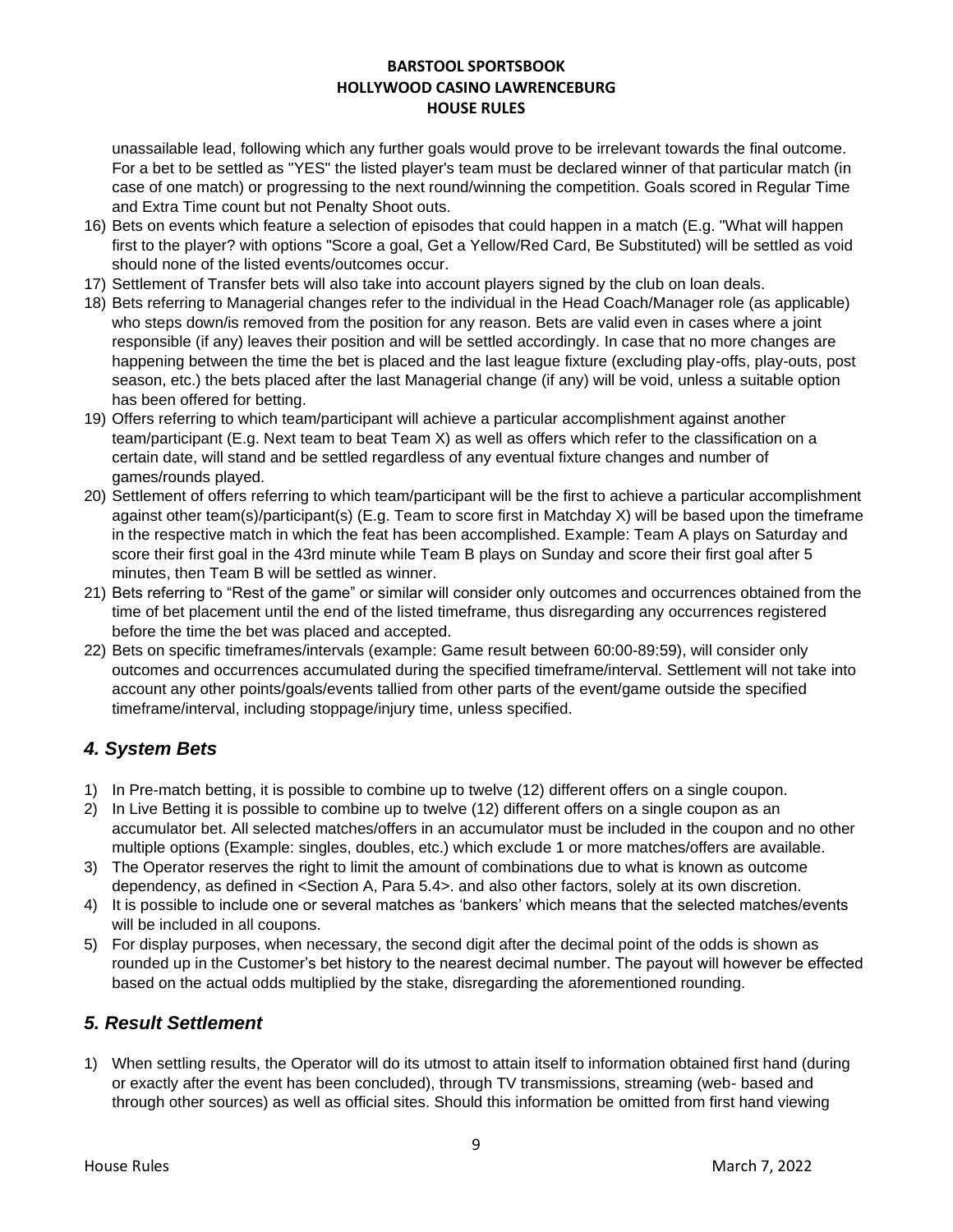and/or official sources and/or there is an obvious Error in the information included in the sources above, the settlement of the bet offer will be based on other public sources. Nevertheless, unless a clear and verifiable Error is noted in the first official result, settlement of bets will not include any changes deriving from and/or attributable to, but not limited to: disqualifications, penalizations, protests, sub-judice results and/or successive changes to the official result after the event has been completed and a result has been announced, even preliminarily.

a. Settlement of markets held over more than 1 round/stage (ex. Season Bets), will only consider amendments effecting bets which settlement has not been decided yet. Such measures must be announced by the governing association before the last scheduled round/stage will be considered. Any changes effected after this date, or else referring to bets which have already been settled based on events happening during the event/competition will not be considered.

b. Unless otherwise specified within the offer, implied by the official competition rules or announced beforehand as being the official format for that particular event, any changes from the default sport/event/competition format that result in the Operator's offering odds/lines/totals which are incongruent with the revised playing format, will result in the voiding of the bets effected by the format change.

c. Offers where the format change does not preclude the organizing association from declaring a winner (ex. Season winner), irrespective whether there will be a continuation of play or not, revised length of season/competition, etc, will be settled according to the result issued by the governing association granted that said result is issued as per the timeframes listed below and is congruent to the odds/lines/totals available at time of offer publishing.

d. The following settlement provisions apply in such cases:

- (i) Should the governing association declare a relevant outcome within 3 months from the last match played before the interruption (be it final classification, cancellation or intentions to resume play), markets will be determined accordingly;
- (ii) In case no applicable official communication/result is issued within 3 months from the last match played before the interruption, markets will be settled in accordance with the last classification/rankings available, regardless of number of matches played/current stage/phase of the competition;
- (iii) Markets which refer to whether a team/participant will reach a subsequent phase of the competition (example: Play-Offs) will be settled as void should there be any changes to the format/number of participants scheduled to contest that particular phase or that particular phase is not played at all, unless an outcome based on the market connotations at time of bet publishing has already been determined and the change in number of applicable matches bears no influence the outcome of the offer;
- (iv) Markets which odds are dependent/based on a full schedule of matches being played (example: Over/Under Wins in the Regular Season/Points in the League), will be declared void should the number of matches played end up being different than originally scheduled at the time of bet publishing, unless an outcome has already been determined and the change in number of applicable matches bears no influence the outcome of the offer.
- 2) Occurrences which have not been sanctioned and/or acknowledged by the match/event officials (e.g. disallowed goals) will not be taken into account towards the settlement of the bet. As a general rule, and unless the offer specifies otherwise, the Operator will settle offers based on the exact time that the flow of play was interrupted/resumed (as applicable) by the occurrence in question (e.g. ball went out of play for a throw-in/goal kick or crosses the line for a goal), or play is interrupted by the refer, whichever is earliest. Bets referring to the accumulation of a particular occurrence (e.g. Total corners) and/or the execution of a particular action, will require said occurrence to actually take place during the time interval specified (e.g. the corner being kicked). In such instances, should the occurrence be only awarded and not taken, it will not be considered for settlement purposes.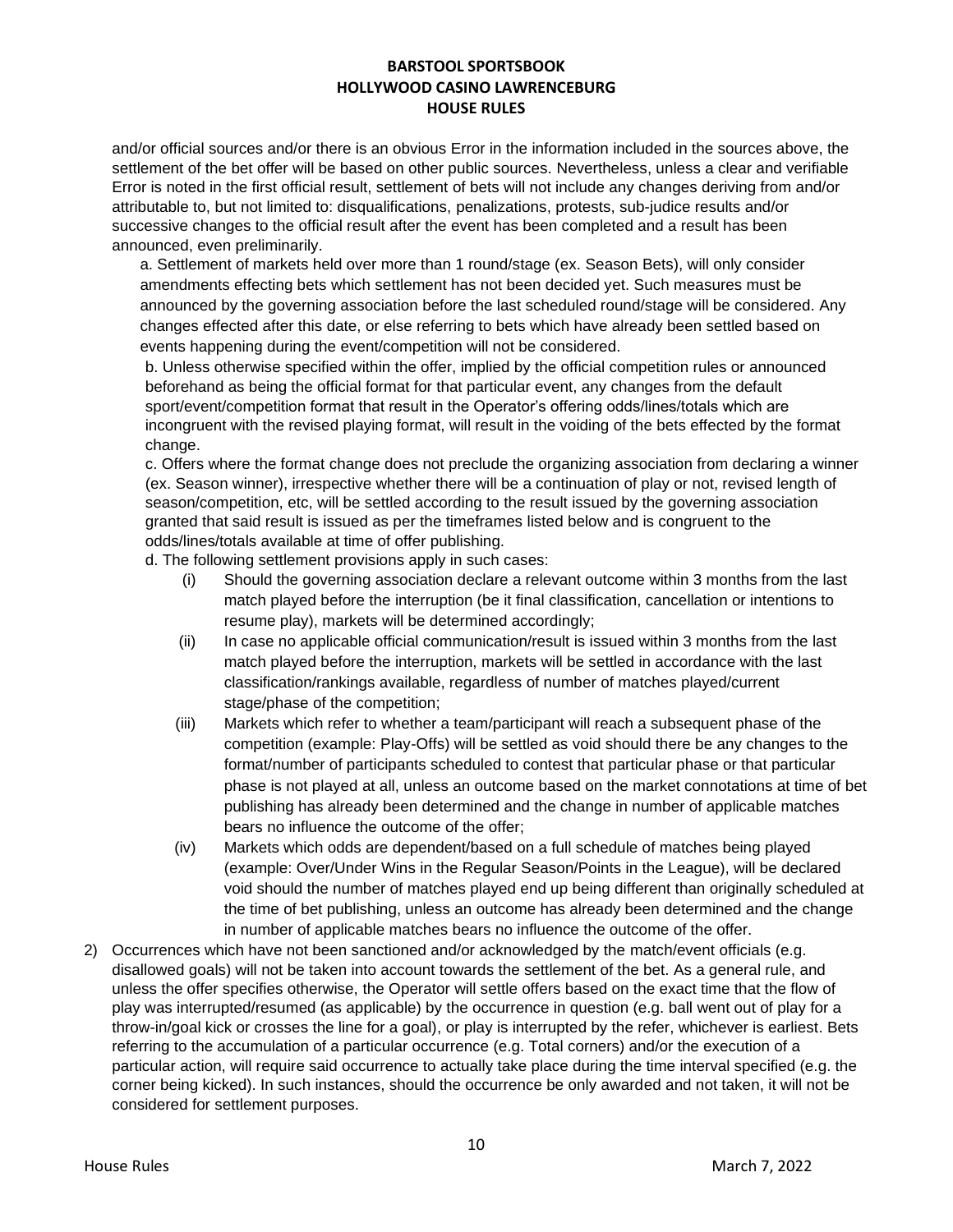- 3) All bet offers related to matches/events which do not take place at all or are awarded a result through a walkover decision will be declared void.
- 4) In case of an abandoned event, all bet offers that have been decided prior to the abandonment and could not possibly be changed regardless of future events, will be settled according to the decided outcome. Should the abandoned event not resume within 12 hours of its start time, all pending offers related to the event will be settled as void.
- 5) In case an event is abandoned and is scheduled to restart from the beginning, all bets placed before the initial game which could not be settled through the outcomes deriving from the play prior to abandonment, will be declared void regardless of whether or when the game is continued
- 6) Unless otherwise stated either in the Sport-Specific rules or in conjunction with the bet offer, specific events forming part of tournaments/competitions which are not held, get postponed and/or rescheduled for a time/date longer than 12 hours from the last scheduled time issued by the governing association due to bad weather, crowd trouble or similar scenarios will be declared void with the following exceptions where bets will remain valid:

a. Events which starting times have not been officially confirmed yet by the governing association at time of bet placement;

b. Events which are moved due to scheduling conflicts/tv broadcasts but remain scheduled to be played within the same matchday/game week/round (as applicable) and the change does not change the order of official fixtures for any of the participants in the offer;

c. Events which start times are anticipated (brought forward) but remain scheduled to be played within the same matchday/game week/round (as applicable) and, without prejudice to past-posting and similar occurrences as defined in *<Section A, Para 5.6>*, the change does not modify the order of official fixtures for any of the participants in the offer.

For the avoidance of doubt the definition of same matchday/game week/round is to be interpreted as the order of fixtures as dictated by the governing association with each specific match representing a matchday/game week/round. Should this order not be upheld and the sequence of fixtures changes in a way that matches against other teams get scheduled in between so much that the listed fixture ceases to be the next official commitment from that particular tournament/league/competition for all teams involved, that will be considered as not part of the same matchday/game week/round and offers will be declared void. The above does not apply to Season bets which will remain valid granted that the tournament/league/competition is held and decided during the season/year it refers to, regardless of any eventual date changes. In cases of Play-offs series or other series of matches which are scheduled to confront 2 teams over 2 or more matches, any re-scheduling of a single match will be considered as being part of the same matchday regardless of the length of the re-scheduling, granted that the order of home and away fixtures in the series is not modified and the listed fixture takes place within the series. Otherwise, bets will be declared void.

- 7) In cases of events which have not been completed before their natural conclusion, and a result is issued through a decision by the association not more than 12 hours from the event's start, the Operator will use the issued decision as the official result for offers related to the event's outcome, such as Game, Draw No Bet and Double Chance granted that the issued decision does not change the outcome of the said bet offers at the time of the abandonment. In that case the stakes will be refunded. All offers referring to the tallying of particular occurrences (example: Total Goals, Handicaps, etc) will be declared void except for those the outcomes of which have been decided prior to the abandonment and could not possibly be changed regardless of future events, which will be settled according to the decided outcome.
- 8) All bet offers related to uncompleted matches/events where the official governing body is not previously acknowledged (e.g. Club Friendlies) will be declared as void unless at least 90% of the stipulated Regular/Full time is played, see in <Section B, Para 1.1>. Should the match/event be abandoned after 90% has been completed, the settlement will be based on the current score at the time when the match/event was stopped.
- 9) Settlement of bet offers, such as, but not limited to, shots, shots on target, ball possession, assists, rebounds, etc. will be based according to the definition with which the official governing body issues said statistics.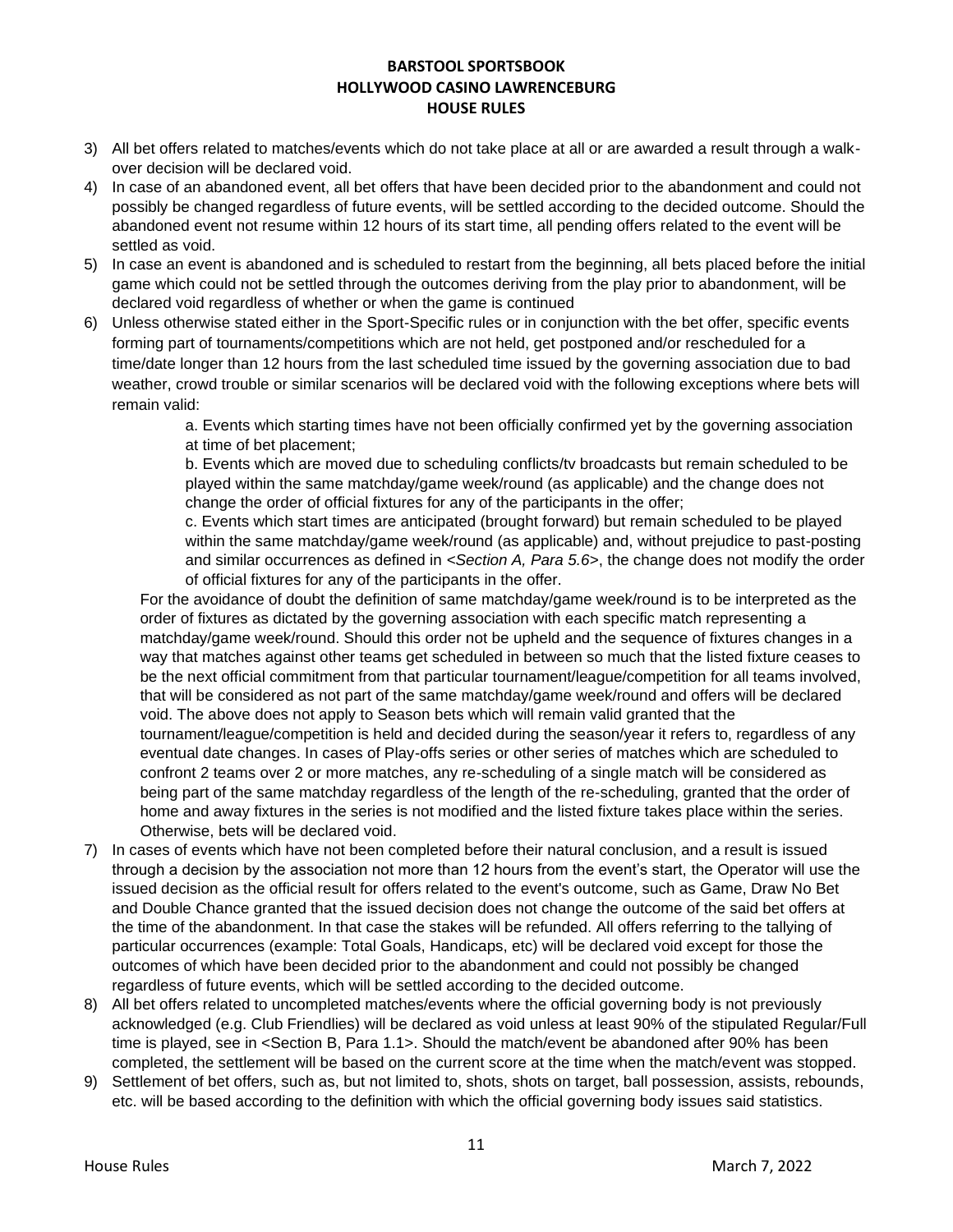Unless backed by un-contradictory evidence, the Operator will not acknowledge any complaints which derive from a personal interpretation of such terms.

- 10) When placing Futures ("Outright" or "Place") bets, no stakes will be refunded on participants/outcomes that are not participating or withdrawing from an event (both prior and during), unless otherwise stated. the Operator reserves the right, at its own discretion, to apply Tattersalls Rule 4, as explained in <Section B, Para 6>, on any competition and this will be stated in correlation to the bet offer and/or the relevant Sport-specific rule.
- 11) No refunds of bets will apply, even if the winning outcome of a match/event is a participant/outcome that has not been listed for betting purposes. On all bet offers the Customer has the possibility to ask for a price on a non-listed participant/outcome. the Operator reserves the right, at its own discretion, to decline such requests.
- 12) In case a participant is disqualified/withheld/banned from taking part in a subsequent part/phase of an event/competition, the disqualification will be considered to have taken place at the time of the participant's removal from the event. No alterations will be made to previous results, regardless of any modifications due to said actions. Bets placed after the disqualified participant last took part in the event will be declared void.
- 13) If two or more Participants share the applicable finishing positions and no odds have been offered for a drawn outcome, the payout will be calculated by dividing the stake by the number of participants sharing those certain positions and are settled accordingly. The payout will always be at least equal to the stake, except in cases of "Head to Heads", see <Section B, Para 2.5> and <Section B, Para 5.19>
- 14) In "Group Betting" (aka "Best of X"), all listed participants must start the event for bets to stand.
- 15) In "Group Betting" (aka "Best of X"), at least one participant from the selection list must successfully complete the event for bets to stand. Should that not be the case, and the governing association does not follow specific tie-breaking criteria, the bets will be declared void.
- 16) In a "Head to Head" between two or three participants, all listed participants must start the particular round/event which the bet refers to, for bets to be considered valid.
- 17) In a "Head to Head" between two participants, all bets will be refunded if both participants share the same position/score or are eliminated at the same stage of the competition, unless the governing association follows specific tie-breaking procedures, in which case, these will be deemed valid.
- 18) In a "Head to Head" between three participants and more than one winning outcome, the odds will be divided by the outcomes sharing the winning position, irrespective whether the net outcome is lower than the Customer's stake.
- 19) If a "Head to Head" is offered between different rounds/stages, all participants must take part in the upcoming round/stage for bets to be valid. Should any participant listed in the offer not take any subsequent part, bets placed from after the last time the participant was active in the event will be declared void.
- 20) Unless specifically stated, whenever the organizing association deems it fit to include any necessary rounds, matches, or series of matches (e.g. Play-offs, Play-outs, Postseason) following the end of the so-called Regular Season in order to determine the classification, league winners, promotion/relegation, etc., the Operator will take into account the results and outcomes deriving from these matches for settlement purposes of bets referring to the final league classification, promotion, relegation, etc. For example, seasonal bets on the team winning the NHL will refer to the Stanley Cup Winners.
- 21) Offers which confront against each other the performances of two or more individuals/teams over a stipulated timeframe/competition will only be settled based on the result of the listed participants, disregarding all other participants in the same competition/event.
- 22) Unless specifically stated, all offers referring to a single player's performance in a specific domestic league (such as Total Goals Scored by Player X in League Y) or "Head to Head" bet offers involving two players' performances in domestic leagues, will not take into account those events happening during eventual Playoffs/Play-outs/Post-season or any other matches, or series of, which would happen after the so-called Regular Season.
- 23) Offers related to a total amount of occurrences/events scored/tallied by a particular team, either in a single team performance in a specific domestic league (such as Total Goals Scored by Team X), or "Head to Head" bet offers involving two teams' performances in domestic leagues (E.g. Most Penalty Minutes in League X -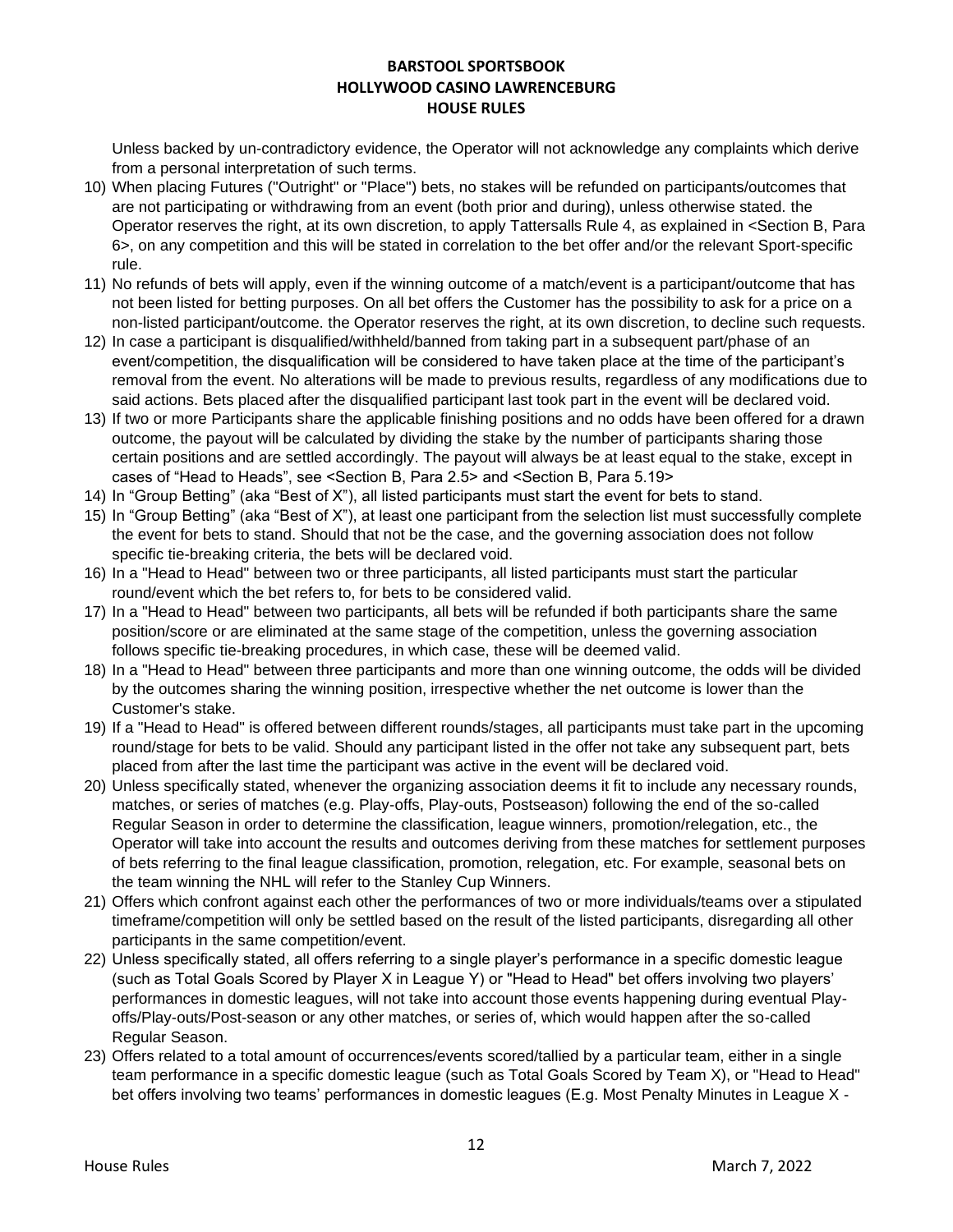Team Y vs Team Z), or a cumulative league performance (E.g. Team to receive Most Yellow Cards in League X) will not take into account those events happening during eventual Play-offs/Play-outs/Post-season or any other matches, or series of, which would happen after the so- called Regular Season, unless otherwise specified.

- 24) In a single player performance bet offer in a specific domestic league (such as Total Goals Scored by Player X in League Y) or "Head to Head" bet offers involving two players' performances in domestic leagues, unless an outcome has already been achieved, stakes will be refunded should aby of the following occurrences happen to any relevant participant: (i) does not take part in at least 50% of the stipulated matches (excluding eventual Play-offs/Play-outs/Post-season); (ii) does not take part in at least another match after the bet has been placed, (iii) totals the same amount as the other player, unless a draw/tie option has been offered. Other sports-specific conditions may apply, please refer the sport-specific section.
- 25) In a single player performance bet offer in a specific event (such as Total Goals Scored by Player X in International Tournament) or "Head to Head" bet offers involving two players' performances in specific events, should any of the following occurrences happen to either of the participants in the selection list, the bets will be considered void: (i) does not take part at all in the event (ii) does not take part in at least another match after the bet has been placed, (iii) totals the same amount as the other participant, unless a draw/tie option has been offered.
- 26) During specific events the Operator might decide to offer for betting a reduced selection of participants and might also include betting options such as "any other", "the field", or similar. This option includes all unlisted participants except for the ones mentioned specifically as available.
- 27) Offers that make specific reference to a participant's/participants' performance in a particular event (e.g. Player X vs The Field) are to be considered void if the mentioned participant(s) do(es) not take part in the competition.
- 28) Any form of a qualification ahead of the main event is considered to be a valid part of that competition. Thus any participant who is eliminated at qualification stage will be considered losing to anyone that is pre-qualified or is successful in the qualification part.
- 29) Bet offers which originally require participant(s) to compete in two or more stages/legs to advance into a subsequent phase/round of a competition, will remain valid regardless of any postponement/movement of the actual match dates, given that said match(es) actually takes place within the frame of the competition.
- 30) A bet on a "To Qualify" market originally requiring just one stage/leg to advance to a subsequent phase/round of a competition (including any eventual prolongations/additional matches, e.g. replays) will be declared void if said match is not decided within more than 12 hours of its supposed start time.
- 31) Should an event be moved from its originally announced venue and/or have its playing surface changed, this will not be treated as a cause for the offers to be voided unless (i) the Sport-specific rules dictate such, and/or the new location in which the event takes place is the habitual "home" pitch of either participant involved in the game, except as dictated below. As a general principle, the Operator will refer to the Home team (host) and the Away team (visitor) in accordance with the definition issued by the governing association for that particular game/competition. Bets on games played on so-called "Neutral pitches" will remain valid regardless of whether such information has been detailed in the bet offer and/or the positioning of the teams on the betting board/display. In those cases where there is a discrepancy between the positioning of the teams/participants on the official website and their placement on the betting board/display, and such discrepancy causes a significant effect on the odds of the game/competition the Operator will void the affected bets. Such eventuality is contemplated only in cases where the discrepancy has a material and visible effect on the odds. For example, in cases of swapped Home and Away teams in an Ice Hockey game the Operator will void the bets. Nevertheless, the Operator will consider valid bets placed on events where the so-called home-field advantage is not considered and in cases of neutral venues. Examples of such cases include but are not limited to tennis tournaments, MMA fights, singles competitions in general, or specific events such as the final/late stages of team competitions being held in pre-established venues, like the Superbowl, the NCAA Final 4 or the Italian Football Cup Final even if the location can be deemed as a potential customary "home" pitch for either of the teams involved. In such cases, said events will be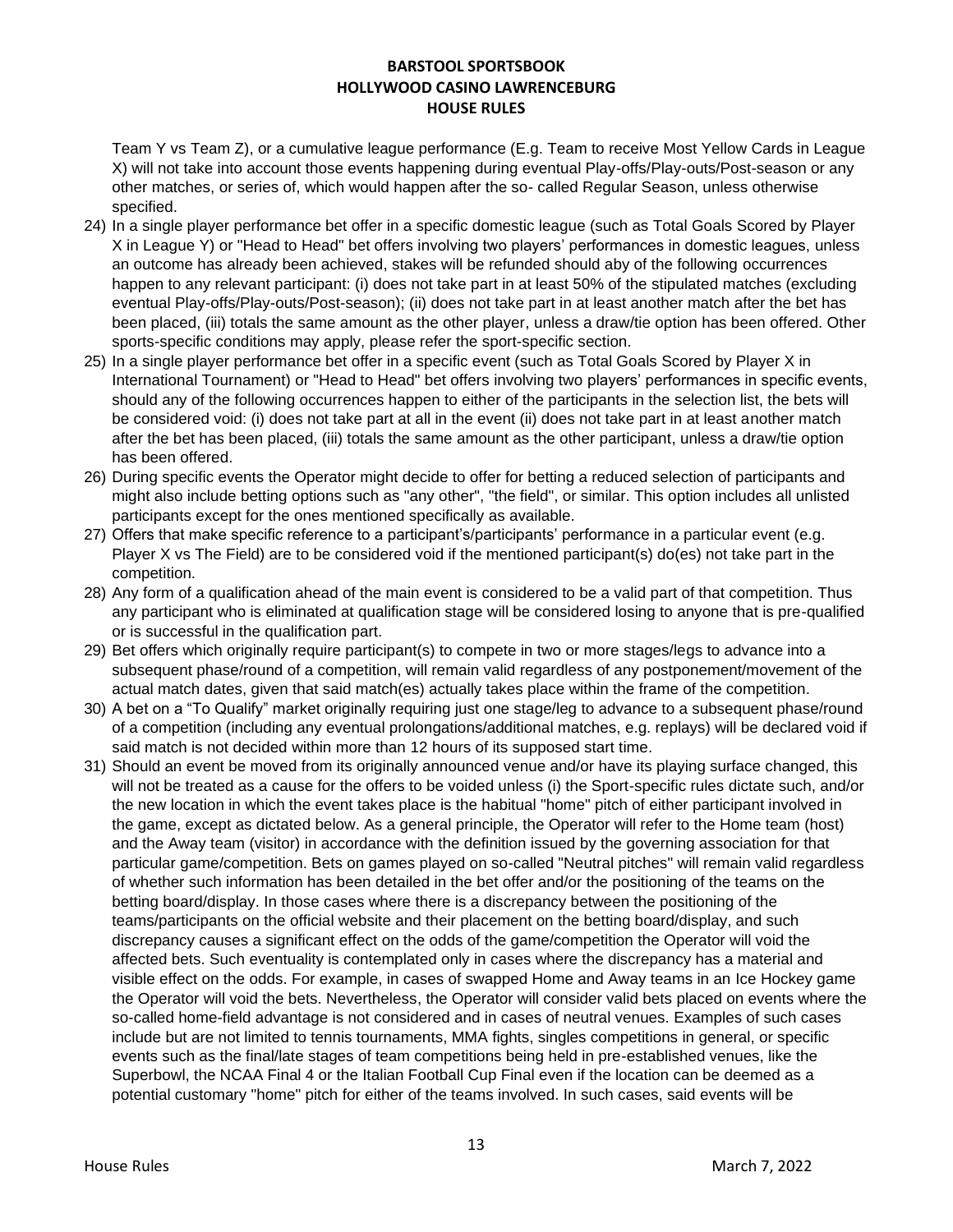considered as being played in neutral venues and all bets stand regardless of the positioning of the teams/participants on the official website and their placement on the betting board/display.

- 32) Information referring to gender of the teams, age groups and youth teams, as well as various definitions of reserve teams (e.g. B and C teams), is to be treated as supplementary information. The inclusion (or lack of) and correctness of such information will not be treated as sufficient cause for the voiding of the offers related to the match/event, given that this does not cause an obvious inconsistency in odds offered.
- 33) While all necessary precautions are taken by the Operator to assure the most faithful rendition of all components involved in a bet offer, it is to be assumed that certain denominations could be represented differently due to different interpretations deriving from adaptations into another language. Such linguistic incongruence will not be treated as sufficient cause for the voiding of the offers related to the match/event, given that it does not create uncertainty with other participants. The same applies for denominations referring to events, team names, sponsor names, etc.
- 34) In case of bets where there is reference to timeframes, they should be interpreted in the following way: "within the first 30 minutes" will include anything happening until 0 hours 29 minutes and 59 seconds; "between 10 to 20 minutes" will include anything happening from 10 minutes and 0 seconds until 19 minutes and 59 seconds.
- 35) Unless listed either in conjunction with the bet offer, or else in the Sport Specific rules (available upon request), bets referring to event/match duration which include non-full integer digits (E.g. 88.5 minutes or X.5 rounds) require the full completion of the full integer of the listed duration for them to be considered won. For example: a bet on Over/Under 88.5 minutes in a Tennis match will be settled as Over only if at least 89 full minutes are completed.
- 36) The Operator acknowledges that some bets might require the rounding-up of percentages, units or other criteria which are decisive for the settlement of the bet. Should that be the case, the Operator reserves the right to adjust and settle accordingly.
- 37) Any reference to goals scored by specific players will not count if they are defined as 'own goals' (scored in their own goals) unless otherwise stated.
- 38) Any reference to confederation, nationality or similar will be subject to the definition by the governing association.
- 39) Any medals won by a team/nation per competition will count as one (1) single medal regardless of the number of team members.
- 40) Offers referring to individual player performances over a particular period/tournament (example: Total Goals Scored by Player X during the World Cup) or confronting performances from 2 individual players during the course of the season (example: Which of Player X or Player Y will score most goals during the season), require all listed individuals to be an active participant in at least one more fixture applicable for the offer after bet acceptance for bets to stand. Bets placed after announcements of injuries, transfers, trades, etc or any news which can even potentially reduce the number of fixtures any listed player is eligible for within the competition; thus, altering the odds even just theoretically in favour of any particular outcome without said odds having been adjusted to reflect the current state of the bet, will be declared void.
- 41) Offers on whether certain individuals will be occupying a specified position/title/job on a certain date (E.g. Minister X to still be Minister on date Y, Player/Coach to still be with Team Y on Date Z) refer to the individual in question to hold (or alternatively to be appointed in) the listed position uninterruptedly between the time the bet is placed and the specified deadline. Should the individual for any reason whatsoever leave the position before the specified deadline, the outcome of the bet will be considered as not having happened. This is valid even in cases where the individual is re- appointed/signed again in that same position/title/job and even if on the specified deadline the individual is occupying once more that same position/title/job to which the bet refers to. Settlements will also take into account players signed on loan deals.

### *6. Tattersalls Rule 4*

1) In the event of one non-runner or one non-Participant, the odds on the remaining runners or remaining Participants are reduced in accordance with the so-called Tattersalls Rule 4.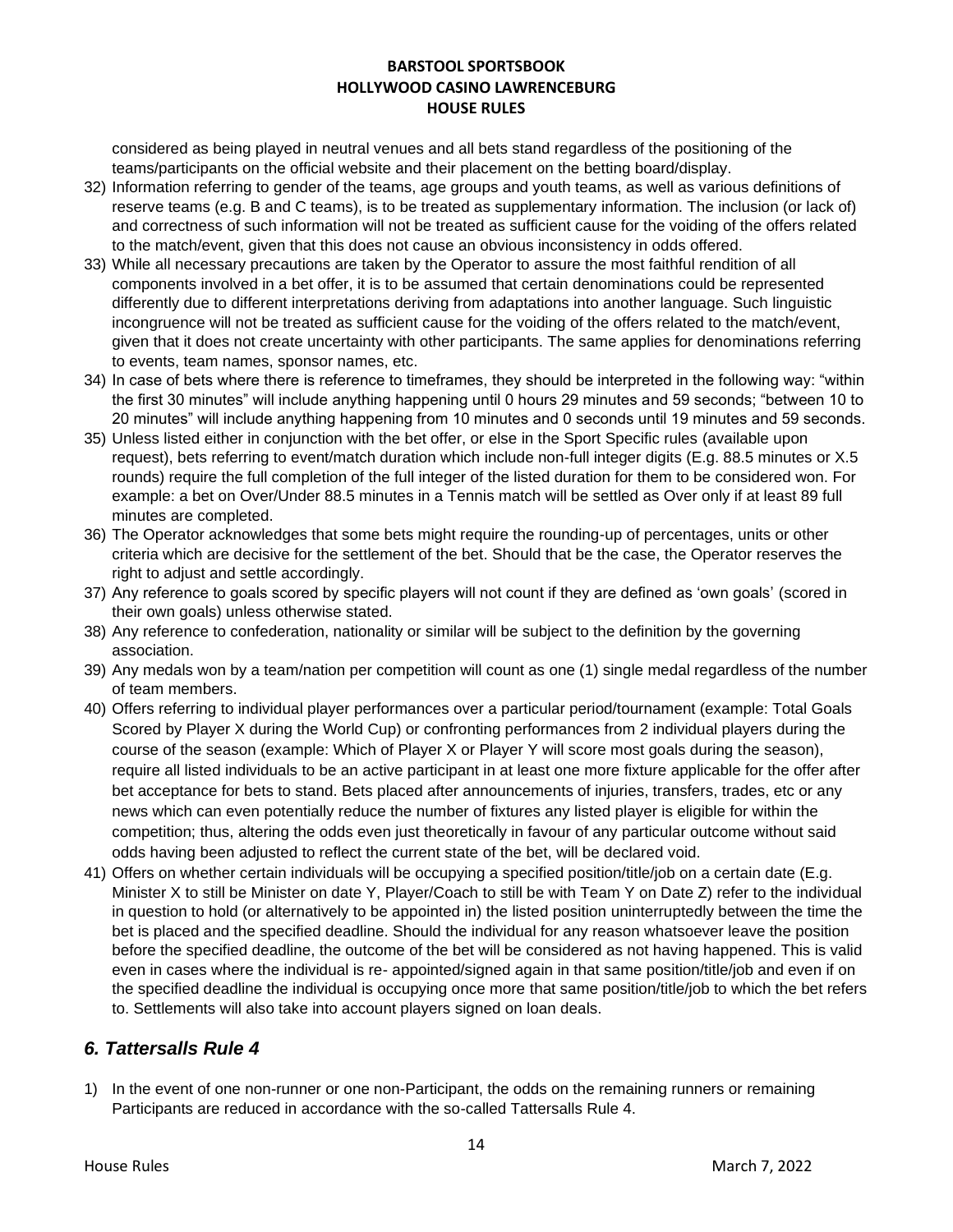- a) Win Betting:
- Current odds of the withdrawn runner/Deductions in percentage of net gain

| 1.30 and lower   | 75% |                       |
|------------------|-----|-----------------------|
| 1.31 to 1.40     |     | 70%                   |
| 1.41 to 1.53     |     | 65%                   |
| 1.54 to 1.62     |     | 60%                   |
| 1.63 to 1.80     |     | 55%                   |
| 1.81 to 1.95     |     | 50%                   |
| 1.96 to 2.20     |     | 45%                   |
| 2.21 to 2.50     |     | 40%                   |
| 2.51 to 2.75     |     | 35%                   |
| 2.76 to 3.25     |     | 30%                   |
| 3.26 to 4.00     |     | 25%                   |
| 4.01 to 5.00     |     | 20%                   |
| 5.01 to 6.50     |     | 15%                   |
| 6.51 to 10.00    |     | 10%                   |
| 10.01 to 15.00   | 5%  |                       |
| 15.01 and higher |     | No deductions<br>made |
|                  |     |                       |

# **C. Sport Specific Rules**

### *1. Olympic and Championship events*

- 1) All conditions stated in this section have priority to any other rule or condition.
- 2) All bets are valid provided that the event is held and decided during the championship and the year it refers to, regardless of any venue changes.
- 3) This clause is applicable to offers which reasonably fulfil any of the following criteria:
	- a) the bet refers to events scheduled for the final phase of events forming part of Olympic, World and Continental competitions;
	- b) the final phase of the event is time restricted.

### *2. American Football*

- 1) Unless otherwise stated, all bets on American Football are determined on the basis of the result after the so called extra (over) time.
- 2) All offers will be declared void unless 55 minutes of play have been completed except for those the outcome of which have been decided prior to the abandonment and could not possibly be changed regardless of future events, which will be settled according to the decided outcome.
- 3) "Head to Head" and "Over/Under" bets involving one or more players' performance in the match/event/tournament are considered valid given that all listed players take part in the match/event/tournament at some stage for bets to stand.
- 4) Unless specifically stated or implied in the offer characteristics, settlement of Season bets will be based as per the classifications, definitions and tie-breaking rules as per NFL.com, or the official website of the competition (as applicable).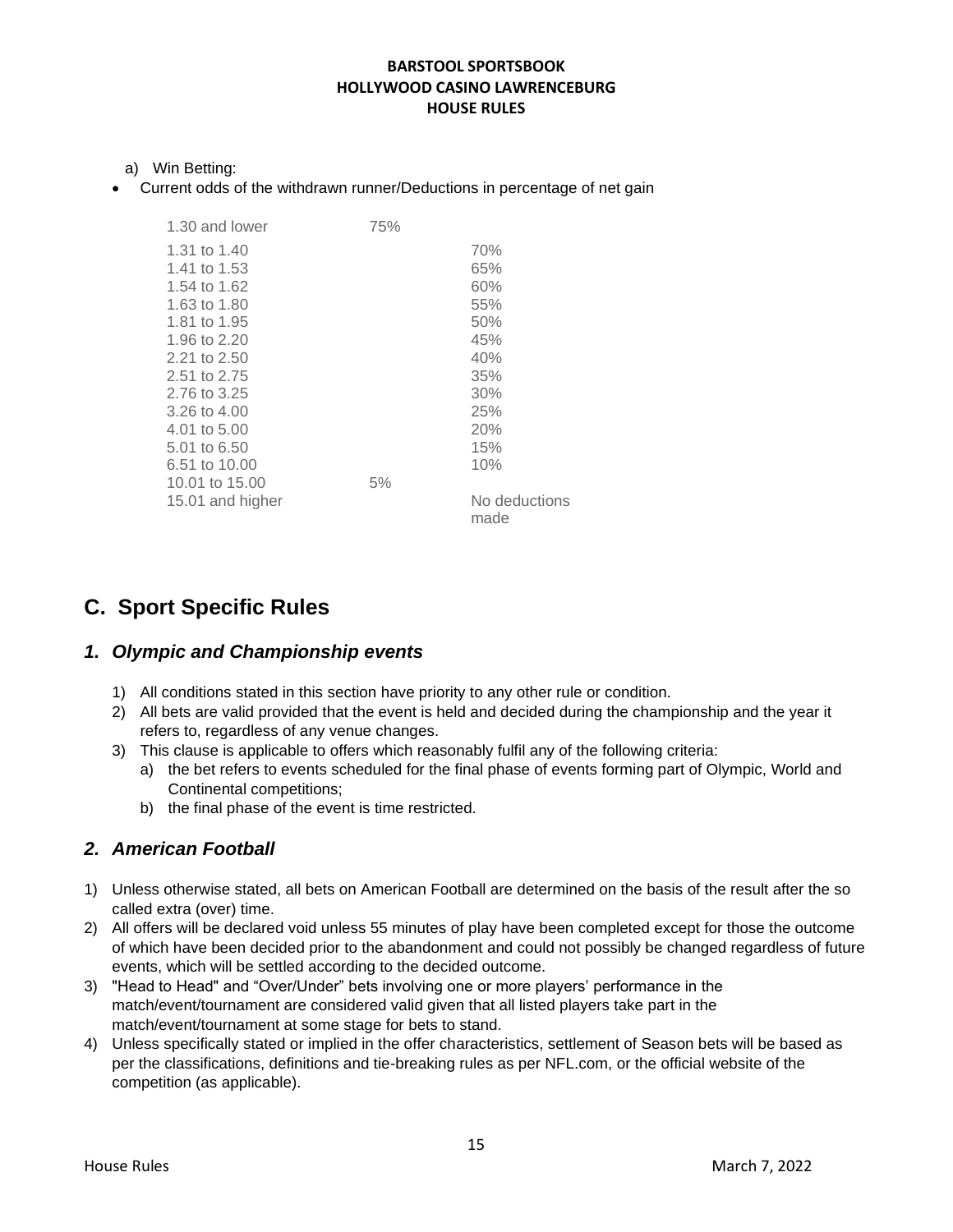- 5) Unless otherwise specified, a typical NFL week/round schedule is considered as running from Thursday to the following Wednesday, as per local stadium time. Any events/offers not completed within the aforementioned timeframe will be settled as void, except for those offers the outcomes of which has already been decided and could not possibly be changed regardless of future events, which will be settled according to the decided outcome. Bets referring to events which have been rescheduled within the same week/round will remain valid as much as said events are played within timeframe above.
- 6) Matchday/Weekly props is where it is possible to bet on the performances and outcomes of a pre- defined selection of teams and/or individual players' occurrences happening in a collection of matches/events on a specified week/round/day/match day (example: Total Points Scored in matches from a specific Conference, Highest/Lowest Scoring team, Player Yardage markets etc.). All applicable matches/events (including any rescheduling to be played within the aforementioned timeframe), must be completed and validated for the specified week/round/day/matchday for bets to stand except for those the outcomes of which has been decided prior to the abandonment and could not possibly be changed regardless of future events, which will be settled according to the decided outcome. In addition, offers referring to the performance of specified players require that all the specified players are active participants at any point of the applicable match for bets to stand.
- 7) All offers referring to player performances remain valid regardless of eventual player trades during any point in the season.
- 8) Offers referring to individual player performances' in a single match (example: Total Passing Yards Thrown by Player X) or confronting performances from 2 individual players during the course of a match (example: Which of Player X or Player Y will throw most Passing Yards), require all listed individuals to be an active participant in the applicable match for bets to stand.
- 9) Offers referring to individual player performances' over a particular period (example: Total Passing Yards Thrown by Player X during the Regular Season) or confronting performances from 2 individual players during the course of the season (example: Which of Player X or Player Y will throw most Passing Yards during the Regular Season), require all listed individuals to be an active participant in at least one more match applicable for the offer after bet acceptance for bets to stand.
- 10) Bets on Double Result (ie. predicting the outcome at Half Time combined with the result at the end of the 4th Quarter) will not take into account any outcomes deriving from Overtime.
- 11) First/Next Offensive Play markets are settled based on the first/next offensive play from scrimmage (as applicable), excluding Penalties. Should a kick-off be returned for a touchdown, bets will be settled with the outcome of the following kick-off. For settlement purposes, incomplete/intercepted passes, Quarter Back sacks or fumbles will be considered as "Pass Play". Fumbles on exchanges to the Running Back will be considered as "Run Play".
- 12) Settlement on offers referring to "Offensive Yards" will be based on the net number of yards including any sack yardage lost.
- 13) Offers referring to any team scoring a specified successive number of times unanswered will consider scorings tallied during eventual Overtime but excludes any PATs (points after Touchdowns or 2 point conversions).
- 14) Settlement on all penalty offers will be based on the penalty being accepted. Declined penalties do not count.
- 15) Bets referring to the outcome of a particular drive will be settled as void in case of an incomplete drive. In cases where Team A has the ball and fumbles with the ball being recovered by Team B who successively fumbles it back to Team A, the outcome will be settled as a "Turnover". Turnover on Downs (failed 4th Down attempt), will also be considered as a "Turnover". Should it happen that a punt is fumbled by the receiving team and recovered by the kicking team, bets will be settled as "Punt".
- 16) Offers on whether a 1st Down will be made during the current drive will be settled as "YES" should a new set of "Downs" be achieved either by Run, Pass (including cases where a Touchdown is scored as a result) or an Automatic 1st Down Penalty. "Safety" or "Field Goal" (irrespective whether the Field Goal being scored or not), will settle the offer as "NO". Any Down replayed due to non-automatic penalties will not be considered for settlement purposes unless committed with 5 yards or less to go.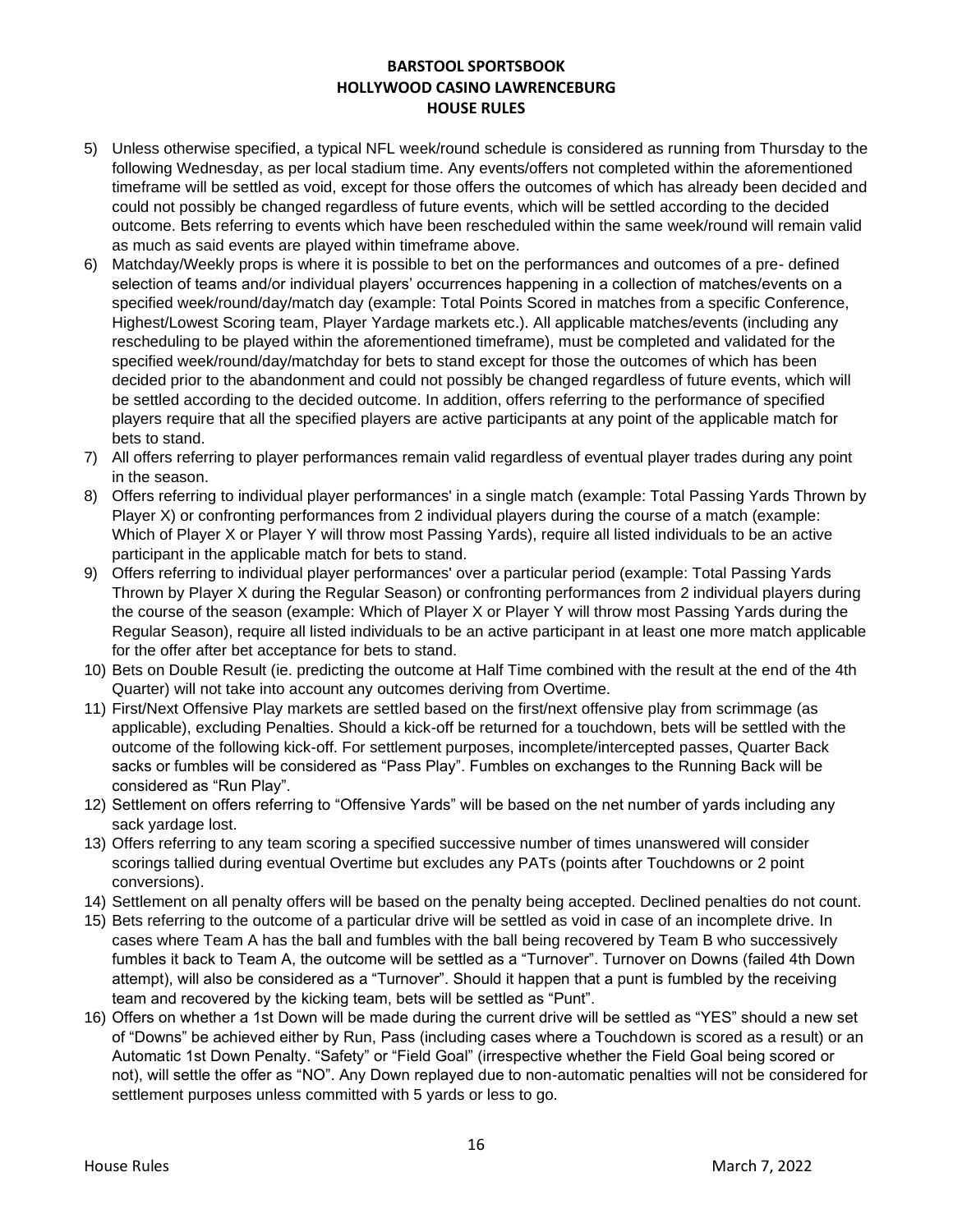17) Settlement on which team will gain most Passing/Rushing yards will be based on the gross number of yards thrown/run, including any negative yarding for rushing.

### *3. Athletics*

- 1) Unless otherwise stated, all bets on Athletics are determined on the basis of the result after the final stage of that competition. If neither of the listed participants takes part in the final stage, all bets will be void, unless the governing association follows specific tie-breaking procedures, in which case, these will be deemed valid.
- 2) All bet offers will be settled based on the first official result being presented. However, the Operator will take into account and settle/re-settle accordingly, following any changes to the official result issued within 24 hours after the event has taken place. For such eventuality to be considered, the protest must be attributable to incidents happening exclusively during the event, such as a line infringement, pushes or a false handover in a relay race, etc. No doping cases will be considered. The result available at the end of the aforementioned 24 hours will be deemed as binding regardless of any further protests, changes to the official result, etc.
- 3) If two or more participants take part in different heats during a competition, all Head-To-Head-offers between them will be considered void, unless there is a later stage in the competition that at least one of them qualifies for.
- 4) A participant that is disqualified due to infringement of the start procedure (false start) will be deemed as having taken part in the event.

## *4. Australian Rules Football*

- 1) Unless explicitly stated, should a match or else a specified period (ex. 1st Half, 3rd Quarter, etc.) end in a draw, all bets will be settled according to the so-called "dead-heat" rule. In such case the payout would be calculated after the odds are divided and then multiplied by the stake, irrespective of whether the net payout is lower than the Customer's stake.
- 2) Unless otherwise stated, all bets referring to matches will be settled on with the result at the end of  $4<sup>th</sup>$  Quarter (normal time).
- 3) All bets referring to player performance, as well as "Head to Head" and "Over/Under" bets involving one or more players' performances in a single match/event are considered valid given that the specified players play from the start of the match.
- 4) First Goal Scorer in the match/1st Quarter Stakes will be refunded on players who are not in the starting 21. Bets on First Goal Scorer in the match do not require the goal to be scored in the 1st Quarter. Should no goal be scored in the listed period all bets will be settled as void.
- 5) First Goal Scorer in the 2nd, 3rd or 4th Quarter All bets stand irrespective of the player's participation (or lack thereof) in the listed Quarter and the match. Should no goal be scored in the listed quarter all bets will be settled as void.
- 6) Wire-to-Wire" betting refers to which team (if any) is leading the match at the end of each quarter.
- 7) Should any replay/extra matches be required to determine any position in the classification, league winners, etc., the outcomes deriving from these replays/extra matches will be used for the settlement of the respective bet offer.
- 8) For match betting on a Grand Final, the betting is specific to the upcoming match to be played, or the current match, in the case of live betting. Bets will not carry over to any replay and a new market will be added for any subsequent matches.
- 9) When settling offers which relate to the performances of two or more individuals/teams over a stipulated timeframe/competition, stages of elimination within the "Finals" will count for the settlement. Should two teams be eliminated at the same stage, the team that finished highest on the AFL ladder at the conclusion of the Regular Season will be considered as having achieved a better position.
- 10) All bets stand, regardless of change of venue.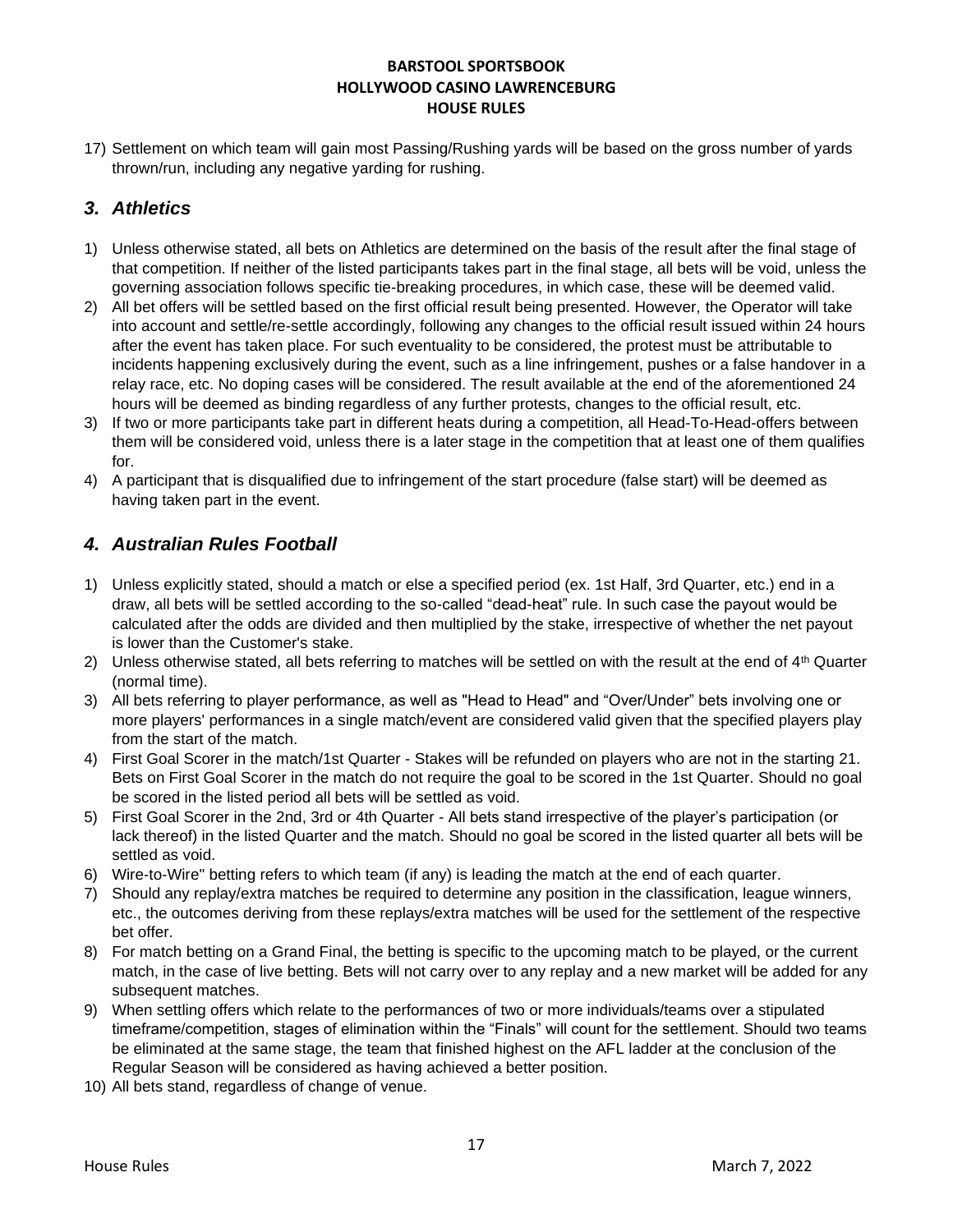### *5. Baseball*

- 1) Unless otherwise stated, bets on Baseball are determined on the basis of the result after any eventual extra innings, and regardless of the amount of innings played, as declared by the organizing association.
- 2) A bet is declared void on a cancelled or postponed match which has not started, or in the case of a result not having been issued within twelve hours of the scheduled start time.
- 3) "Match" bets will be declared void in case of a draw after the eventual extra innings. All other offers which could reasonably be settled (e.g. "Over/Under", "Handicap" and "Odd/Even") will be settled according to the result after the extra innings.
- 4) "Handicap", "Over/Under" and "Odd/Even" bets require all scheduled innings to be completed, or at least one half-inning less than the number of scheduled innings if the home team is in advantage, for bets to stand. This applies to all offers except those the outcome of which has been decided prior to the abandonment and could not possibly be changed regardless of future events. These will be settled according to the decided outcome.
- 5) With the exception of those offers where the start/participation of the listed pitcher(s) is specifically required for the market to be deemed valid, (example: Listed Pitcher Moneyline), whoever is chosen to be the starting pitcher of either team has no relevance on how offers are settled.
- 6) For settlement purposes "First Half" bets are deemed to be referring to the outcomes deriving from the first 5 innings. All 5 innings must be completed for bets to stand except for those offers the outcome of which has been decided prior to the abandonment and could not possibly be changed regardless of future events, which will be settled according to the decided outcome. For games played under a scheduled, shortened format the first half innings will be shortened accordingly, for example "first half" bets in a 7 innings game refer to outcomes deriving from the first 4 innings.
- 7) Live Betting offers referring to individual player performances in a single match (example: Total Hits by Player X) or confronting performances from 2 individual players during the course of a match (example: Which of Player X or Player Y will have most Hits), require all listed individuals to participate in at least one more play in the match, after bet acceptance for bets to stand. All Pre-Match markets involving hitters, require for the player to be listed as in the starting line-up, and to have at least one plate appearance. Those involving pitchers, require the Player to throw at least one pitch, for bets to stand. Offers referring to one or more players' performance in a given match, require that all listed players are included in the starting lineup, for bets to stand.
- 8) Unless specifically stated or implied in the offer characteristics, settlement of Season bets and Tournament or Playoff Totals will be based as per the classifications, definitions and tie-breaking rules as per MLB.com, or the official website of the competition (as applicable). Unless otherwise stated, cumulative amounts of such bets will include eventual prolongations (e.g., Extra Innings).
- 9) Offers referring to individual player performances' (example: Total Runs Scored by Player X during the Playoffs) or confronting performances from 2 individual players over a particular period/tournament/season (example: Which of Player X or Player Y will record most hits during the Regular Season), require that all listed individuals must be an active participant in at least one more fixture applicable for the offer after bet acceptance for bets to stand. Bets placed after any news which can even potentially reduce the number of fixtures any listed player is eligible for within the competition (example: injury/transfer/trade news); thus, altering the odds even just theoretically in favour of any particular outcome without said odds having been adjusted to reflect the current state of the bet, will be declared void.
- 10) Season bets, regardless of whether these include outcomes obtained during Playoffs or otherwise, as well as offers referring to particular teams or player performances will remain valid irrespective of eventual player trades, team movements, name changes, season length or playoff format changes during any point in the season.
- 11) Bets on the outcome of a particular period (example Inning X) or occurrences achieved during a time-limited period require the specified period to be completed with the exception of those offers the outcome of which is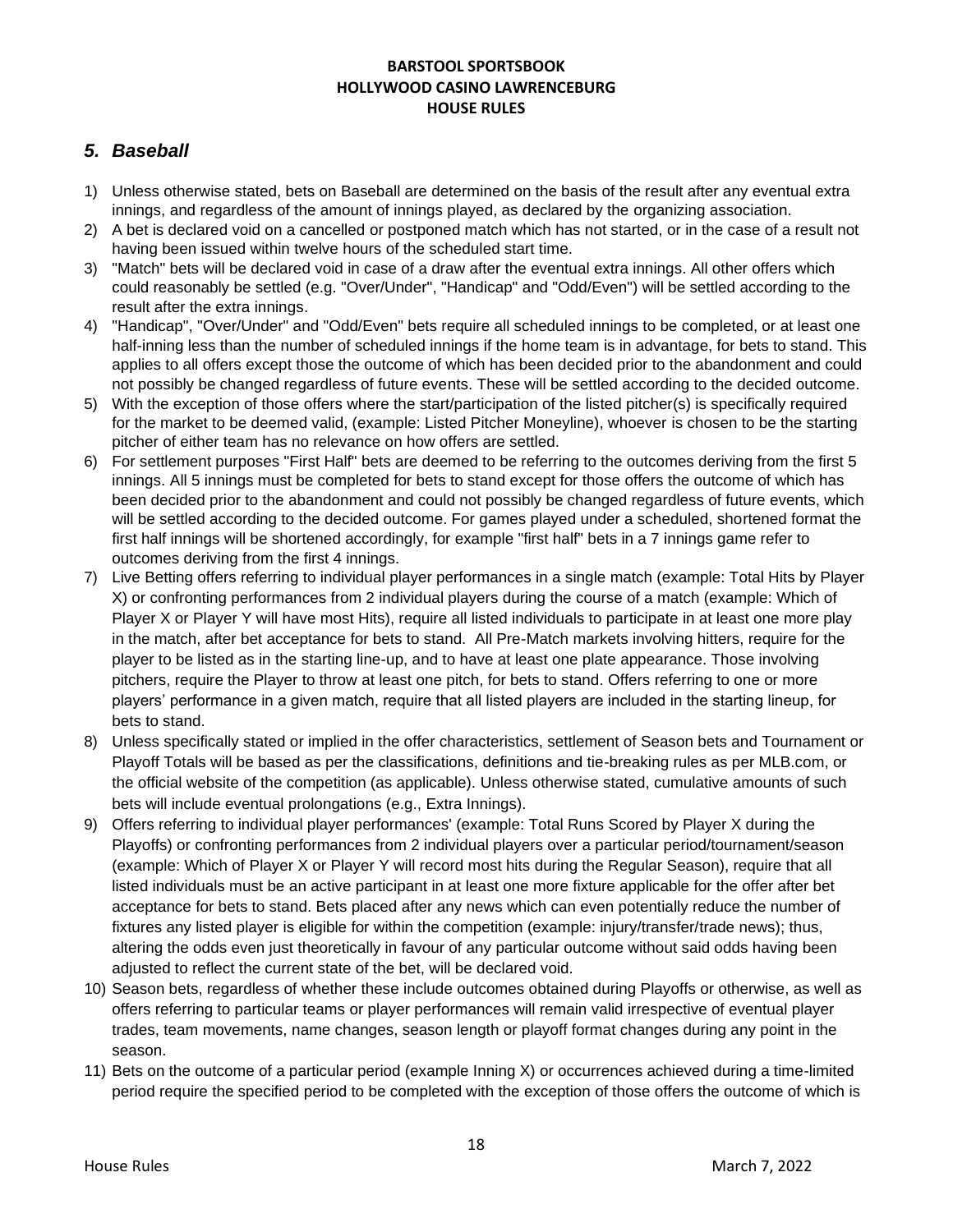already determined before any interruption and/or any further continuance of play could not possibly produce a different outcome to said offers which will be settled accordingly. For settlement purposes, any Inning (including eventual extra innings) which does not require the Home Team to bat further, or at all, is considered to have been naturally concluded and all bets referring to the inning (example: Result of Inning X, Handicap (Spread) of Inning X, Over/Under (Total) Runs or Hits in Inning X) stand with the exception of those which specifically refer to the single performance of the Home team within the specified inning (example: Over/Under (Total) Runs scored by the Home Team in Inning X) which will be settled as void should the Home Team not bat at all during the specified Inning.

- 12) During certain events the Operator might decide to offer markets related to the outcome of a series of consecutive Regular Season matches playing between the listed teams during the specified timeframes. Settlement will include outcomes deriving from any doubleheaders as much as these are played within the specified timeframe. In cases where no drawn (tie) outcome has been made available for betting, bets will be settled as void should both of the listed teams win the same number of matches. All scheduled matches must be completed as per the rules of the organizing association for bets to stand except for those the outcomes of which have been decided prior to the abandonment and could not possibly be changed regardless of future events, which will be settled according to the decided outcome.
- 13) Offers which confront or tally outcome and occurrences obtained/achieved by teams or players taking part in different matches not confronting each other (example: Team to score most runs in their respective match), require that all applicable matches are completed as per the rules of the organizing association for bets to stand except for those the outcomes of which have been decided prior to the abandonment and could not possibly be changed regardless of future events, which will be settled according to the decided outcome. In cases where no drawn (tie) outcome has been made available for betting, bets will be settled as void should both of the listed teams/participants obtain/achieve the same amount.

# *6. Basketball*

- 1) A bet on Basketball is determined on the basis of the Result after the so-called extra (over) time, unless otherwise stated.
- 2) Bets referring to the match outcome (aka "Moneyline") from ties which are decided over two or more matchups will have the "Including Overtime" offer voided in case the match ends in a draw and no further play is done in that particular match.
- 3) In multiple legged ties, all points collected during any overtime period will count for the final settlement of that particular match.
- 4) "Head to Head" and "Over/Under" bets involving one or more players' performance in the match/event/tournament are considered valid given that all listed players take part in the match/event/tournament at some stage for bets to stand.
- 5) All bets referring to aggregated Tournament Totals (such as Points, Rebounds, Assists, etc.) will be settled based on official statistics by the governing association. Unless otherwise stated, cumulative amounts of such bets will include eventual prolongations (e.g. Over Time).
- 6) Unless specifically stated or implied in the offer characteristics, settlement of Season bets will be based as per the classifications, definitions and tie-breaking rules as per NBA.com, or the official website of the competition (as applicable).
- 7) All offers referring to player performances remain valid regardless of eventual player trades during any point in the season.
- 8) Offers referring to individual player performances' in a single match (example: Total Points Scored by Player X) or confronting performances from 2 individual players during the course of a match (example: Which of Player X or Player Y will score most Points), require all listed individuals to be an active participant in the applicable match for bets to stand.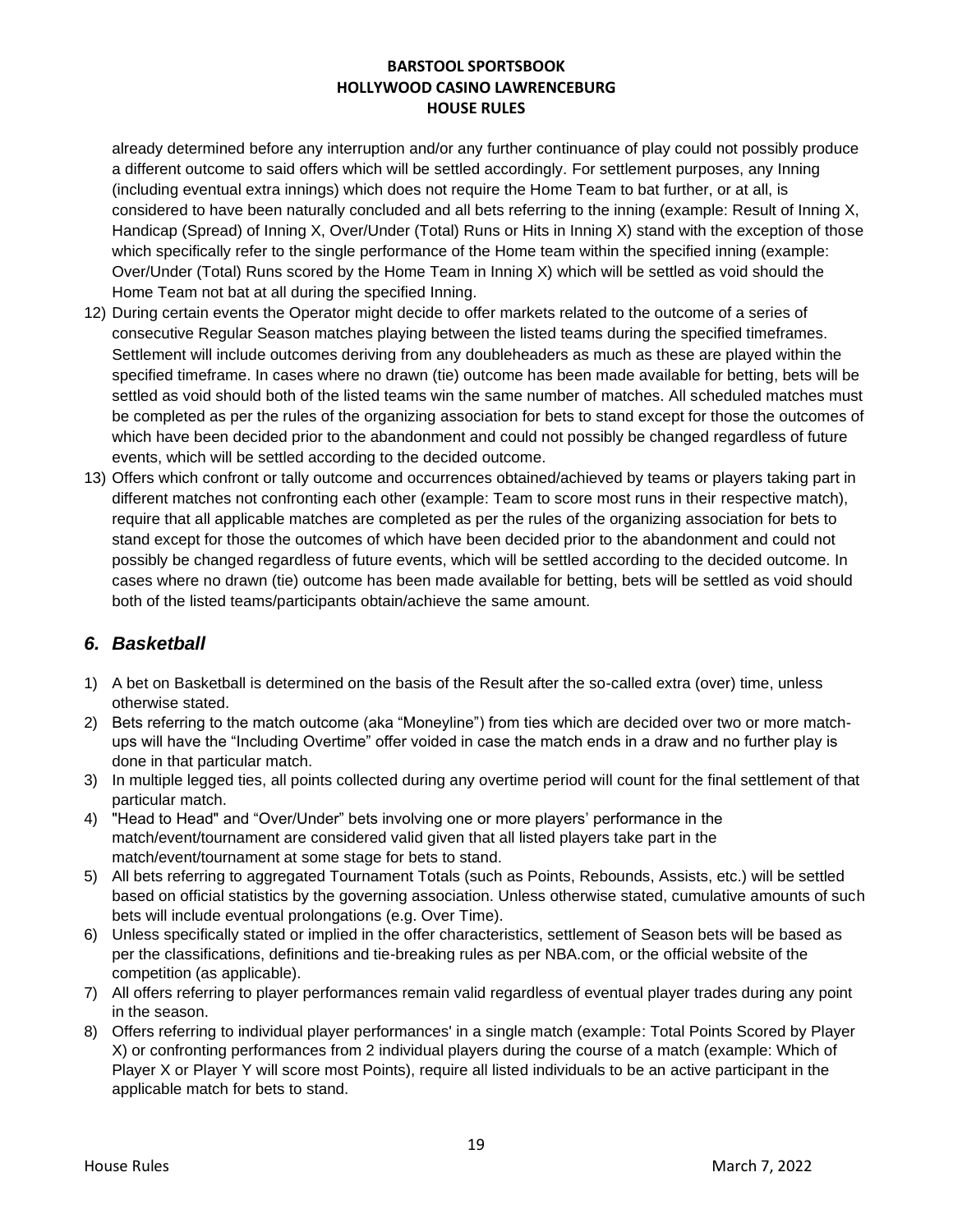- 9) Offers referring to individual player performances' over a particular period (example: Total Points Scored by Player X during the Regular Season) or confronting performances from 2 individual players during the course of the season (example: Which of Player X or Player Y will score most Points during the Regular Season), require all listed individuals to be an active participant in at least one more match applicable for the offer after bet acceptance for bets to stand.
- 10) Bets on Double Result (ie. predicting the outcome at Half Time combined with the result at the end of the 4th Quarter) will not take into account any outcomes deriving from Overtime.

# *7. Beach Volleyball*

- 1) All bets will remain valid as far as the match/offer is played within the tournament framework regardless of any changes in schedule, conditions, etc., unless other arrangements have been agreed.
- 2) "Match" bet offers are based on the general principle of tournament progress or tournament win, depending on which phase of the competition the match refers to. The team progressing to the next round or winning the tournament is to be considered the winner of the bet regardless of match duration, withdrawals, disqualifications, etc. These bets require at least one set to be completed for bets to stand.
- 3) "Over/Under" offers on unfinished matches/events the outcome of which is already determined before the interruption and/or any further continuance of play could not possibly produce a different outcome to said offers, will be settled based on the result achieved until the interruption. For the calculation of these settlements, the minimum amount of occurrences which should have been needed to bring the offer to the natural conclusion will be added as necessary depending on the number of sets which the match is scheduled for. Should this calculation produce a situation where no possible alterations could affect the outcome of the offer, this will be settled as such. See examples from the Tennis section for reference.
- 4) "Handicap" offers require all scheduled sets to be completed for bets to stand except in those events the outcome of which is already determined before the interruption and/or any further continuance of play could not possibly produce a different outcome to said offers which will be settled accordingly. See examples from the Tennis section for reference.
- 5) All "Correct Score", "Odd/Even" and those offers which refer to the winner of a particular period in the match (example "E.g. Team to win the first set") require the relevant part of the match to be completed.

# *8. Boxing & MMA*

- 1) All offers will be settled according to the official result of the relevant governing body immediately as declared by the ring announcer at the end of the fight.
- 2) For settlement purposes, in case the match is interrupted for any reason in between rounds, e.g. retirement before the start of a round, disqualification, failure to answer the bell, the fight will be deemed to have finished at the end of the previous round.
- 3) Offers on fights declared as a "No Contest" or "Technical draw" will be settled as void, except for those offers the outcome of which has been decided prior to the decision and could not possibly be changed regardless of future events, which will be settled according to the decided outcome.
- 4) If for any reason, the number of rounds in a fight is changed, offers which make specific reference to rounds, such as "Round betting", "Group of Rounds", "Over/Under", "Method of Victory" and "To go the distance" will be declared void.
- 5) For settlement purposes, betting on rounds or groups of rounds refers to a fighter to win by KO (Knockout), TKO (Technical Knockout), or disqualification during that round or group of rounds. If for any reason, a points decision is awarded before the full number of scheduled rounds is completed, or a boxer is disqualified, bets will be settled on the round in which the fight was stopped. Bets which nominate 'to win on points' will only be deemed winners if the full number of rounds is completed.
- 6) For a match to be declared as having been decided by "points", (e.g. the different definition of "decision"), all scheduled rounds must be completed. All other decisions (e.g. KO, TKO, withdrawal, submission,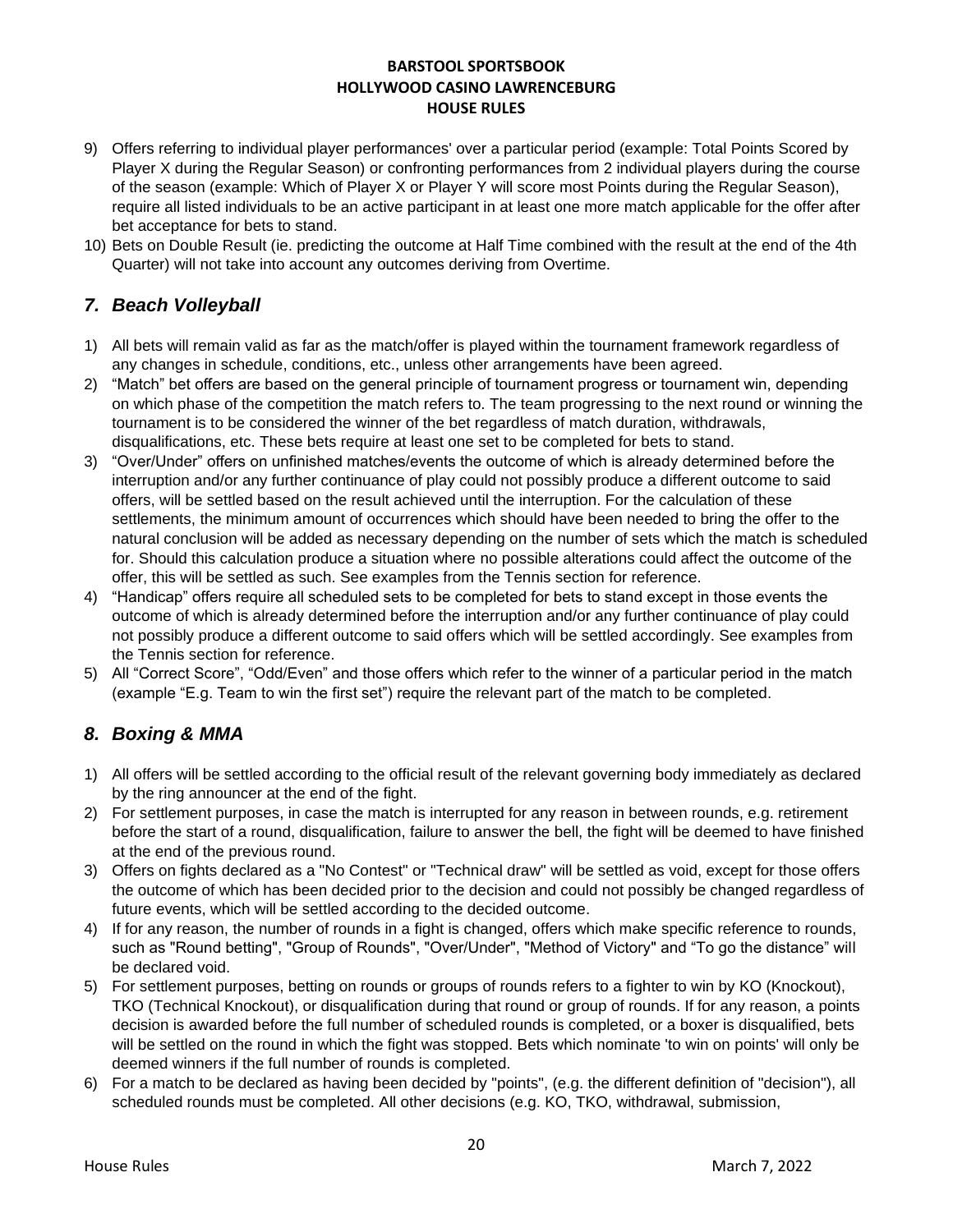disqualification, failure to answer the bell, clash of heads, low blow, etc.) will be settled as if the boxer has won the fight without the need of a decision, aka "before the bell".

7) Bets referring to round/fight duration represents the actual time passed in the round/fight, as applicable, depending on the scheduled round/fight duration. For example a bet on Over 4.5 Total Rounds in a Boxing fight will be settled as Over once a minute and a half in the 5th Round has passed.

### *9. Cricket*

- a. General Cricket Rules
- 1) In cases where no odds have been offered for a tie and the match/offer ends in a tie, bets would be settled according to the so-called "dead-heat" rule where the payout would be calculated after the odds are divided and multiplied by the stake, irrespective whether the net payout is lower than the Customer's stake. Should such provision be in place, it would be listed in conjunction with the bet offer. In competitions where other means are used to determine a winner after a tie ('Bowl out' or 'Super over') then offers will be settled based on the result after such prolongations are completed.
- 2) "Highest Opening Partnership" requires that both sides complete their opening partnerships with the exception of those situations where an outcome has already been determined.
- 3) "Batting" Head to Heads require that both players be at the batting crease while a ball is bowled, though not necessarily facing a ball. In case either batsman's innings are not completed bets will be voided with the exception of those situations where an outcome has already been determined.
- 4) "Bowling" Head to Heads require that both players bowl at least 1 ball for bets to stand.
- 5) Total "Batsman Runs" (Over/Under) require the innings to be completed. In cases where a batsman's innings is ended by weather or bad light, all bets where a result has not been determined will be declared void. A result is deemed to have been determined if a Batsman has passed the Run total at which the bet was accepted, has been dismissed or an innings is declared. For example, if a Batsman's score stands at 50 'Not-Out' when a game or innings is terminated due to bad light or rain, all bets on 50.5 Runs will be voided. However, all bets on "Over 49.5 Runs" will be considered as winning while bets on "Under 49.5 Runs" will be settled as losing. Should a batsman retire due to injury, his score at the end of his team's innings will be considered as the result for that bet.
- 6) In "Fall of Next Wicket" betting should either batsman retire due to injury before a result has been determined all bets will be declared void. A result is deemed to have been determined if the Innings total has passed the Run total at which the bet was accepted. If a team declares or reaches their target, the total achieved by the batting team will be the result of the market. If a partnership is disrupted due to weather all bets will stand, unless there is no further play in the match. In such case all bets where a result has not been determined will be declared void.
- 7) For "Next Over" betting (Over/Under & Odd/Even), extras are included for settlement purposes. Bets will be void if the Over is not completed unless a result has already been determined. Market refers only to the listed Over (e.g. "5th Over" refers to Over number 5, i.e. the Over directly following Over Number 4).
- 8) In "Race to X Runs" both players must open the batting for bets to stand.
- 9) For "First Over" Runs the Over must be completed for bets to stand, unless the maximum range offered has already been achieved. Any Extras count for settlement purposes.
- 10) For "First Scoring Play" betting, should Runs be scored from a "No ball", extras will be deemed as the winner.
- 11) In "Wicket 1st Over" betting the Over must be completed for bets to stand, unless a wicket has already fallen.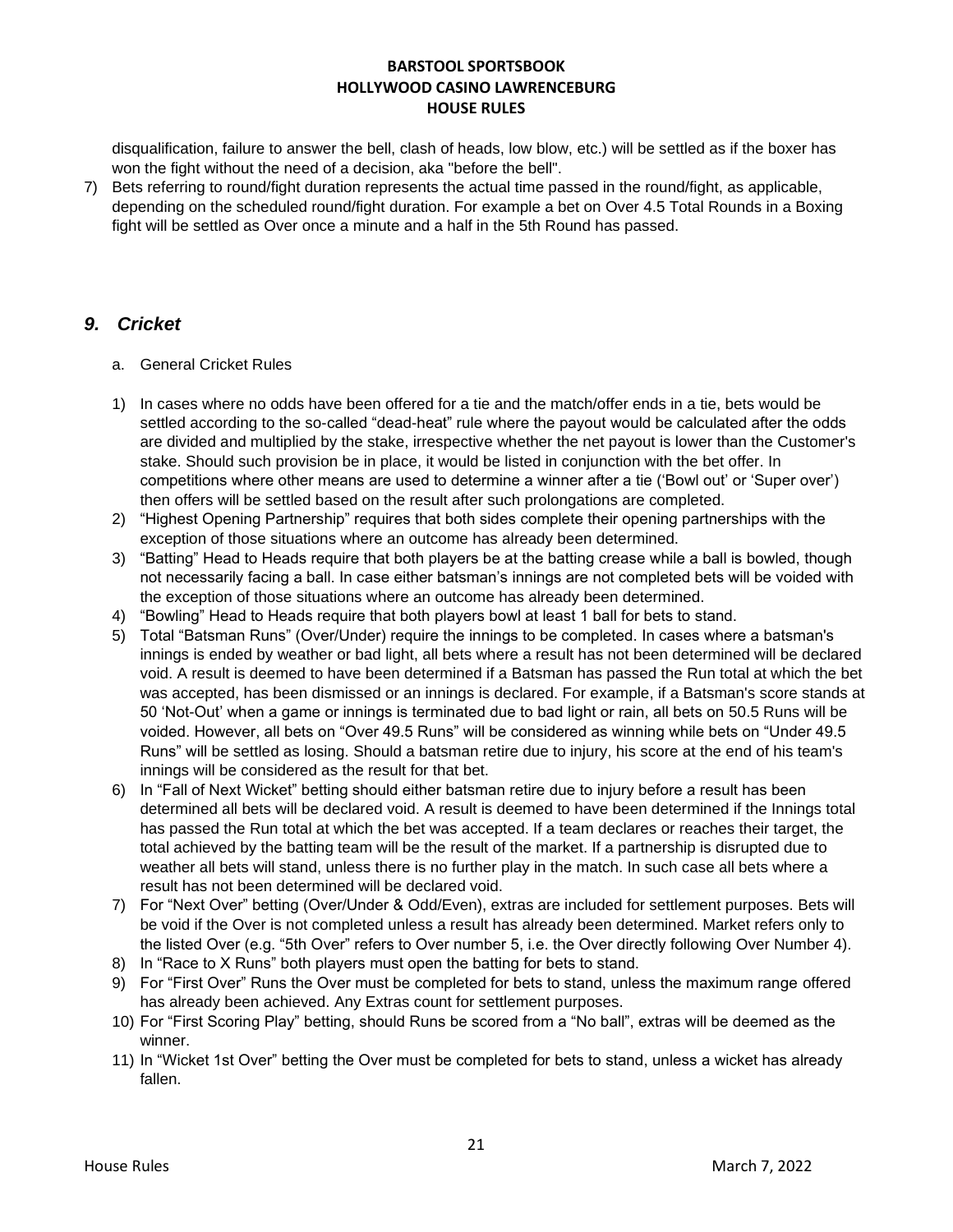- 12) In "Next Man Out" betting bets will be settled as void if either player retires due to injury before the wicket falls or there is no further wickets. Both named Batsmen must be batting at the fall of the nominated wicket for bets to stand.
- 13) For "Method of Dismissal" betting bets will be void if either player retires due to injury before the wicket falls or there is no further wickets. 'Any Other' includes hit wicket, handled ball, obstructing the field, timed out or hit the ball twice.
- 14) For Odd/Even betting a ball must be bowled for bets to stand.
- 15) "Top Batsman" and "Top Bowler" bets placed on any player not in the starting 11 will be declared void. Bets on players who are selected but do not bat or field will be settled as losers.
- 16) Settlement of betting on "Wides" will be based on the "Runs" scored from "Wides" and not the number of "Wides" bowled.
- b. Limited Overs (including One-Day Internationals, Twenty20s & Domestic One- Day cricket)
- 1) Should a match be transferred to a 'reserve' day, all bets will remain valid.
- 2) Head to Head betting pays on official result. In the event of a tie, dead heat rules as explained in Clause 1 of the General Cricket Rules might apply unless a subsequent tiebreaker method is used to determine the winner (e.g. super over, bowl-off), in which case the outcome will be settled on the result of this method. Should the match be declared a 'no-result' all bets will be settled as void. Any other betting on the match (example High Bats, Most Sixes, Batting & Bowling Head to Heads etc.) will not include any outcomes deriving after the dispute of the tiebreaker.
- 3) "Top Batsman/Bowler" requires a minimum of 20 overs to be bowled per innings of a One Day Match, unless a team is All-Out or the match is completed, or a minimum of 5 overs to be bowled per innings of a Twenty 20 match, unless a team is All-Out or the match is completed.
- 4) For "Total Team Runs" betting, all bets will be declared as void should the number of Overs be reduced due to weather, or any other reason, from the standard scheduled number of Overs in a Twenty 20 match or any other limited Overs match. Should the outcome of such offers be already decided before the interruption and no further play would possibly change the outcome of such bets, then these will be settled accordingly.
- 5) For "Highest 1st 6/15 Overs" bets will be void if both teams do not face the full amount of overs unless target has been reached or the team has been bowled out. In the event of a tie dead heat rules as explained in Clause 1 of the General Cricket Rules might apply.
- 6) For "Most Fours/Sixes/Wides/Run-outs" betting, should the intervention of rain (or any other delay) result in the number of Overs being reduced from those initially scheduled at the time the bet was accepted, then all open bets will be declared void granted that the reduction per Innings is of 3 or more Overs in a Twenty 20 match, and of 5 or more in other limited Overs matches. In case that the reduction per Innings is of 2 or less Overs in a Twenty 20 match, and of 4 or less Overs in other limited Overs matches bets will stand. Should the outcome of such offers be already decided before the interruption and no further play would possibly change the outcome of such bets, then these will be settled accordingly.
- 7) For "Total Fours/Sixes/Wides/Run-outs" betting, should the intervention of rain (or any other delay) result in the number of Overs being reduced from those initially scheduled at the time the bet was accepted, then all open bets will be declared void granted that the reduction per Innings is of 3 or more Overs in a Twenty 20 match, and of 5 or more in other limited Overs matches. In case that the reduction per Innings is of 2 or less Overs in a Twenty 20 match, and of 4 or less Overs in other limited Overs matches bets will stand. Should the outcome of such offers be already decided before the interruption and no further play would possibly change the outcome of such bets, then these will be settled accordingly.
- 8) For "Winning Margin" bets are void if there is any reduction in the original scheduled Overs for either team.
- 9) Highest Individual Score bets are void if there is any reduction in scheduled Overs for either team unless a "Century" has already been scored.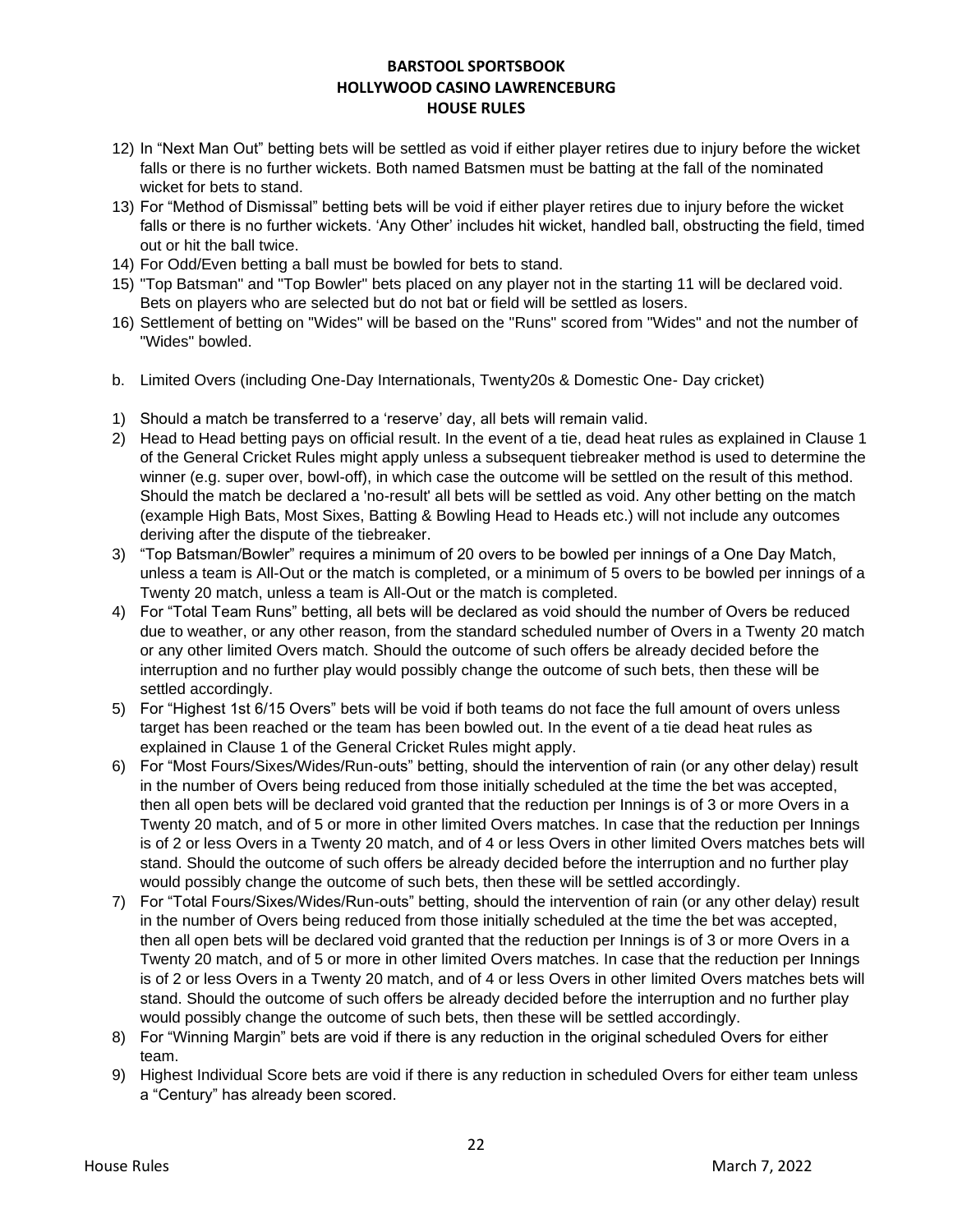- 10) In Team of Highest Individual Score there must be an official match result for bets to stand.
- 11) For "Team of Top Batsman" betting, should the intervention of rain (or any other delay) result in the number of Overs being reduced from those initially scheduled at the time the bet was accepted, then all open bets will be declared void granted that the reduction per Innings is of 3 or more Overs in a Twenty 20 match, and of 5 or more in other limited Overs matches. In case that the reduction per Innings is of 2 or less Overs in a Twenty 20 match, and of 4 or less Overs in other limited Overs matches bets will stand. Should the outcome of such offers be already decided before the interruption and no further play would possibly change the outcome of such bets, then these will be settled accordingly. In the event of a tie, dead heat rules might apply as explained in Clause 1 of the General Cricket Rules.
- 12) For "Fifty/Century in Match" betting, should the intervention of rain (or any other delay) result in the number of Overs being reduced from those initially scheduled at the time the bet was accepted, then all open bets on Most Sixes/Run-Outs will be declared void granted that the reduction per Innings is of 3 or more Overs in a Twenty 20 match, and of 5 or more in other limited Overs matches. In case that the reduction per Innings is of 2 or less Overs in a Twenty 20 match, and of 4 or less Overs in other limited Overs matches bets will stand. Should the outcome of such offers be already decided before the interruption and no further play would possibly change the outcome of such bets, then these will be settled accordingly.
- c. Test Matches/First Class Matches (including domestic cricket e.g. Sheffield Shield)
- 1) If a match is officially abandoned (e.g. due to dangerous pitch conditions) then all undecided bets on the match are void.
- 2) In "Match Result" betting in the event of a tie (where both teams have completed two innings each and have the same score) all bets to win on either team might be paid as a dead heat, as explained in Clause 1 of the General Cricket Rules, while bets on the draw are losing bets.
- 3) In "Draw No Bet" offers, bets are void if the match finishes in a draw or tie.
- 4) In "Double Chance" offers, bets will be void if the match finishes in a tie. Settlement of "Most Points" offers will be based on who has most points awarded for the match (e.g. Sheffield Shield).
- 5) "Top Batsman/Bowler" (innings) offers require 50 Overs to be completed for bets to stand, unless the Innings has reached its natural conclusion (including 'Innings declared').
- 6) "Top Batsman/Bowler" (match) offers require 50 Overs to be completed for bets to stand, unless the Innings has reached its natural conclusion (including 'Innings declared').
- 7) For "Innings Runs" offers all bets will be void if 50 overs are not bowled, unless an innings has reached its natural conclusion, or is declared. If an innings is declared at any point bets will be settled on the declaration total.
- 8) "Session Runs" betting requires 20 overs to be bowled in a session for bets to stand.
- 9) For "Test Match Finish" offers, where a match finishes in a draw, the winner will be deemed as 'Day 5, Session 3'.
- 10) "Highest Opening Partnership" offers apply to first innings only.
- 11) "First Innings Lead" offers require both teams to be bowled out or declare their first innings for bets to stand. In the event of a tie, dead heat rules as explained in Clause 1 of the General Cricket Rules might apply.
- 12) "First Innings Century" offers require 50 overs to be bowled unless a result has already been determined or the innings has reached its natural conclusion (including innings declared).
- 13) For "Fifty/Century/Double Century in match" in either Test or First class matches, bets will be void in drawn matches where the number of Overs bowled is less than 200, unless a result has already been determined.
- 14) For "Fifty/Century/Double Century in match" in 'Home/Away 1st Innings' of either Test or First class matches, bets will be void unless the Innings reaches its natural conclusion (including 'Innings declared') or a result has already been determined.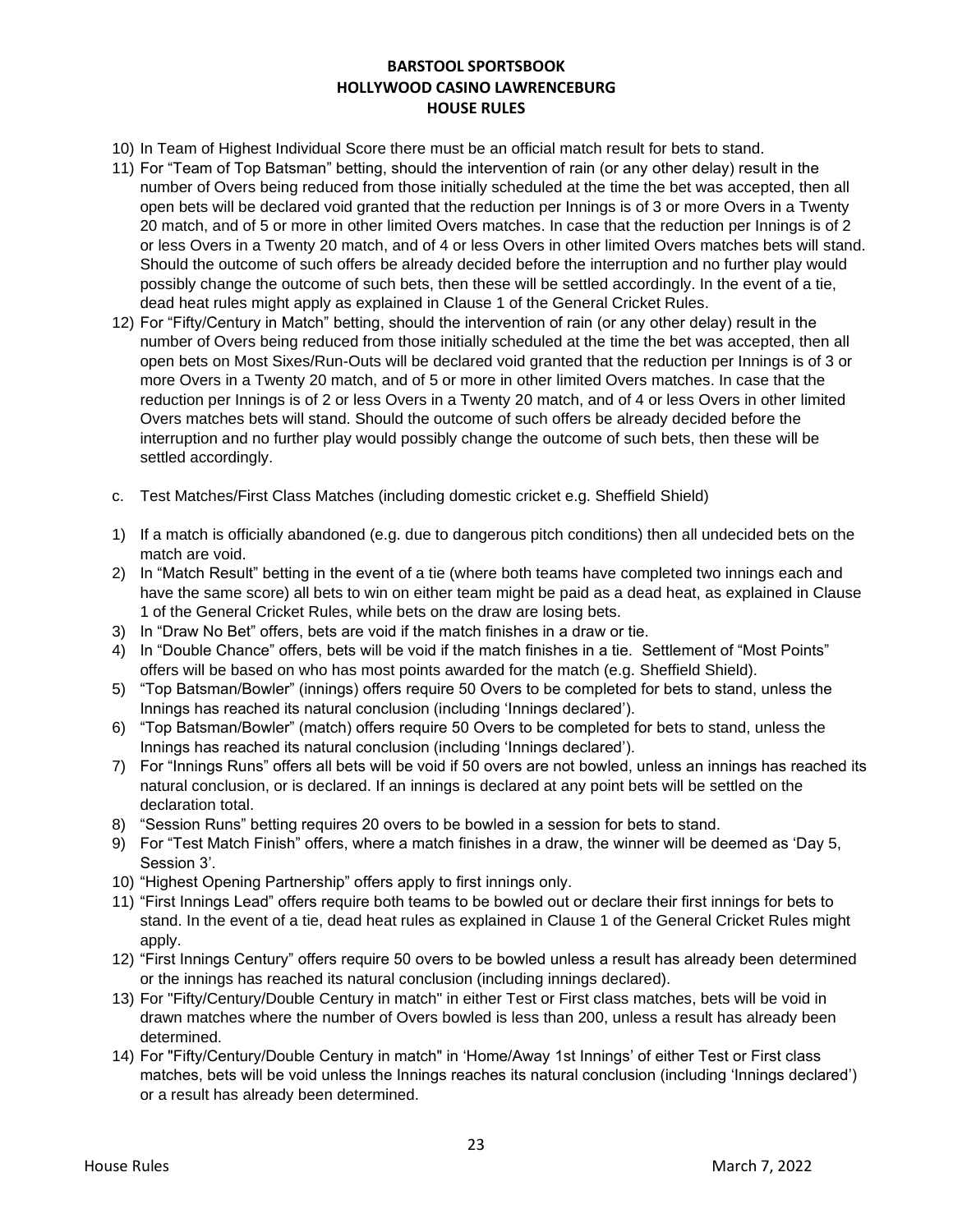- 15) For "Fifty/Century/Double Century in match" in Either 1st Innings of either Test or First class matches, bets will be void unless both Innings reach their natural conclusion (including 'Innings declared') or a result has already been determined.
- 16) For "Fifty/Century/Double Century in match" in 'Home/Away 2nd Innings' of either Test or First class matches, bets will be void in case the number of Overs bowled for that Innings is less than 50, unless a result has already been determined.
- d. Series/Tournament Betting
- 1) Should no draw odds be offered for a "Series Winner" bet and the series is drawn, all bets will be declared void.
- 2) If a tournament is not completed but a winner or winners are declared by the governing body, bets are paid on the winner(s) as declared (dead heat rules as explained in Clause 1 of the General Cricket Rules might apply). Should no winner be declared then all bets will be settled as void.
- 3) All tournament betting includes Finals, unless otherwise stated.
- 4) If for any reason, the number of matches in a Series is changed and does not reflect the number envisaged in the offer all "Series Correct Score" offers will be declared void.
- 5) In "Top Series Runscorer/Wicket Taker" offers where a tie occurs, dead heat rules apply, as explained in Clause 1 of the General Cricket Rules. No refunds will be issued on players not participating. At least one game must be completed in the tournament/series for bets to stand.
- 6) Bets referring to a particular player/teams' performances in a Series/Tournament will not take into account any statistics accumulated from warm-up matches.

### *10.Curling*

1) Settlement of all bets referring to Curling will be based on the result after eventual extra innings, unless specifically specified.

### *11. Cycling (Track & Road)*

- 1) Settlement of offers will be based upon the rider/team achieving the highest position at the end of the stage/event.
- 2) The decisive factor in settling bets will be the highest placing in the specified event as listed by the official organization at the time of the podium presentation, disregarding subsequent disqualifications, changes to the official result, etc.
- 3) 3) All "Head to Head" and "Over/Under" bets featuring the performance of one or more riders in an event/stage are considered valid given that all listed riders start the relative event/stage and at least one completes the said event/stage.
- 4) Bets referring to the outcome upon completion of the event require that the specified event is considered as completed in full and its result is declared, otherwise bets will be declared void, unless the result is already determined. In case the full number of stages for an event is not totally completed, or if the organizers decide to remove the result of certain stages from the computation of the official result, then the bets will be deemed valid granted that the number of the excluded stages does not exceed 25% of the pre-established number of stages (excluding prologue) at the beginning of the competition.
- 5) All bets will be deemed as valid provided that the Event, or the relative stage to which the bet refers to, is played within the same year, unless other arrangements have been agreed to.
- 6) Bets on performances in a particular stage stand regardless of any route modifications which the organizers might deem fit to consider and apply during the stage. Exception to this is the case where a stage which has particular characteristics (E.g.: a Mountains stage) is changed by the organizers, before the stage starts, into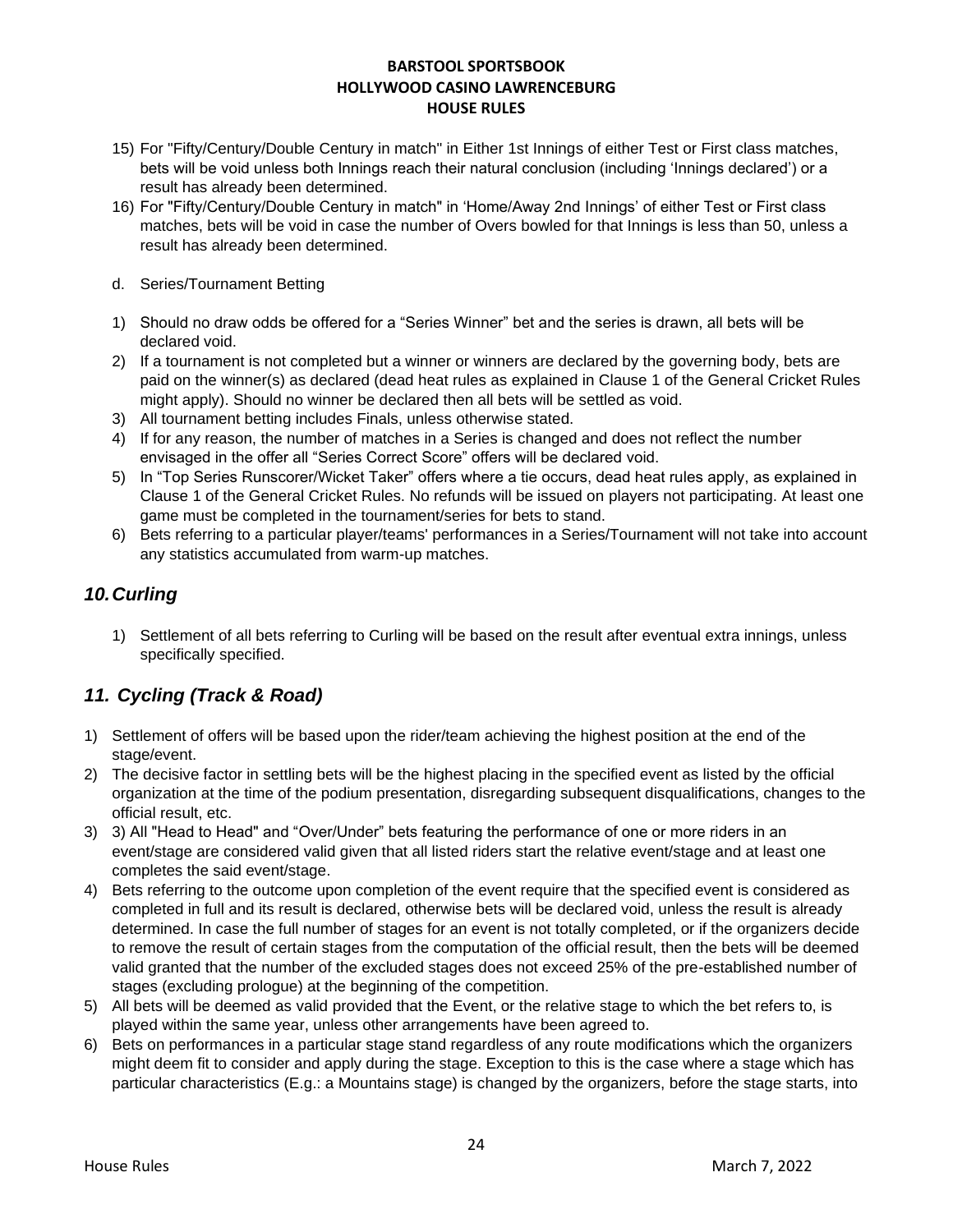a stage which has other predominant characteristics (E.g.: Time Trial or low-lying stage). In such case bets which have been placed before the announcement of the change in stage concept will be declared void.

7) Unless otherwise specified, in a team/rider performance bet offer in a specific event (such as Total Stage wins by Team/Rider X in Tour Y) or "Head to Head" bet offers involving two riders/teams performances in specific events, occurrences happening in events which are given any of the following denominations will not count towards the settlement: Prologue, Team Time Trial.

## *12. Cyclo Cross*

1) House Rules stated for Cycling apply where applicable.

### *13. Soccer*

- 1) First Goal Scorer The bet refers to a specific player being the scorer of the first goal either during a particular timeframe of the event (E.g. "First goal in the match" or "First goal in the 2nd Half"), or else being the first scorer for his team (E.g. "First Goal Scorer – Team X)". Stakes will be refunded on players who do not take part in the match or else come on the field of play after the goal to which the bet refers to has been scored. Own goals do not count for the settlement of this offer. Should the goal to which the bet refers to be deemed as an own goal, the next player to score a goal which is not an own goal and conforms with the bet offer parameters will be deemed as the winning outcome. In case no goals (or no further goals, as applicable) is/are scored which are not own goals and fulfil the remaining bet offer parameters, all bets will be considered lost.
- 2) Last Goal Scorer The bet refers to a specific player being the scorer of the last goal either during a particular timeframe of the event (E.g. "Last goal in the match" or "Last goal in the 1st Half"), or else being the last scorer for his team (E.g. "Last Goal Scorer – Team X)". Stakes will be refunded only on players who do not take part in the match at all. In all other instances bets will remain valid, irrespective of the time of inclusion/substitution of the player. Own goals do not count for the settlement of this offer. Should the goal to which the bet refers to be deemed as an own goal, the previous player to score a goal which is not an own goal and conforms with the bet offer parameters will be deemed as the winning outcome. In case no goals (or no previous goals, as applicable) is/are scored which are not own goals and fulfil the remaining bet offer parameters, all bets will be considered lost.
- 3) "Scorecast" and "Matchcast" are bet offers where it is possible to bet simultaneously on a particular occurrence (e.g. First Goal Scorer) combined with another from the same, or related event (e.g. Correct Score in the match, or match outcome). Should the bet refer to First or Last Goal Scorer, House Rules as stated in <Section C, Para 13.1> and <Section C, Para 13.2> will apply, where applicable. Stakes will be refunded on players who do not take part in the match at all. In all other instances bets will remain valid, irrespective of the time of inclusion/substitution of the player. Own goals do not count for the settlement of this offer.
- 4) Unless otherwise specified, or indicated in conjunction with the bet offer, all other goal-related bets will require the listed player(s) to play from the start of the match to be valid. Own goals will never count as a goal scored for any selected player.
- 5) On all bets related to yellow/red cards, booking points, etc., only cards shown to players which at that moment are on the pitch are valid for settlement purposes. Cards, disciplinary actions, suspensions, imposed on any other individual which at the moment of the sanction is not, or should not, be actively playing on the pitch, as well as disciplinary measures taken after the game has officially ended, are disregarded.
- 6) All disciplinary-related bets referring to individual(s) (e.g. yellow card, red card, number of fouls), will require the listed player(s) to play from the start of the match to be valid.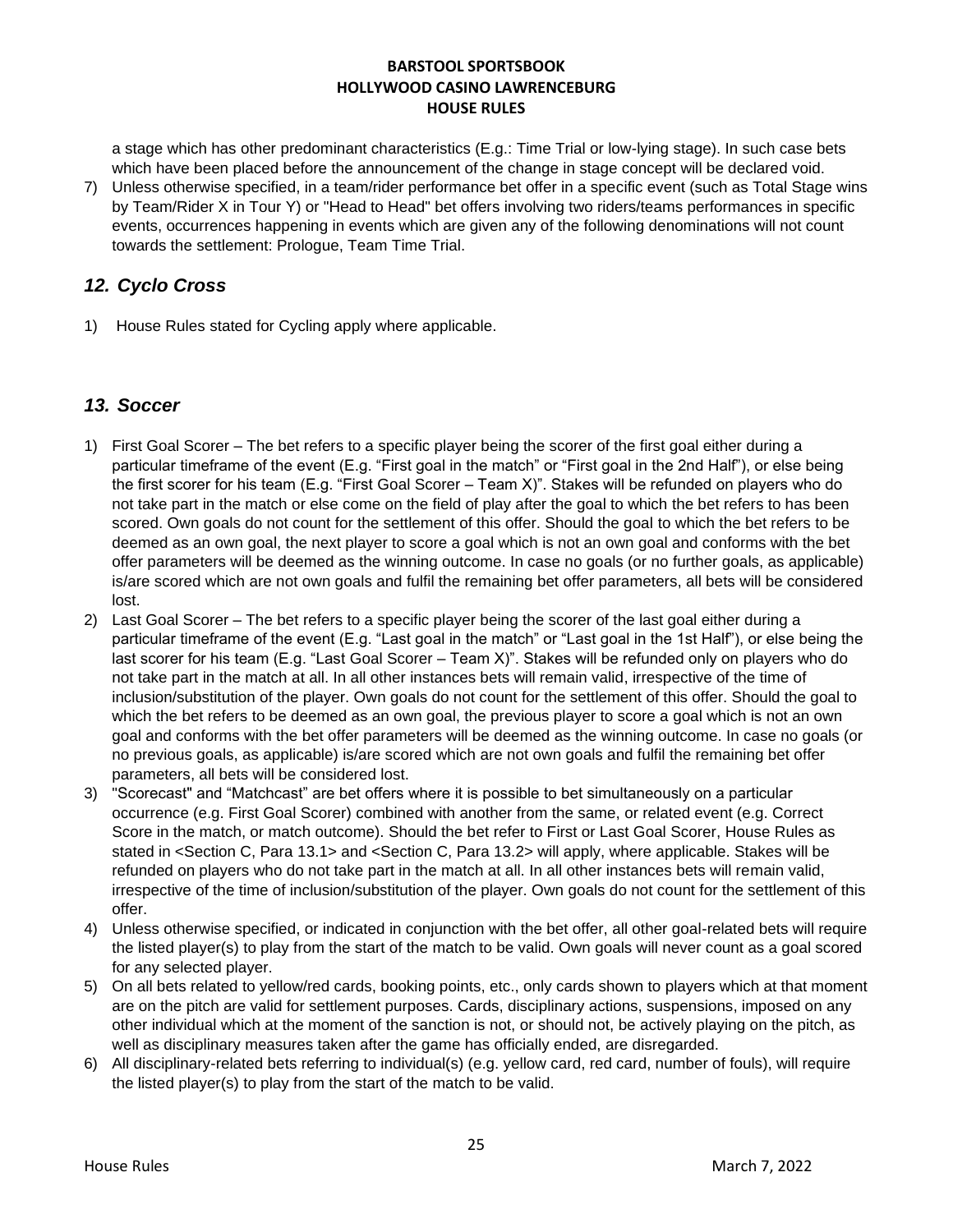- 7) "Booking Points" are calculated according to the following rules: Yellow card = 10 points, Red card = 25 points. Maximum points for one player are 35.
- 8) "Head to Head" and "Over/Under" bets involving the performance of one or more players in the match are considered valid given that all listed players start the match for bets to stand.
- 9) "Head to Head" and "Over/Under" bets involving the performance of one or more players in the event/tournament are considered valid given that all listed players take part in the event/tournament at some stage for bets to stand.
- 10) All bets referring to aggregated Tournament Totals (such as Goals, Corners, Cards, Penalties, etc.) will be settled based on official statistics by the governing association. Unless otherwise stated, cumulative amounts of such bets will include eventual prolongations (e.g. Extra Time) but not Penalty Shoot Outs.
- 11) Unless specifically stated, all bets referring to a particular team winning a number/selection of trophies in the same season will be based on the particular team's performance within the following competitions: the domestic league, the apparent equivalent of the respective FA Cup and League Cup as well as the Champions League or Europa League. Other trophies (e.g. domestic and European Super Cup, World Club Cup) do not count.
- 12) The "Domestic Double" is to be considered as the team's victory in the apparent equivalent of the respective domestic league and FA Cup.
- 13) For settlement purposes, bets referring to the number of cards shown by the referee will be counted as follows:
	- Yellow card  $= 1$
	- $Red$  card = 2
	- One yellow and a red  $= 3$
	- Two yellow cards and a red  $= 3$

The maximum cards for one player is 3 cards. Only cards shown to players currently eligible as per C.14.5 will be taken into consideration.

- 14) Bets on whether a particular player(s) will manage to score from certain areas of the pitch (E.g. from outside the 'penalty box') will be settled based on the position of the ball at the time the shot was struck by the player, irrelevant of any further deflections which the ball trajectory might incur following the initial shot. For the sake of clarity, it is to be understood that the lines delineating the 'penalty box' are to be considered as an integral part of such area of the pitch. Thus, should a shot be struck with the ball hovering above, or touching, even partially, said lines, the shot will not be considered as having been effected from outside the box.
- 15) Bets on whether a particular player(s) will manage to hit the cross bar, goal post or any other part of the frame delineating the goal area will only be settled as having accomplished such feat if the shot does not result directly in a goal being awarded exactly after the ball hits a part of the goal frame. Settlement will only take into consideration shots aimed at the goal frame defended by the opponents of the listed player(s) team. Should a player have a shot which hits the post their team defends this will not be considered as having accomplished such feat.
- 16) During certain events the Operator might decide to offer for betting a reduced selection of participants (E.g. Any unlisted Team X player) or else a single participant as a representation of the whole squad (E.g. "Any Team X player"). In both cases for settlement purposes, all unlisted squad members are to be deemed as starters (and settled as such), including substitutes regardless whether they take part in the match or not.
- 17) Bets on the performance of players starting the match on the bench will be settled as void if the player is either listed in the starting XI or does not take part in the match at all.
- 18) On offers such as Next Goal Scorer, Next Carded player, Next Assist and Man of the Match, stakes will be refunded should the chosen player not take part in the match at all. Results for this offer will include any outcomes obtained during eventual Extra Time but not during Penalty Shoot-outs.
- 19) Bets on "Next Assist" for a particular goal will be settled as void should the governing association declare the specified goal as having been unassisted, the specified goal is an own goal and/or no more goals are scored in the match. Results for this offer will include any goals scored during eventual Extra Time but not during Penalty Shoot-outs.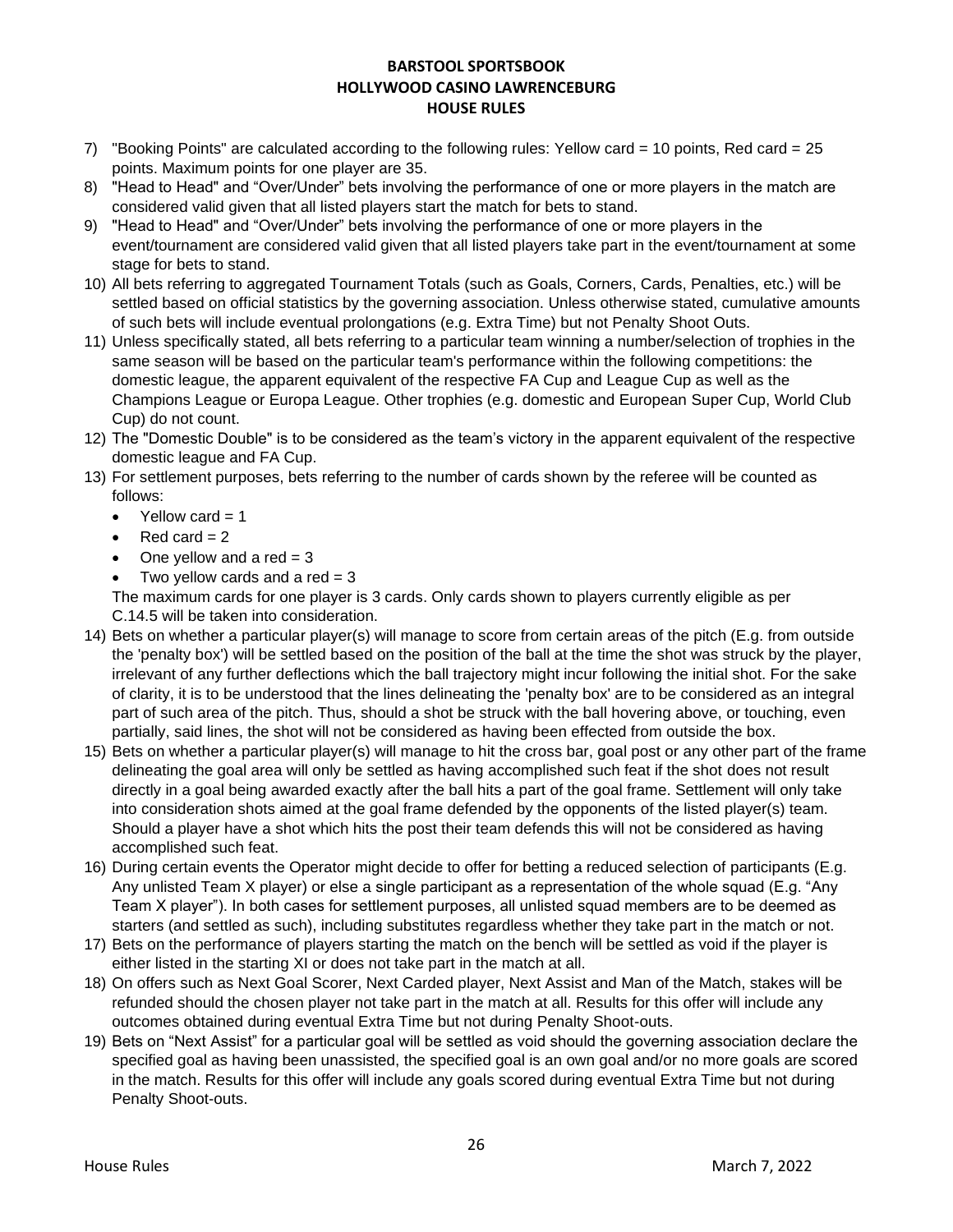20) Bets referring to penalty kicks conversion and/or outcome will be settled according to the outcome occurred on the field of play as per the rules governing that specific scenario and in cases of penalty shoot-outs will remain valid regardless of the format employed by the governing association during the shoot-out. Bets stand in case the penalty is ordered to be re-taken and will be settled with the outcome achieved from the re-taken penalty.

As a general principle, settlement will be based on the concept that unless the penalty kick results in a goal being awarded (and settled accordingly), the first person/object/location (as applicable) which the ball initially touches after being kicked will be considered as the winning outcome, disregarding any other persons/objects the ball hits in its subsequent trajectory following any previous deflection, if any. The following examples are being issued as a general guideline on settlement:

"Goal" would be the winning outcome in case of the following scored penalties scenarios:

- Any penalty kick which ends up as a goal without it being deflected;
- Goalkeeper touches the penalty kick but ball ends up as goal;
- Penalty kick touches the woodwork before ending up in goal.

"Save" would be the winning outcome in case of the following missed penalties scenarios:

- Goalkeeper deflects the penalty kick to outside the goal frame;
- Goalkeeper deflects the penalty kick onto the post/crossbar.

"Woodwork" would be the winning outcome in case of the following missed penalties scenarios:

1) Penalty kick hits the woodwork before it is touched/saved by the goalkeeper;

2) Penalty kick hits the woodwork and ball goes outside the goal frame.

"Any other Miss" would be the winning outcome in case of any penalty kick which without any deflection either by the goalkeeper or by the woodwork ends up outside the goal frame:

Exception to the above scenarios would be in in case of penalty shoot-outs, should the ball hit the woodwork, bounce on the goalkeeper and end in goal, such penalty will be considered as having been scored while should said situation occur during any other part of the match which is not a penalty shoot-out, the penalty taker would be considered as having missed to score and "hitting the woodwork" will be considered as the winning outcome.

21) Any decision taken by the Video Assistant Referee (VAR) which conflicts with the original decision sanctioned by the officials on the pitch (including non-decisions like allowing play to continue before reviewing the video), thus altering the understood state of the match at the time of bet placement, will result in all bets placed in the timeframe between the actual occurrence of the original incident and the referee's final decision on the incident being deemed as void, unless the odds offered on the specific bet offer are unaffected by the use of VAR or have already been accounted for in the odds offered at the time of bet acceptance. Settlement on all other unrelated bet-offers, including those determined by any play between the time of the original incident and the decision following the VAR review, which are not influenced/altered by the VAR decision will stand.

For resulting purposes VAR reviews are to be considered as having happened at the time of the original incident for which the VAR would be eventually used even if play has not been immediately interrupted. The Operator reserves the right, in accordance with <Section A, Para 6.1>, to reverse or resettle, to reverse any previously settled offers where the settlement becomes inaccurate following the final referee decision, providing said decision is taken and communicated before the conclusion of the match and/or timeframe listed.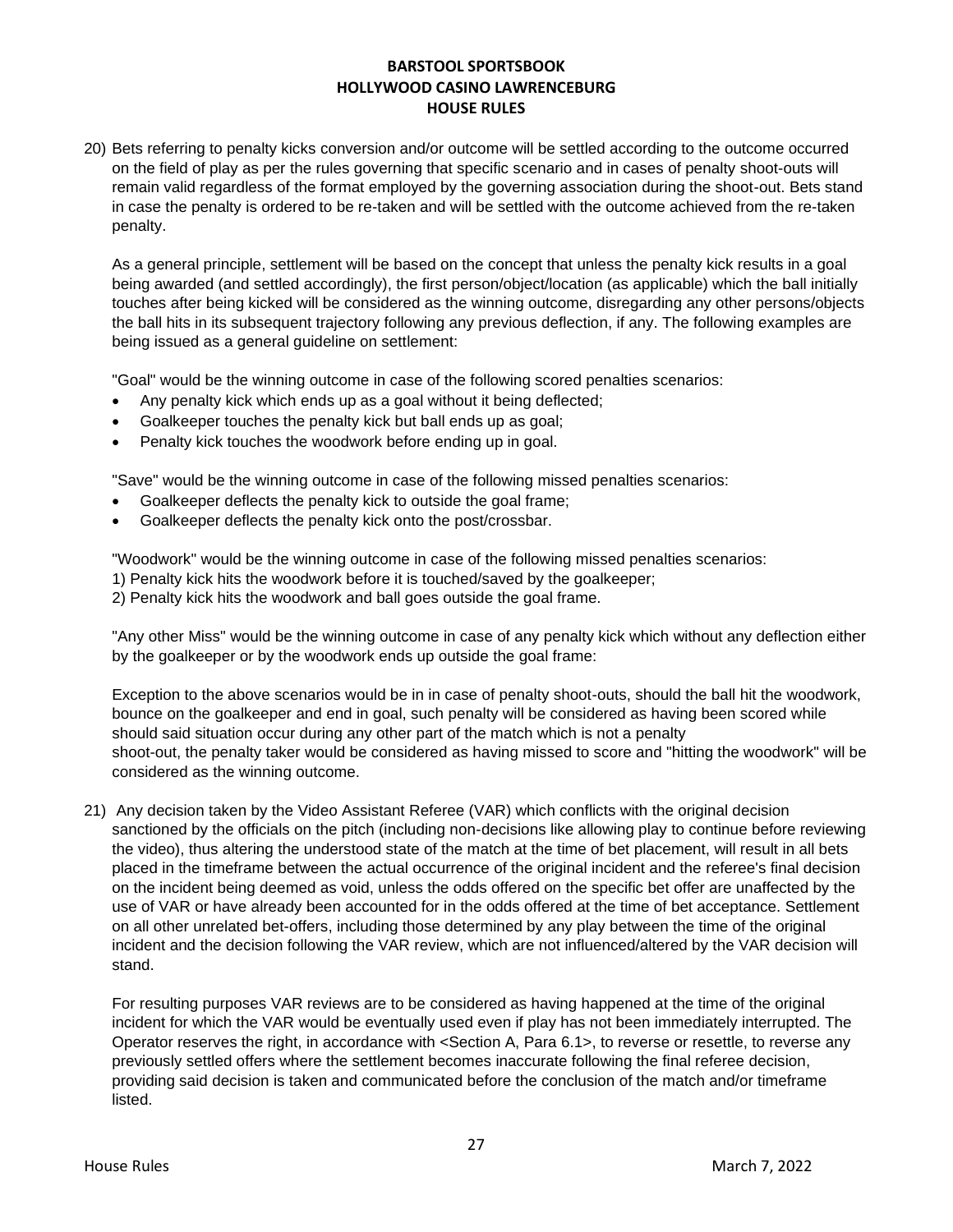In order to avoid any doubts, the Operator will consider the VAR as having been used if it is understood from the referee's gestures (ex. hand gestures, stopping the match to review the incident themselves), and/or the VAR usage is confirmed by the match report issued by the official organization. In cases where it is unclear whether the VAR has been used due to missing TV coverage and/or conflicting reports, the Operator will settle the bets based on the information acquired from feed providers and generally reputable online sources on the basis of equity.

- 22) For settlement purposes, markets referring to team to be shown the next Card (booking) and/or "Total Cards" will always consider a Red Card as 2 instances of a card being shown and will be settled accordingly. The following examples are being listed as a guideline:
	- First card shown in a match is a straight Red Card. The team to which the card is awarded will be settled as the winning selection for the offers: Cards #1 and #2;
	- First card shown in a match is a Yellow Card followed by a straight Red Card to the same player without a second yellow card being shown. The team to which the cards are awarded will be settled as the winning selection for the offers: Cards #1, #2 and #3;
	- First card shown in a match is a Yellow Card followed by a second Yellow Card with the subsequent Red Card to the same player. The team to which the cards are awarded will be settled as the winning selection for the offers: Cards #1, #2 and #3.
- 23) Markets referring to which specific player will be the next to be booked/receive a card are to be understood and settled as per the order of the instance in which each single player gets booked/sent off by the referee. The card color shown by the referee will not be given any consideration in the settlement of this offer and the decisive criteria will always be the order in which the single player is considered to have gone into the referee's book. For settlement purposes it is possible for a single player to be listed twice as the "Next Carded player" as much as both bookings occur during different interruptions of play. Should 2 or more players be booked during the same interruption of play, bets on this offer will be settled as void.
- 24) Any reference to "Free Kicks" both when presented as a single outcome, as well as an occurrence will also take into consideration instances awarded for offsides and any other violation except those sanctioned with a penalty.
- 25) For selected events, and without prejudice to <Section A, Para 5, Clause 4>, the Operator will allow users to place bets combining outcomes and occurrences from the same event (aka intra-event combinations), either through pre-established combinations present in its Sportsbook or through the BetBuilder functionality. Unless otherwise stated, either in conjunction with the bet offer or in the Sport-specific rules, settlement will be based as per the rules governing the particular sport the bet refers to. All listed occurrences must be fully accomplished for the bet to be considered as winning and any ties will be considered as a LOST outcome, unless otherwise stated within the offer (Example: A bet on Team X to win and have more than 8 corners will be considered as LOST should the listed team win and have exactly 8 corners). Should any part of an intraevent combination be settled as "VOID" in accordance with the respective Sport-Specific rules (Example: the intra-event combination included a bet on Player X to score but the listed player did not start the game when the Sport-Specific rules required them to), the related selections emanating from the same event will also be settled with odds 1.00. In cases of abandoned events, all pending bets will be settled as void with the exception of those the outcome of which has already been decided and no further play could produce a different outcome.

# *14. Golf*

1) All bets will be deemed as valid as much as the Tournament, or the relative round to which the bet refers to, is played within the same year, irrespective of any time delays, unless other arrangements have been agreed to.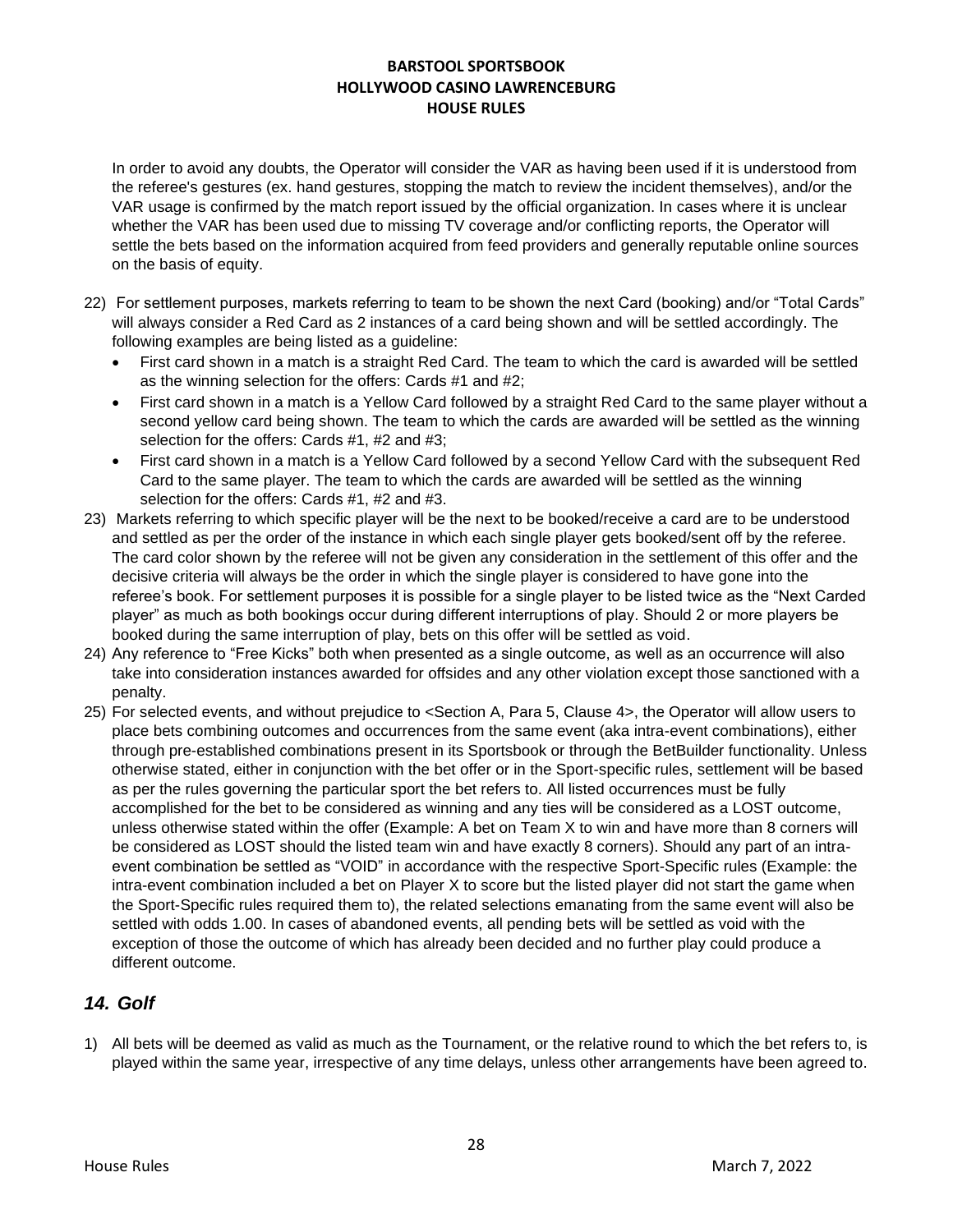- 2) All bets referring to Tournament Performance (Winner, Place, Group Betting, Top Nationality, Individual Final Position, etc.) will be deemed valid as long as 36 holes have been completed by the eligible players, and an official result has been declared by the organization.
- 3) Bet offers already decided are considered as valid bets even though 36 holes are not played and/or an official result has not been issued by the organization.
- 4) Any result deriving from officially-sanctioned playoffs will count towards the settlement of the offers.
- 5) Bets on players who start the tournament but withdraw voluntarily or are disqualified will be settled as losing bets, unless the result of the offer which the bet refers to is already determined.
- 6) All Win/Place bets referring to the Competition Winner and Top Nationality Markets placed after 00:00CET of the Monday of the week of the tournament on participants who do not compete at all will be refunded. All other Win/Place bets will be deemed valid.
- 7) In outright bets which include a limited selection of participants, such as Top Nationality, Group Betting, etc., the Operator reserves the right to apply Tattersalls Rule 4 on any non-starter. Dead Heat rules will apply except for cases where a play-off has determined a better finishing position.
- 8) All "Head to Head" bet offers require all participants to start in the event/round to which the bet refers to.
- 9) In "Head to Head" bets featuring only two players, stakes will be refunded if both participants share the same finishing position and no draw option has been offered. In "Head to Head" bets featuring three players, should two or more participants share the same finishing position, stakes will be divided in accordance with <Section B, Para 5.19>.
- 10) Settlement of "Head to Head" bet offers involving the performance of two or more players (e.g. Best Finishing Position in the tournament) will be based upon the best finishing position/lowest score (as applicable) achieved in the relative event/round which the bet refers to.
- 11) Any reference to Make/Miss the "Cut" requires an official cut/exclusion effected by the organizers for bets to stand. In the case of tournaments where players are eliminated during more than one phase, settlement will be based on a whether the player has qualified or not following the first "Cut" made.
- 12) Disqualification/withdrawals by a player before the "Cut" is made, will result in the player being considered as having missed the "Cut". Disqualification/withdrawals subsequent to the "Cut" being made will be irrelevant towards the original settlement of the "Make the Cut" offers.
- 13) In "Head to Heads" based on the best finishing position in the tournament, in case one player misses the cut then the other player will be settled as the winner. If both participants fail to make the "Cut" the player with the lowest score at the "Cut" will be considered as the winner. Should both players fail to make the "Cut" with the same score then the bet will be void. A player disqualified after the "Cut" has been made is deemed to have beaten a player who has failed to make the "Cut".
- 14) Any reference to "Majors" will be based on the tournaments for that particular season to which the PGA attributes said definition, irrespective of any venue, date, or any other changes.

# *15. Handball*

- 1) "Head to Head" and "Over/Under" bets involving the performance of one or more players in the match/event/tournament are considered valid given that all listed players take part in the match/event/tournament at some stage for bets to stand.
- 2) All bets referring to aggregated Tournament Totals will be settled based on official statistics by the governing association. Unless otherwise stated, cumulative amounts of such bets will include eventual prolongations (e.g. Extra Time) but not Penalty Shoot Outs.
- 3) Settlement of player related bets in a specific match will be based on the result after the end of the 2nd half (Regular Time), unless otherwise stated.

### *16. Ice Hockey*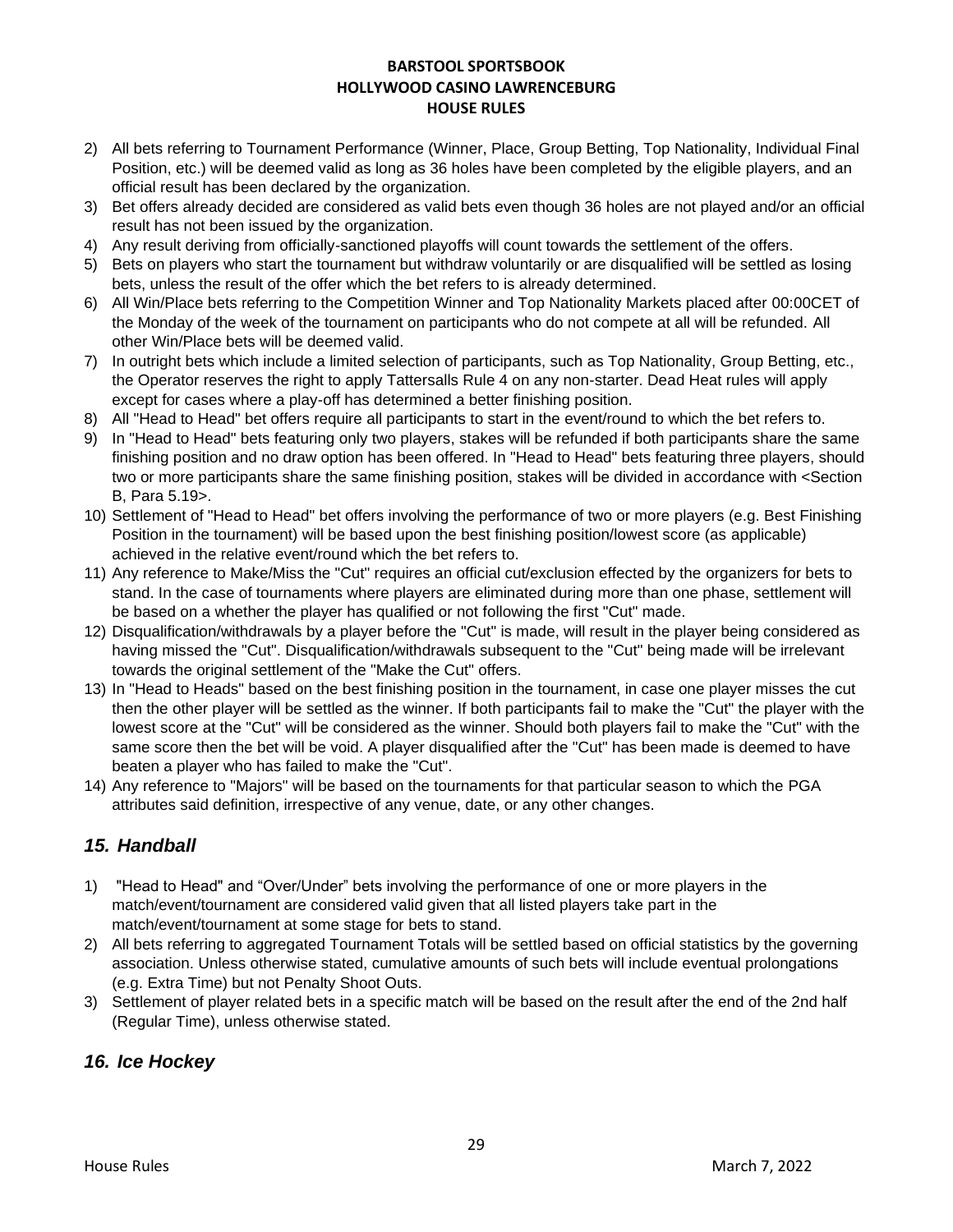- 1) Settlement of player related and team total bets in a league/competition/tournament (such as Goals, Assists, Points, Penalty Minutes, etc.) will be settled based on official statistics by the governing association. Unless otherwise stated, cumulative amounts of such bets will include eventual prolongations (e.g. Over Time) but not Penalty Shoot Outs.
- 2) "Head to Head" and "Over/Under" bets involving the performance of one or more players in the match/event/tournament are considered valid given that all listed players take part in the match/event/tournament at some stage.
- 3) Settlement of player related bets in a specific match will be based on the result after the end of the 3rd period (Regular Time), unless otherwise stated.
- 4) For the purpose of settlement, "Over/Under" bets referring to Total Goals Scored in the match including any eventual goals scored in Overtime and Penalty Shootouts, will be settled by counting as only "1" the goals scored by either team during the prolongations. The following examples can be used for consideration:
	- Example 1 Over/Under (Regular Time): Match ends 2-2 at the end of the 3rd period. Total Goals will be settled as 2-2 (4 goals in total).
	- Example 2 Over/Under (Including OT and Penalty Shootout): Match ends 2-2 at the end of the 3rd period and Team A scores in OT. Total Goals will be settled as 3-2 (5 goals in total).
	- Example 3 Over/Under (Including OT and Penalty Shootout): Match ends 2-2 at the end of the 3rd period. OT ends 0-0 while during the Penalty Shootout Team A scores 1 and Team B scores 2. Total Goals will be settled as 2-3 (5goals in total).
- 5) Unless specifically stated or implied within the offer, all bets on Ice Hockey are determined on the basis of the result at the end of Regular Time (ie. end of 3rd Period).
- 6) Unless specifically stated or implied in the offer characteristics, settlement of Season bets will be based as per the classifications, definitions and tie-breaking rules as per NHL.com, or the official website of the competition (as applicable).
- 7) All offers referring to player performances remain valid regardless of eventual player trades during any point in the season.
- 8) Offers referring to individual player performances' in a single match (example: Total Goals Scored by Player X) or confronting performances from 2 individual players during the course of a match (example: Which of Player X or Player Y will score most Goals), require all listed individuals to be an active participant in the applicable match for bets to stand.
- 9) Offers referring to individual player performances' over a particular period (example: Total Goals Scored by Player X during the Regular Season) or confronting performances from 2 individual players during the course of the season (example: Which of Player X or Player Y will score most Goals during the Regular Season), require all listed individuals to be an active participant in at least one more match applicable for the offer after bet acceptance for bets to stand.

# *17.Motor Sports*

- 1) This section is valid for all sports related to Motor Racing, such as: Formula One, A1 GP, CART, Indy Car, Nascar, Circuit Racing, Touring Cars, DTM, Endurance, Rally, Rally-cross, Motorcycling, Superbike.
- 2) Bets are settled according to the publication of live timing and classification as shown on TV at the time of podium presentations, or at the end of the session/race/event (as applicable). Should the information required for the settling of the offer be missing/not shown and/or incomplete, the first official information on the official site will be deemed binding, regardless of subsequent promotions, demotions, appeals and/or penalties inflicted after the termination of the session/race which the bet refers to.
- 3) Events being shortened due to weather conditions or other situations but are deemed official by the governing association will be settled accordingly, regardless of any changes which said associations might make due to the incompletion of the race.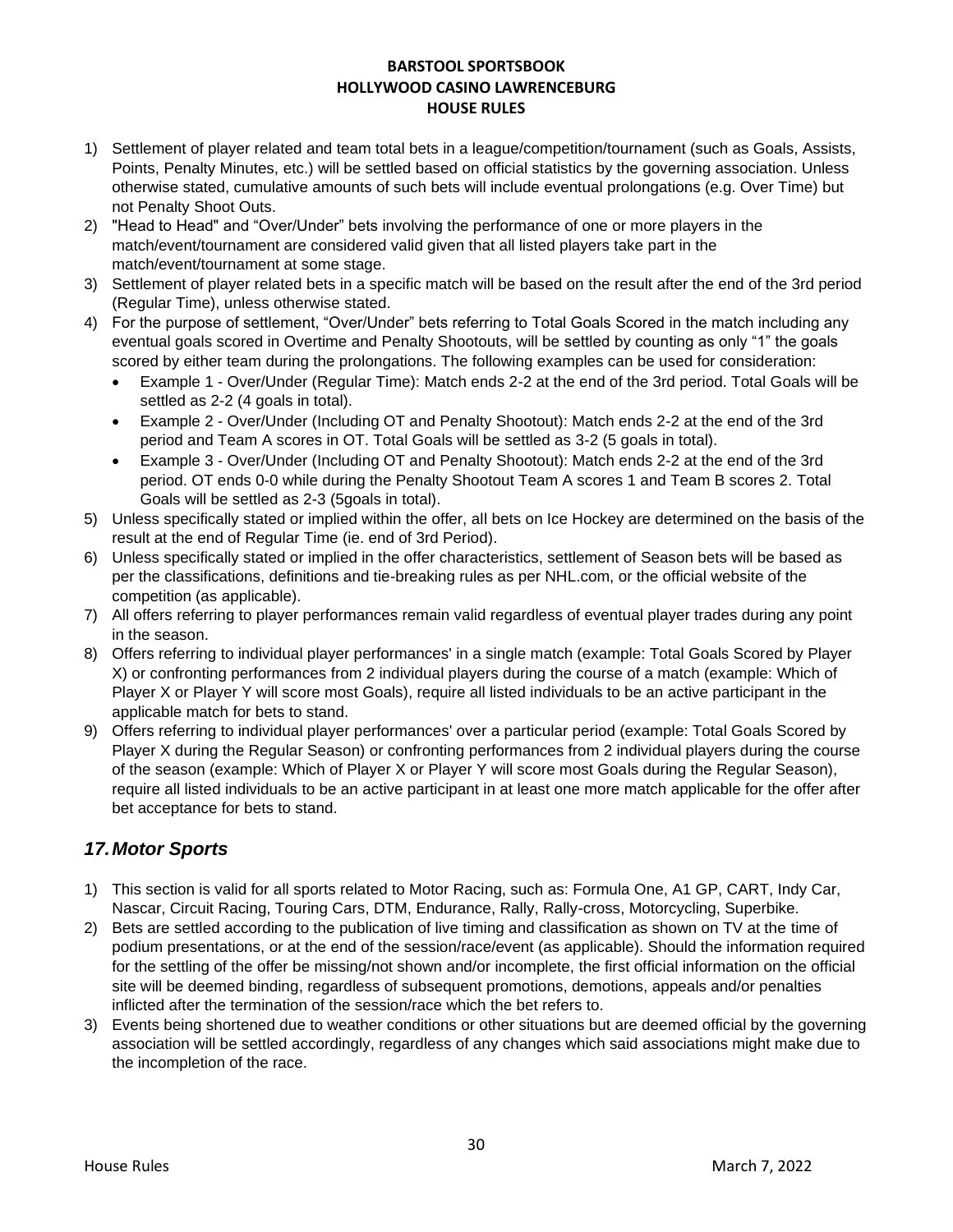- 4) Should an event/race/session/lap/heat be restarted from the beginning, bets will stand and will be settled according to the result issued after the restart, except for those bets the outcome of which has already been determined.
- 5) For settlement purposes, a driver/rider who has taken part in an officially-sanctioned practice or qualification session is considered to have taken part in the event, regardless of his eventual participation in the actual race.
- 6) In "Head to Head" bets all listed participants must take part in the session to which the bet refers to for bets to stand, irrespective of whether a driver manages to get an official time.
- 7) In "Outright" or "Place" bets, no refunds will apply on those participants who do not take part for any reason, for the session/event/championship to which the offer refers to.
- 8) Settlement for any offer with reference to "Race completion" will be based on official regulations as issued by the governing association.
- 9) A "Head to Head" bet where both drivers/riders fail to complete the race is determined on the basis of the most laps completed. In case the participants fail to complete the race and are recorded for the same number of laps, the bet is declared void, except in cases of Rally where at least one of the listed participants must complete the event, otherwise the bets will be declared void.
- 10) Time penalties inflicted by the governing Association during the qualifying session(s) will count. Other grid demotions/promotions are disregarded.
- 11) A Race is considered to have started when the warm-up lap starts (where applicable), thus all drivers/riders taking part in the warm-up lap are deemed to have started. In case of a participant whose start is delayed, or starts the race from the pit lane, the participant is also deemed to have taken part.
- 12) Settlement of seasonal markets will take into account the classification issued exactly after the completion of the last race of the season including any decisions taken by the organizing association during the season, given that said decision is issued before the last race of the season. Any decision (even on appeal) taken after the end of the last stipulated race is deemed as irrelevant.
- 13) All bets which make reference to teams' performances will stand regardless of any driver/rider changes.
- 14) Bets will stand regardless of any schedule/location/circuit changes as far as the race/event is held within the same year/season, irrespective of any time delays, calendar order, etc., except for those bets placed after 00:00CET of the Monday of the week for which the race/event is scheduled which will be refunded should the race/event/session that the offer refers to not be held within 7 days of the scheduled date at the time the bet was placed.
- 15) Bets referring to specific teams' performance during the race require the initially stipulated number of vehicles from each team to start the race for bets to stand, otherwise they will be declared void (e.g. in Formula 1, two cars from each team should start the race).
- 16) Settlement of bets referring to the inclusion of the "Safety Car" will not take into account those occurrences in which the actual race starts behind the "Safety Car".
- 17) Settlement of offers on the first driver/car to retire will be based on the actual lap in which the driver is considered to have withdrawn from the race. Thus if two or more drivers retire during the same lap bets will be settled in accordance with <Section B, Para 5, Clause 14>.
- 18) Bets on the First/Next Driver to retire during the race will include only the outcomes deriving after the official start of the race. Any retirements/withdrawals previous to the actual start of the GP (including those during the warm-up lap) will not be considered for settlement purposes.

# *18.Rugby League*

- 1) Unless otherwise stated, settlement of bets on Rugby League is determined on the basis of the result after the so called extra (over) time or Golden Point Rule, as applicable.
- 2) "Margin Betting" and "Half/Time Full Time" offers are settled with the outcome at the end of the 80 minutes play.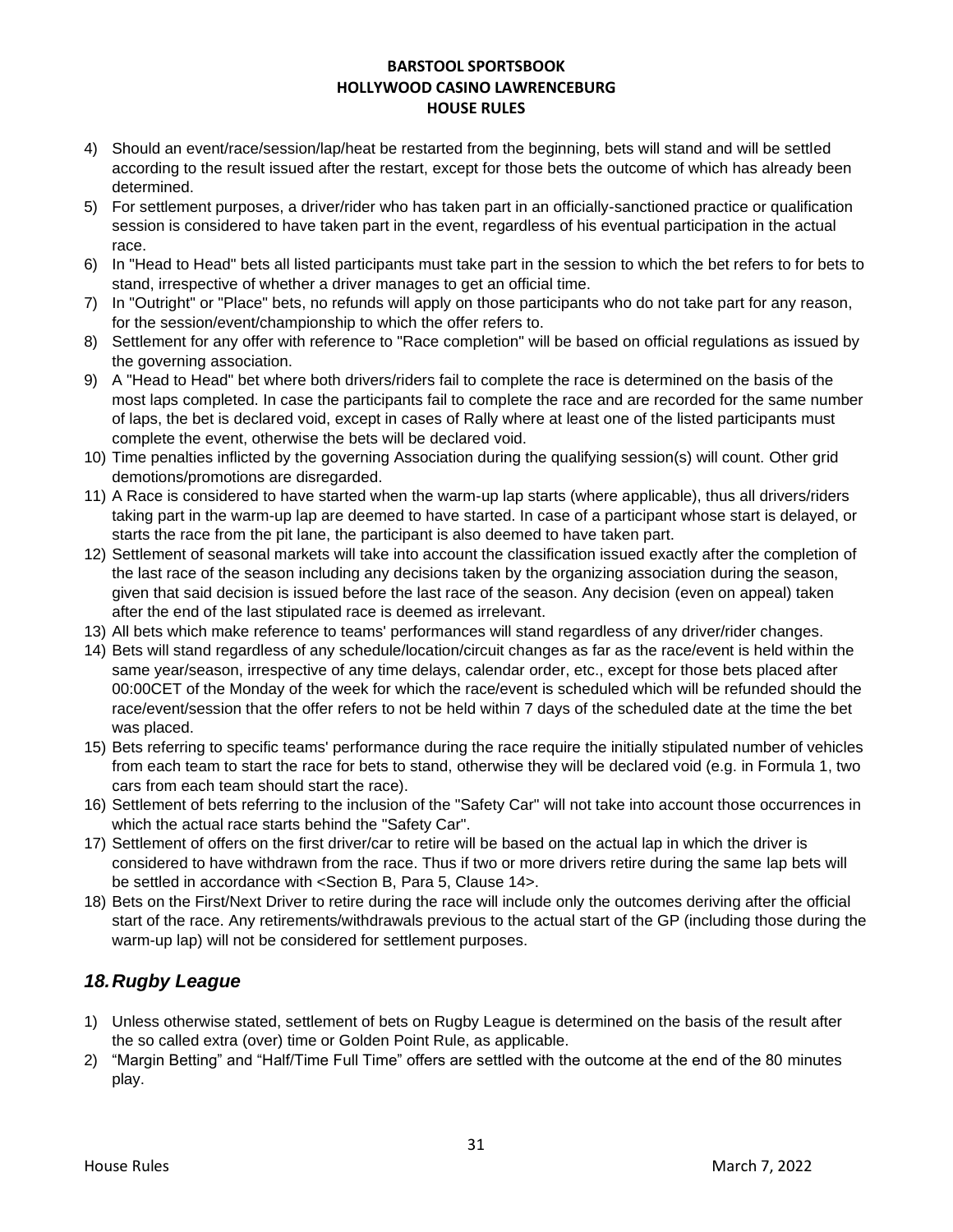- 3) Certain competitions/events might have offers that are relevant to a specific period/match that can end in a draw, either at the end of the normal 80 minutes of play or even after eventual extra (over) time is played. In such cases bets are settled according to the so-called "dead-heat" rule where the payout would be calculated after the odds are divided and then multiplied by the stake, irrespective of whether the net payout is lower than the Customer's stake. Should such provision be in place it would be listed in conjunction with the bet offer.
- 4) Try Scorers (First/Last/Anytime/Team) All bets include any potential extra (over) time. Any bets placed on players in the game day 17 stand regardless of the player's participation (or lack thereof) in the match. Stakes on players not included in game day 17 will be refunded.
- 5) Unless otherwise specified, all other bets involving the performance of one or more players will require the listed participant(s) to play from the start of the match to be valid.
- 6) Settlement of player-related bets in match/event/tournament will be based on the result after potential over (extra) time, unless otherwise stated.
- 7) All bets stand, regardless of change of venue.

# *19.Rugby Union*

- 1) Unless otherwise specified all bets referring to the match and team performances, etc. are settled in accordance with the result at the end of the 2nd half (after 80 minutes play).
- 2) Certain competitions/events might have offers that are relevant to a specific period/match that can end in a draw, either at the end of the normal 80 minutes of play or even after eventual extra (over) time is played. In such cases bets are settled according to the so-called "dead-heat" rule where the payout would be calculated after the odds are divided and then multiplied by the stake, irrespective of whether the net payout is lower than the Customer's stake. Should such provision be in place it would be listed in conjunction with the bet offer.
- 3) Try Scorers (First/Last/Anytime/Team) All bets include any potential extra (over) time. Any bets placed on players in game day 22 stand regardless of the player's participation (or lack thereof) in the match. Stakes on players not included in game day 22 will be refunded.
- 4) Unless otherwise specified, all other bets involving the performance of one or more players will require the listed participant(s) to play from the start of the match to be valid.
- 5) Settlement of player-related bets in match/event/tournament will be based on the result after potential over (extra) time, unless otherwise stated.
- 6) All bets stand, regardless of change of venue.

# *20.Squash*

1) All House Rules stated for Tennis apply where applicable.

### *21.Speedway*

- 1) All offers will be settled based on the official result declared by the governing association at the completion of the last scheduled heat. Subsequent promotions, demotions, appeals and/or penalties inflicted after the termination of the event which the bet refers to are disregarded.
- 2) "Match" bets between two teams/riders are settled according to the official result, regardless of the number of heats completed.
- 3) "Over/Under" offers on unfinished matches/events the outcome of which is already determined before the interruption and/or any further continuance of play could not possibly produce a different outcome to said offers, will be settled based on the result achieved until the interruption. For the calculation of these settlements, the minimum amount of occurrences which should have been needed to bring the offer to the natural conclusion will be added as necessary depending on the number of sets which the match is scheduled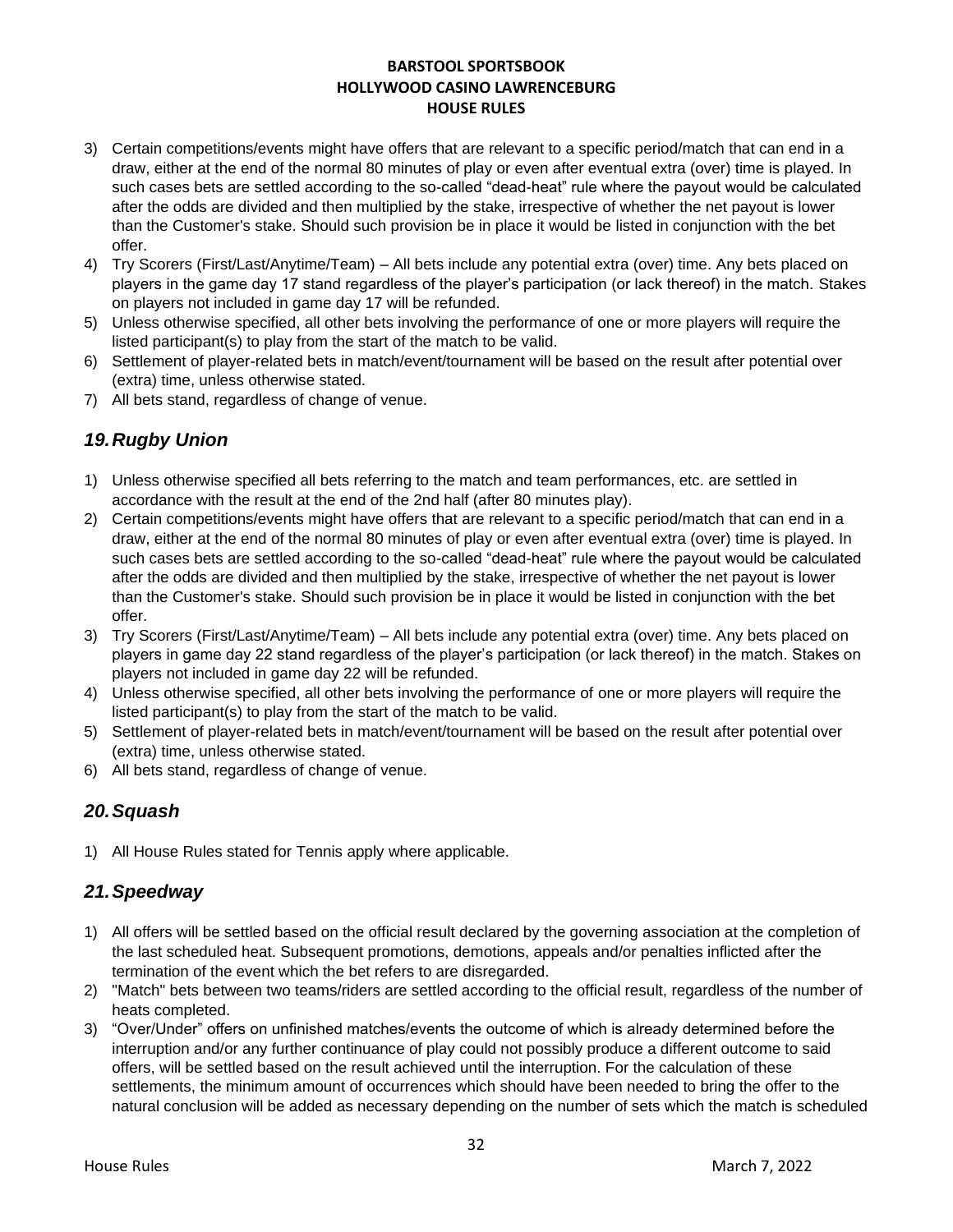for. Should this calculation produce a situation where no possible alterations could affect the outcome of the offer this will be settled as such. See examples from the tennis-section for reference.

- 4) "Handicap" offers require all scheduled heats to be completed for bets to stand except in those events the outcome of which is already determined before the interruption and/or any further continuance of play could not possibly produce a different outcome to said offers which will be settled accordingly. See examples from the tennis-section for reference.
- 5) All "Head to Head" and "Over/Under" bets featuring the performance of one or more riders in an event/heat are considered valid given that all listed riders take part in at least one heat for bets to stand.
- 6) Bets referring to a specific heat require the specific heat to be completed and all listed participants to take part in the particular heat for bets to stand.

# *22.Surfing*

- 1) All bets stand, regardless of any postponement, change of venues, etc., granted that the event is held within the official waiting period as declared by the governing body.
- 2) Matchups referring to the performance of one or more surfers are considered valid given that all listed surfers start in the listed heat/event.
- 3) Certain competitions/events might have offers that are relevant to the performance in an event where two or more listed surfers are eliminated in the same stage. In this case bets would be settled according to the socalled "dead-heat" rule where the payout would be calculated after the odds are divided and then multiplied by the stake, irrespective of whether the net payout is lower than the Customer's stake. Should such provision be in place it would be listed in conjunction with the bet offer.

# *23.Swimming*

- 1) Unless otherwise stated, all bets on Swimming are determined on the basis of the result after the final stage of that competition. If neither of the listed participants takes part in the final stage, all bets will be void, unless the governing association follows specific tie-breaking procedures, in which case, these will be deemed valid.
- 2) All bet offers will be settled based on the first official result being presented. However, the Operator will take into account and settle/re-settle accordingly, any changes to the official result issued within 24 hours after the event has taken place. For such eventuality to be considered, the protest must be attributable to incidents happening exclusively during the event, such as a lane infringement or an early start in a relay race, etc. No doping cases will be considered. The result available at the end of the aforementioned 24 hours will be deemed as binding regardless of any further protests, changes to the official result, etc.
- 3) If two or more participants take part in different heats during a competition, all Head-To-Head-offers between them will be considered void, unless there is a later stage in the competition that at least one of them qualifies for.
- 4) A participant who is disqualified due to the infringement of the start procedure (false start) will be deemed to have taken part in the event.

# *24.Tennis and Racket Sports (Badminton, Rackleton, Squash & Table Tennis)*

- 1) All bets will remain valid as far as the match/offer is played within the tournament framework regardless of any changes (either before or during the match), in conditions (indoor/outdoor) and/or surface types, unless other arrangements have been agreed.
- 2) "Match" bet offers are based on the general principle of tournament progress or tournament win, depending on which phase of the competition the match refers to. The player/team progressing to the next round or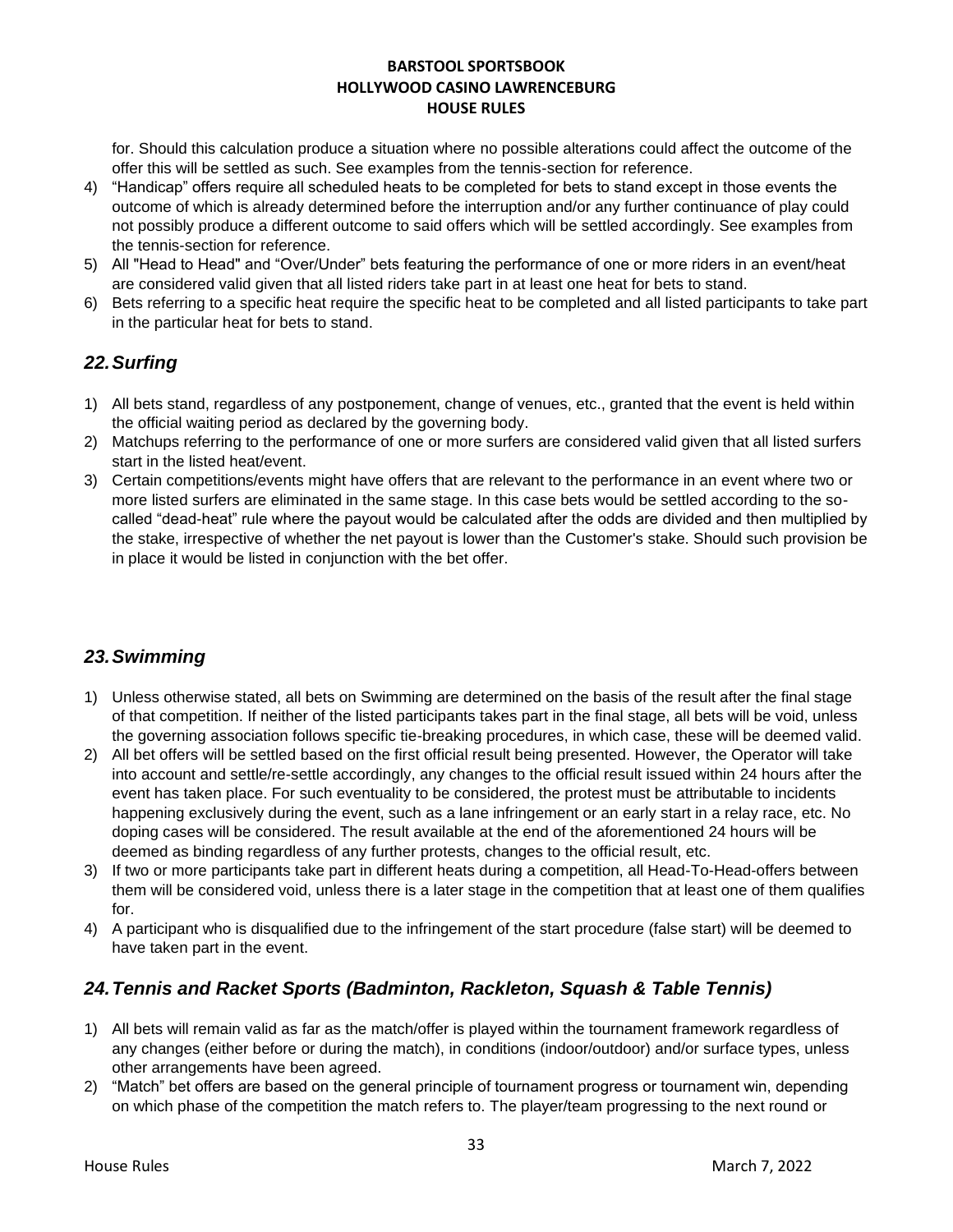winning the tournament is to be considered as the winner of the bet regardless of match duration, withdrawals, disqualifications, etc. These bets require at least one set to be completed for bets to stand.

- 3) "Over/Under" and "Handicap" offers on unfinished matches the outcome of which is already determined before the interruption of play and/or where any further continuance of play could not possibly produce a different outcome to said offers, will be settled based on the result achieved until the interruption. For the calculation of these settlements, the minimum amount of occurrences which should have been needed to bring the offer to the natural conclusion will be added as necessary depending on the number of sets which the match is scheduled for. Should this calculation produce a situation where no possible alterations could affect the outcome of the offer this will be settled as such. The following examples can be used for consideration:
	- Example 1 Over/Under: A retirement occurs in a match scheduled for three sets with the score 7-6, 4-4. The offers: "Total Games Set 2 – 9.5" (or any lines lower than that amount) & "Total Games Played in the Match – 22.5" (or any lines lower than that amount) will be settled with "Over" bets as winning and "Under" bets as losing. Bets on lines higher than that will be settled as void.
	- Example 2 Handicap: A retirement occurs at the start of the 3rd set in a match scheduled for 5 sets with the score at 1-1. Bets on +2.5/-2.5 Sets will be settled as winners and losers respectively. Offers on any lines lower than that amount will be settled as void.
- 4) All "Correct Score" (namely Set Betting and Game Betting), "Odd/Even", and those offers which refer to the winner of a particular period in the match (example "Which player will win the first set?" and "Set 2 – Game 6: Winner" require the relevant part of the match to be completed.
- 5) All type of offers not specified above require at least one set to be completed for bets to stand, except for those offers the outcome of which is already determined before the interruption of play and any further continuation of play could not possibly produce a different outcome.
- 6) In a Doubles match, all bets will be declared void if any of the stated players are being replaced.
- 7) Any reference to "Grand Slams" will be based on the tournaments for that particular season to which the ITF attributes said definition, irrespective of any venue, date, or any other changes.
- 8) Unless explicitly stated, all bets on Davis Cup matches will be voided in case it is decided that the match is played in any other format than "Best of 5 Sets", (e.g. Best of 3 Sets).
- 9) Offers relative to the Davis Cup are offered with the explicit assumption that the particular match-up will form part of the so-called "rubbers" for the next available Singles session, which usually consists of two Singles matches per session. All bets will be cancelled on matches which are intended for the first or second rubber (usually Friday Singles matches) which had the listed participants changed, regardless of the fact that the same encounter could actually happen during other match-ups of the same tie/round.
- 10) Results acquired in a "Pro Set" will be valid only for the following offers: "Match", "Set Handicap", "Set Betting" and "Total Sets". All other types of offers will be settled as void, with the exception of offers the outcome of which is already determined.
- 11) In cases where a "Match Tie-Break" is used by the organizing committee/federation as the deciding factor in determining the outcome of the match, said "Match Tie-Break" will only count as 1 "Game" as applicable. (Example: A match with the following scores: 6-4 (Set 1), 2-6 (Set 2) and 10-8 (Match tie-break) will be resulted in Participant/Team A winning 9 Games (6+2+1) while Participant/Team B will be considered as won 10 (4+6+0).

# *25.Volleyball*

- 1) Any points tallied during the so called "Golden Set" will not count for the settlement of the offers relating to that particular match, with the exception of any bets referring to tournament progression and Tournament Totals.
- 2) Settlement of player-related bets in match/event/tournament will be based on the result after potential over (extra time, unless otherwise stated.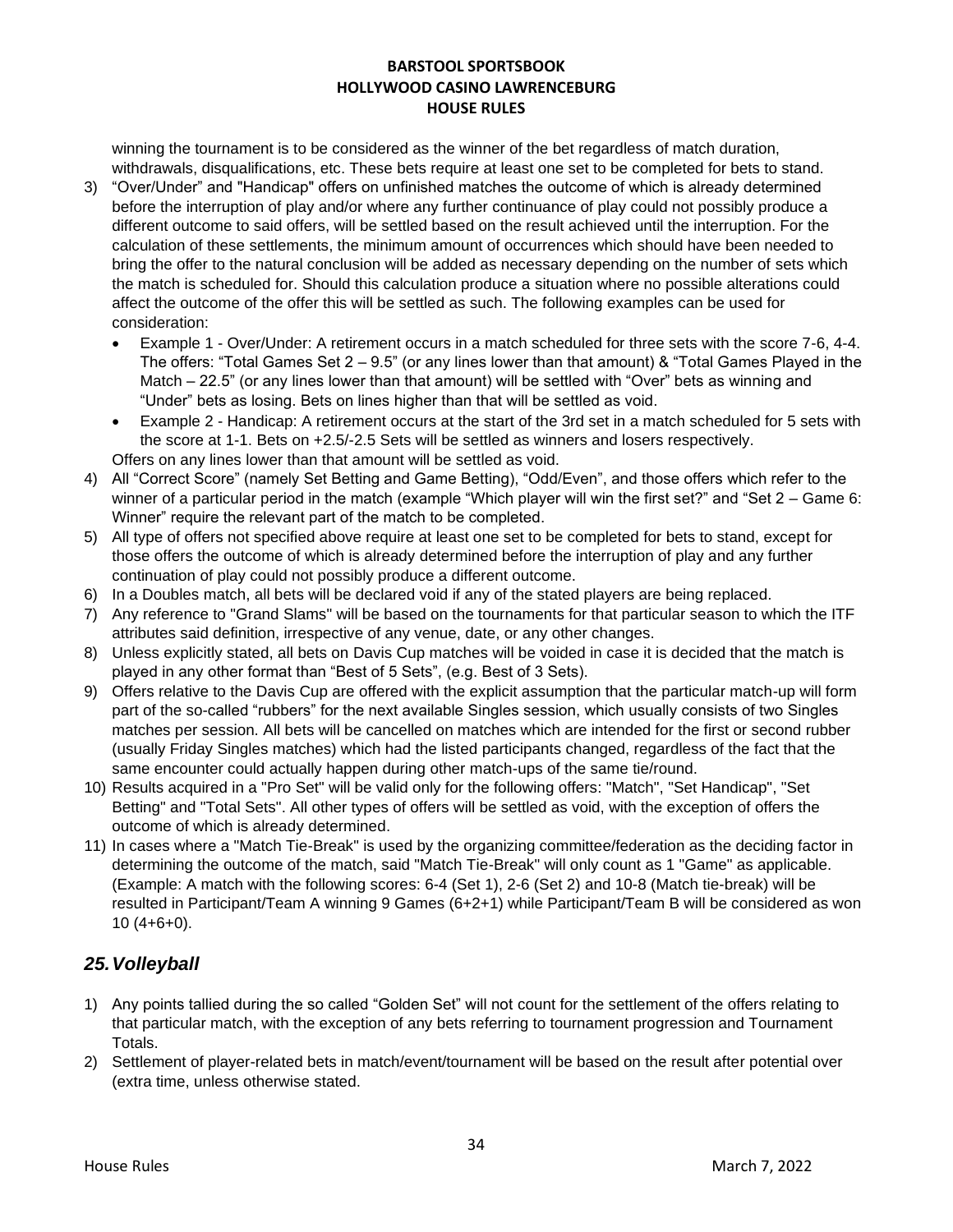- 3) "Head to Head" and "Over/Under" bets involving the performance of one or more players in the match/event/tournament are considered valid given that all listed players take part in the match/event/tournament at some stage.
- 4) "Over/Under" and "Handicap" offers on unfinished matches the outcome of which is already determined before the interruption of play and/or where any further continuance of play could not possibly produce a different outcome to said offers, will be settled based on the result achieved until the interruption. For the calculation of these settlements, the minimum amount of occurrences which should have been needed to bring the offer to the natural conclusion will be added as necessary depending on the number of sets which the match is scheduled for. Should this calculation produce a situation where no possible alterations could affect the outcome of the offer, this will be settled as such. See examples from the tennis-section for reference.
- 5) All "Correct Score" offers, "Odd/Even", and those offers which refer to the winner of particular period/timeframe in the match (example "Which team will win the 1st set?" and "Set 2 – Race to 15 points" require the relevant part of the match to be completed.
- 6) All type of offers not specified above require at least one set to be completed for bets to stand, except for those offers the outcome of which is already determined before the interruption of play and any further continuation of play could not possibly produce a different outcome.

### *26.Winter Sports*

- 1) This section is valid for the following sports: Alpine Skiing, Biathlon, Cross Country Skiing, Freestyle, Nordic Combined, Short Track, Ski Jumping, Snowboard & Speed Skating.
- 2) Results from a competition will be deemed valid if it is declared as a valid competition for the relevant category, by the governing association for that sport. This applies in case of an event being shortened, such as only consisting of one run/jump instead of two, or an event being moved to another venue.
- 3) In cases of abandoned/uncompleted events, all those offers the outcome of which is already determined before the interruption of play and any further continuation of play could not possibly produce a different outcome are deemed valid and will be settled accordingly.
- 4) All offers will be settled as void if the original/stated format of an event is completely changed, like the size of hill in Ski Jumping, style in Course Country Skiing, etc.
- 5) The Operator reserves the right to apply Tattersalls Rule 4 in case of a non-starter in a "Group Betting" ("Best of X") offer.
- 6) Offers related to specific Winter Sports events (excluding for example bets referring to Overall classifications, Olympic, World and Continental competitions), are offered with the explicit assumption that the particular event will be the next event held in that particular sports/discipline. Should the specific event be moved for any reason whatsoever and an exactly similar event for that sports/discipline is held in the same location starting in not more than 72 hours, the bets will be valid for the next scheduled event in that sports/discipline. Thus, if for example two separate races from the same sports/discipline are scheduled for Friday and Saturday and the Friday competition is moved to Saturday or Sunday, the bets on the Friday competition will be settled in accordance with the next scheduled event, in this case Saturday's events. In cases where just 1 event is scheduled in that sports/discipline and the starting time is moved less than 72 hours, bets will remain valid and will be settled accordingly. Should no event with the same connotations be held in the 72 hour period after the initially scheduled time, bets will be settled as void.
- 7) In a "Head to Head" between two or three participants, at least one of the listed participants must complete the final run/stage/jump which the bet refers to, for bets to be considered valid. Such provision is not applicable for Cross-country Sprint events which include different elimination stages as well as Ski Jumping. In such cases, settlement will be based on the official classification irrespective of whether any of the listed participants completes the final run/stage/jump.

# *27.Sport Specific Limits*